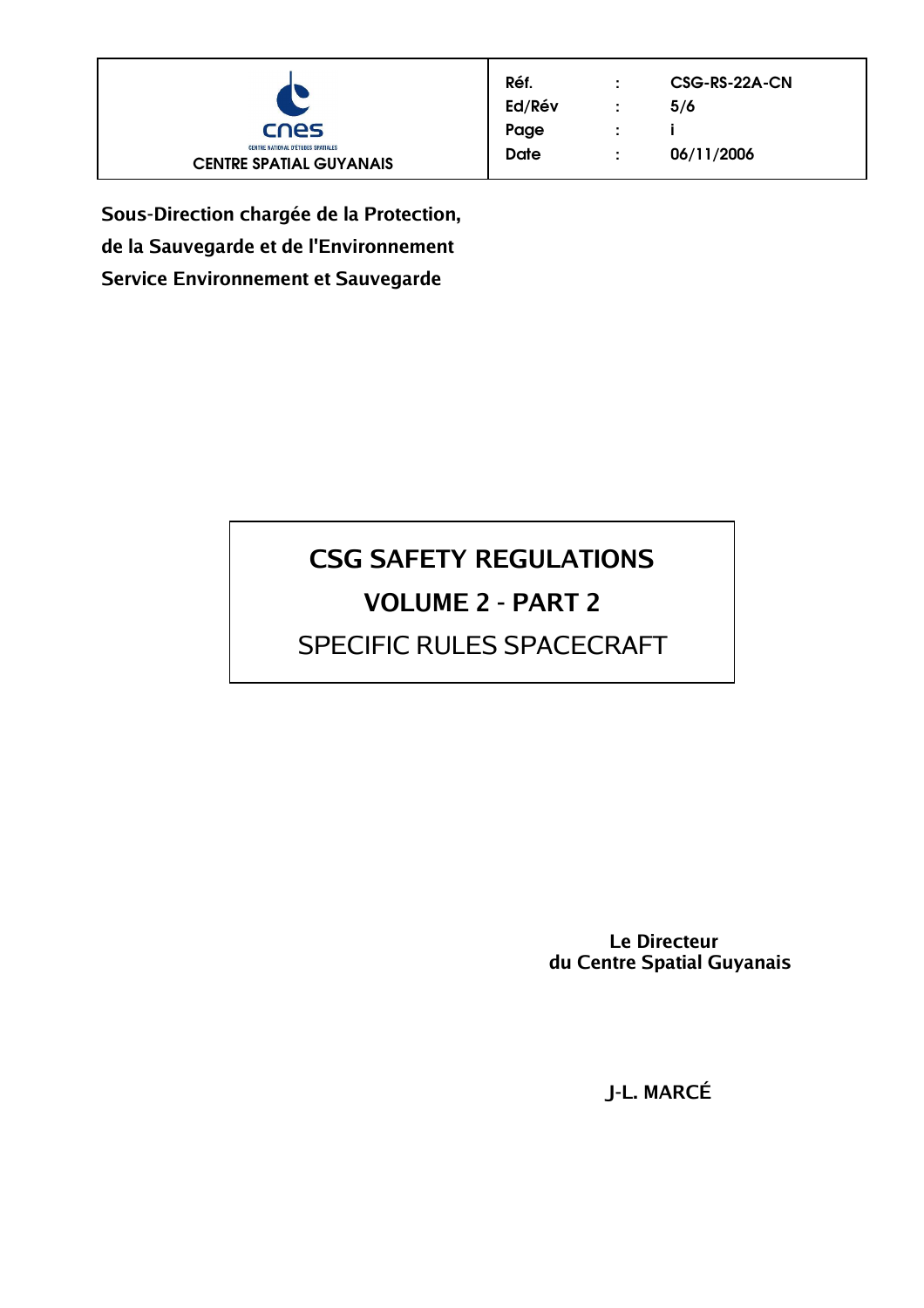

| Réf.   | ٠<br>٠ | CSG-RS-22A-CN |
|--------|--------|---------------|
| Ed/Rév | ÷      | 5/6           |
| Page   | ٠<br>٠ | ĨĨ            |
| Date   | ÷      | 06/11/2006    |
|        |        |               |

Page intentionally left blank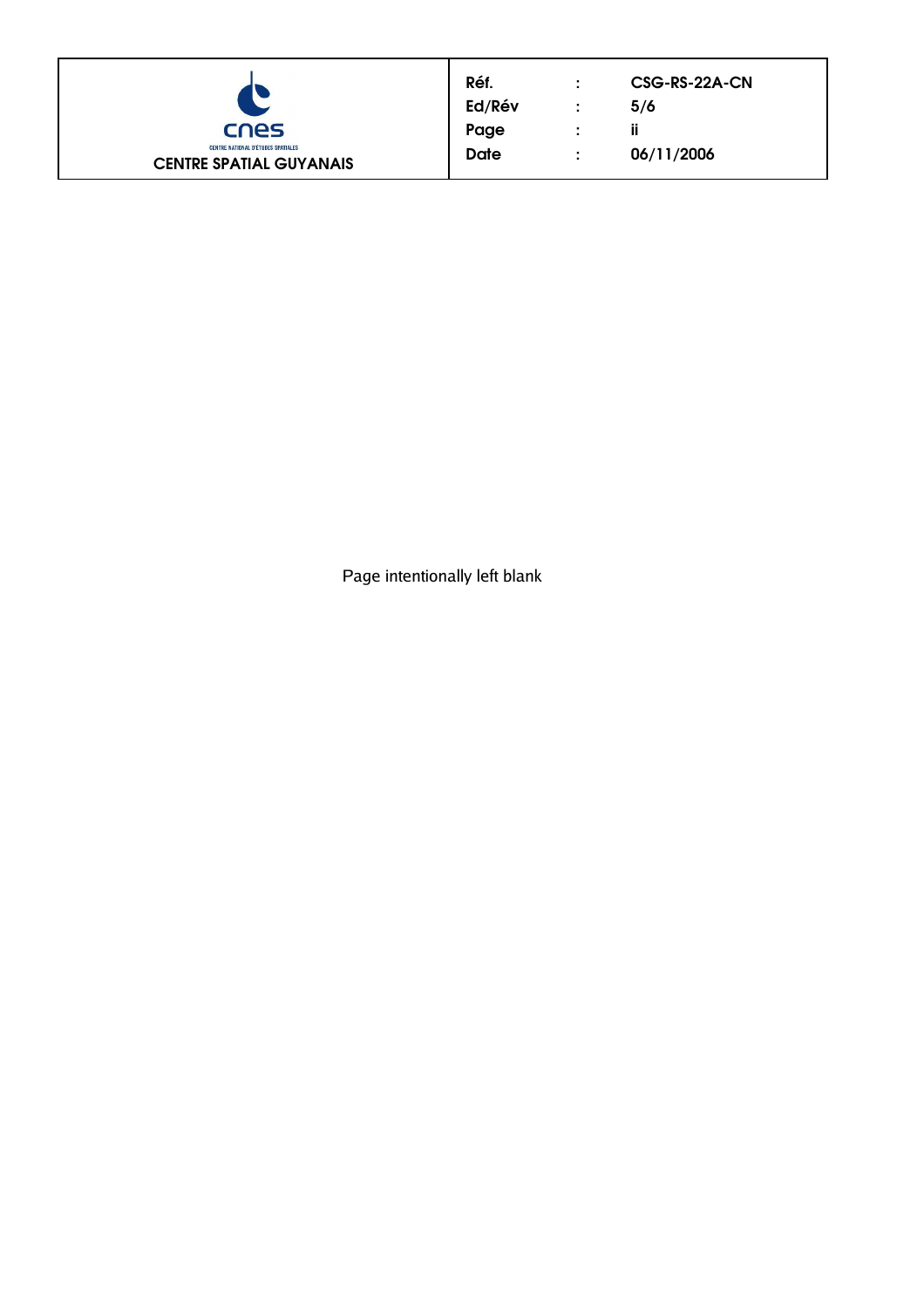

## **INFORMATION SHEET**

Title :

## **CSG SAFETY REGULATIONS VOLUME 2 - PART 2**

## SPECIFIC RULES SPACECRAFT

|   | <b>Quality Criterion</b> |       |   | <b>Safety Criterion</b> |       |   | <b>Safety-Protection Criterion</b> |       |
|---|--------------------------|-------|---|-------------------------|-------|---|------------------------------------|-------|
| ☆ | $\mathbb{R}^n$           | * * * | # | # #                     | # # # | @ | @ @                                | @ @ @ |
| v |                          |       |   |                         |       | X |                                    |       |

## **Author's summary :**

The CSG Safety Regulations contain the rules applicable on the CSG to protect persons, property and the environment against potentially hazardous systems from the design stage through operations. Volume 2 - Part 2 contains the specific rules to be applied to spacecraft.

**Language : English DPT : Word for WINDOWS**

**Keywords : REGULATIONS - SAFETY - FLIGHT SAFETY - GROUND SAFETY - ENVIRONMENT**

|                  | <b>Author / CMRSG Secretary</b>   | Approbation        |                         |
|------------------|-----------------------------------|--------------------|-------------------------|
| Acronym          | <b>CG/SDP/ES</b>                  | <b>CG/SDP/ES</b>   | <b>CG/SDP</b>           |
| <b>Signature</b> |                                   |                    |                         |
| <b>Name</b>      | <b>M. VERTUEUX</b><br>J.-P. BLANC | <b>V. VEILLEUR</b> | <b>G. BLONDET-GONTÉ</b> |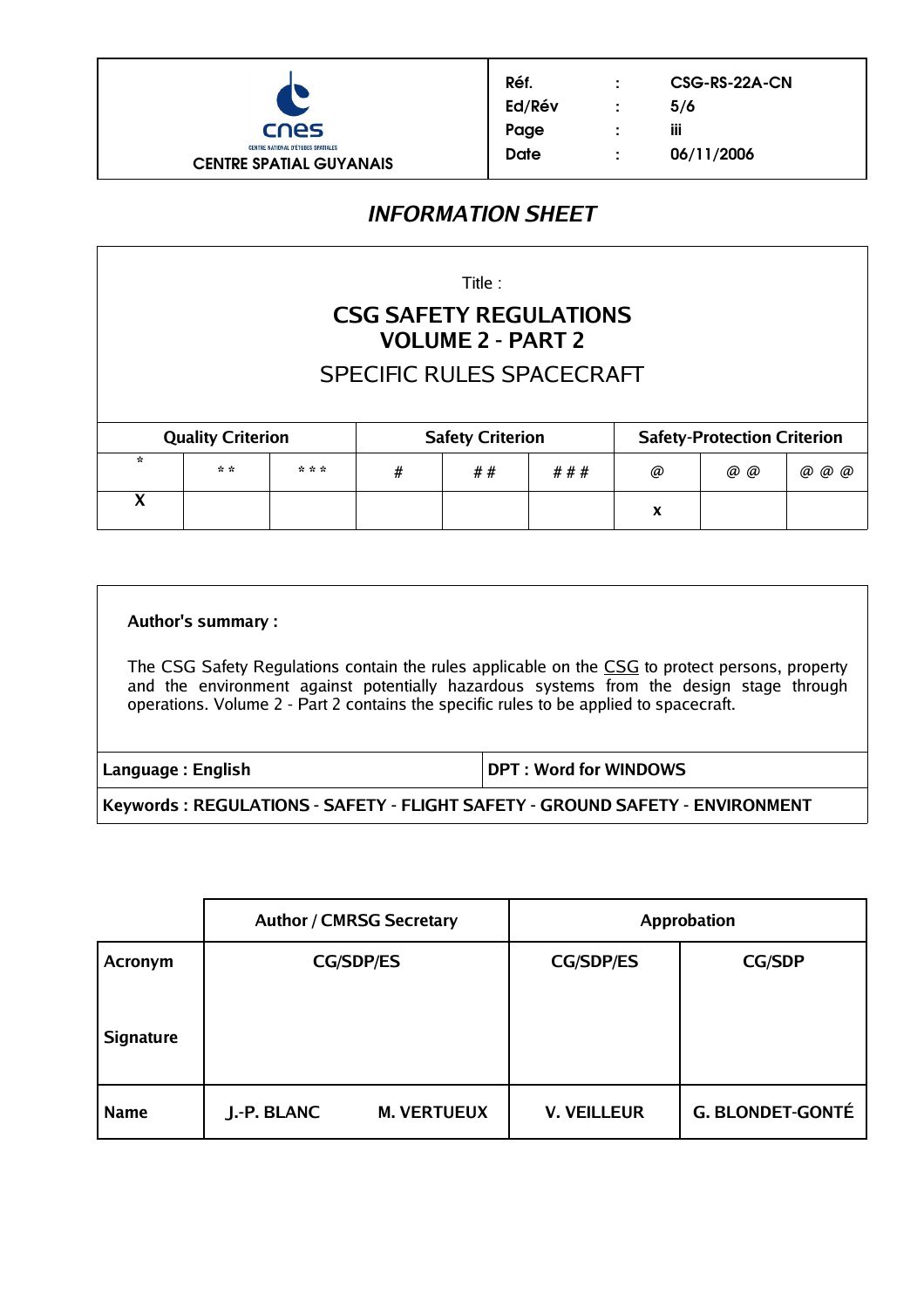

| Réf.        | ٠<br>$\blacksquare$ | CSG-RS-22A-CN |
|-------------|---------------------|---------------|
| Ed/Rév      | ٠<br>$\blacksquare$ | 5/6           |
| Page        | ٠<br>٠              | iv            |
| <b>Date</b> | ÷                   | 06/11/2006    |
|             |                     |               |

## **COPIES TO INTERNAL**

| <b>DEPARTEMENT</b>   | <b>COPIES</b>  |
|----------------------|----------------|
| <b>CNES/Paris</b>    |                |
| DSP/LS               | $\mathbf 1$    |
| <b>CNES/CSG</b>      |                |
| CG/SDP               | $\mathbf 1$    |
| CG/SDP/A             | $\mathbf{1}$   |
| CG/SDP/SE            | 5              |
| CG/SDO/SC            | $\overline{3}$ |
| <b>CNES/Evry</b>     |                |
| DLA/D                | $\mathbf{1}$   |
| DLA/A                | $\mathbf{1}$   |
| DLA/SDT/SPC          | $\mathbf{1}$   |
| <b>CNES/Toulouse</b> |                |
| IGQ/SV               | $\mathbf 1$    |
| DCT/DA               | $\mathbf{1}$   |
| DCT/RF               | $\mathbf{1}$   |
| DCT/IB               | $\mathbf{1}$   |
|                      |                |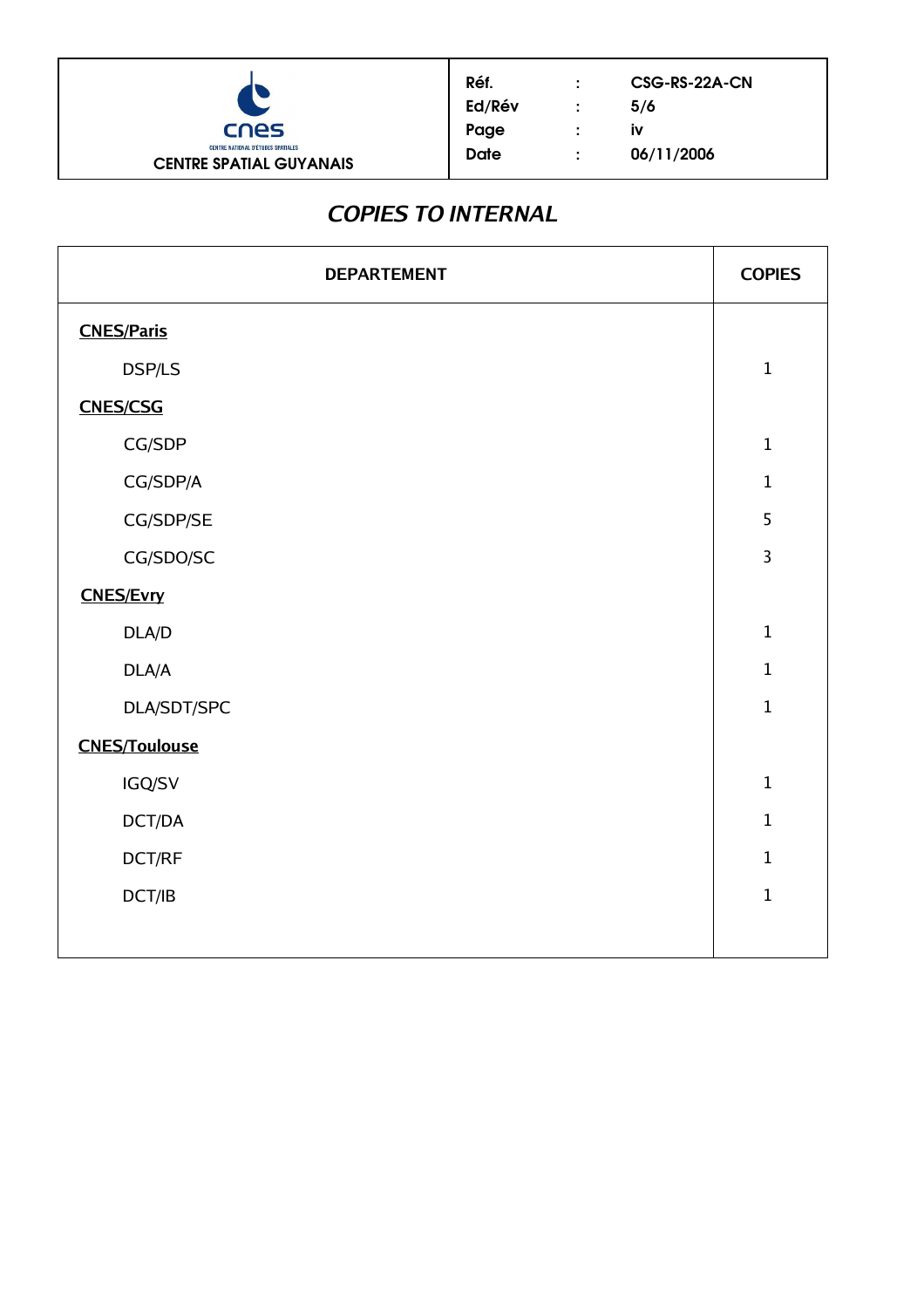

## **COPIES TO EXTERNAL (ext. CNES)**

| <b>ORGANIZATION / ADDRESS</b>                                                 | <b>COPIES</b>                                 |                                                    |
|-------------------------------------------------------------------------------|-----------------------------------------------|----------------------------------------------------|
| ARIANESPACE<br><b>BD DE L'EUROPE</b><br><b>BP 177</b><br>91006 Evry - Cedex   | AE/DC/SC<br>AE/SED<br>AE/DP/DD<br>AE/DP/IL/MC | 25<br>$\mathbf{1}$<br>$\mathbf{1}$<br>$\mathbf{1}$ |
| ARIANESPACE<br>Etablissement de KOUROU<br><b>BP 809</b><br>97388 Kourou Cedex | AE/DP/K<br>AE/DP/IL/MC/K                      | $\mathbf{1}$<br>$\mathbf{1}$                       |
|                                                                               | <b>TOTAL</b>                                  | 48                                                 |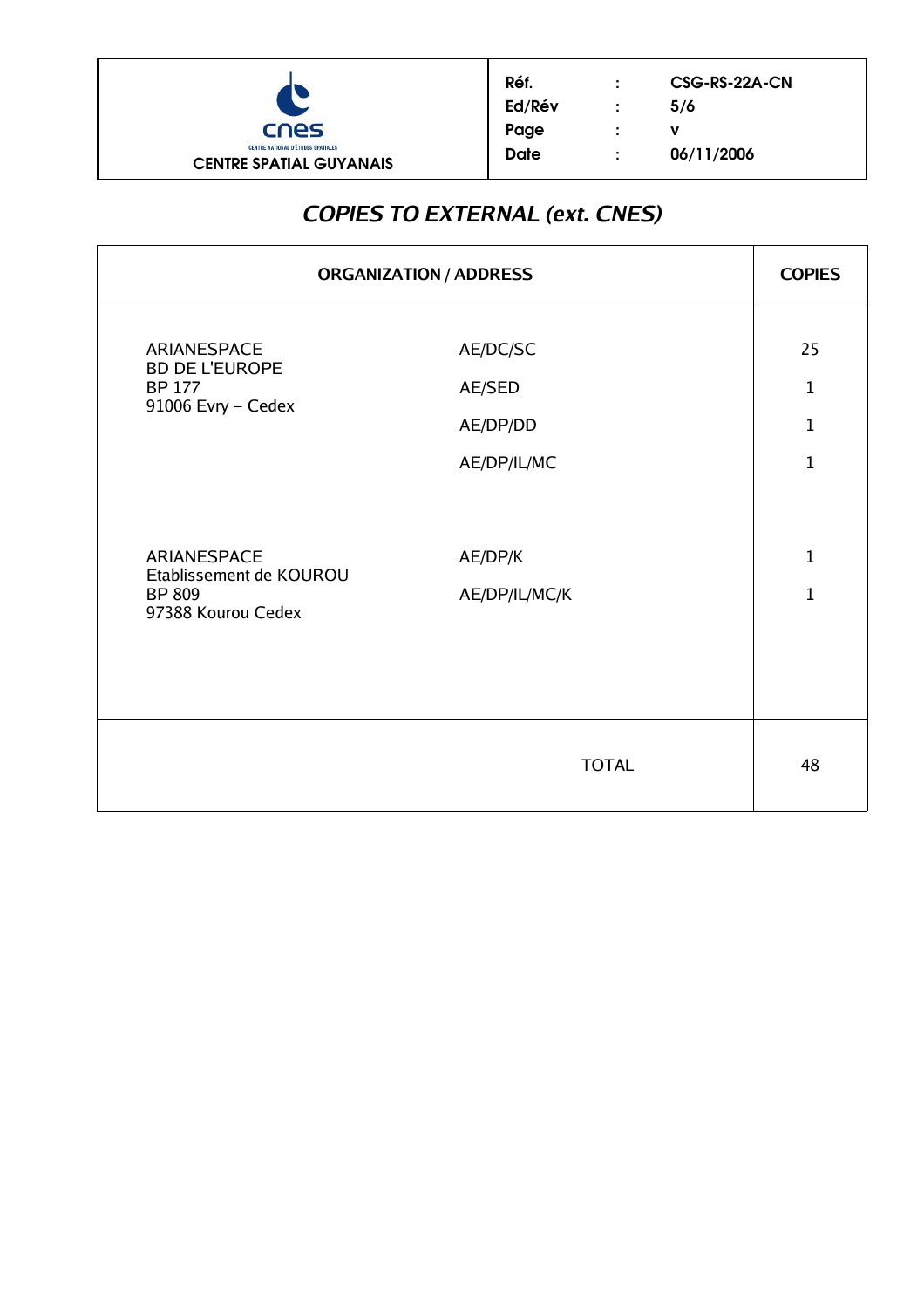

| Réf.   | ٠ | CSG-RS-22A-CN |
|--------|---|---------------|
| Ed/Rév |   | 5/6           |
| Page   | ٠ | vi            |
| Date   | ٠ | 06/11/2006    |
|        |   |               |

## **RECORD OF REVISIONS**

| <b>ISS/REV</b> | <b>DATE</b> | <b>PAGES MODIFIED</b>                                                  | <b>ACT</b><br>(1) | <b>REASON FOR UPDATE</b>                                                                                                                  |
|----------------|-------------|------------------------------------------------------------------------|-------------------|-------------------------------------------------------------------------------------------------------------------------------------------|
| 1/0            | 1970        | Original edition                                                       | $\mathsf{O}$      |                                                                                                                                           |
| 2/0            | 1974        | Called ed 74-                                                          |                   | <b>Diamant</b>                                                                                                                            |
| 2/1            | 1976        | 1Called ed 76-1                                                        |                   |                                                                                                                                           |
| 2/2            | 1978        | Called ed 78-                                                          |                   | Ariane 1                                                                                                                                  |
| 2/3            | 1978        | 1Called ed 78-2                                                        |                   |                                                                                                                                           |
| 3/0            | 1985        | Full remake                                                            |                   | <b>Commercial launches</b>                                                                                                                |
| 3/1            | 1987        | Adaptation to AR4 Spacecraft                                           |                   |                                                                                                                                           |
| 4/0            | 1991        | New edition adapted to AR5<br>and taking into account<br>manned flight |                   |                                                                                                                                           |
| 4/1            | 20/03/97    | pp. 15, 22 and 23/52<br>pp. 30 and 45/52                               | R.<br>R           | CMRSG 96/02 - PM 94/06<br>CMRSG 96/02 - PM 95/13                                                                                          |
| 5/0            | 15.12.97    | new issue                                                              | O                 | CMRSG n°97/05 - PM94/10, 96/18, 96/22,<br>96/23, 97/24, 97/24b.<br>CMRSG n°97/06 - PM 96/20, 96/21,<br>addition to PM 97/24.              |
| 5/1            | 03.03.99    | 5, 8, 9, 18, 29 and<br>pp.<br>38/42                                    | R.                | CMRSG n°98/07 - PM98/28                                                                                                                   |
| 5/2            | 01/06/01    | pp. 18 and 22/42                                                       | R                 | CMRSG n° 99/09 - PM RS-99/36 and RS<br>99/34                                                                                              |
| 5/3            | 03/06/02    | pp. 12, 13, 14, 22, 23 & 24/42<br>p. 14 bis & 23bis                    | R<br>$\mathbf{I}$ | CMRSG n°02/11 - PM RS-99/39 R1                                                                                                            |
| 5/4            | 02/12/02    | pp. 22, 23 bis and 28/42                                               | $\mathsf{R}$      | CMRSG n° 02/13 - PM RS-01/48R <sub>0</sub> , RS-<br>01/49R <sub>0</sub> . and RS-01/51 R <sub>0</sub>                                     |
| 5/5            | 15/11/05    | pp. 12 to 14/42<br>pp. 17 to 19/42<br>p. 17/42                         | R.<br>R<br>R      | CMRSG n° 03/16 – PM RS-01/55 R <sub>0</sub><br>CMRSG n° 03/17 – PM RS-01/57 R <sub>1</sub><br>CMRSG n° 03/16 - PM RS-02/58 R <sub>0</sub> |
| $5/6^{(*)}$    | 06/11/06    | pp. 8, 9, 21, 27, 28 and 32/42<br>p. 33/42                             | R<br>R            | CMRSG n° 2006/21 - PM RS-05/73 R <sub>0</sub><br>CMRSG n° 2006/21 – PM RS-06/76 R <sub>0</sub>                                            |

(1) O : ORIGINAL D : PAGE DELETED I : PAGE INSERTED R : PAGE REPLACED

 $\rm ^{\circ}$  Systematic changes are <u>underlined</u>; they are related to quite a lot of pages, not identified on this table. Other changes are identified by **a vertical line** in the margin.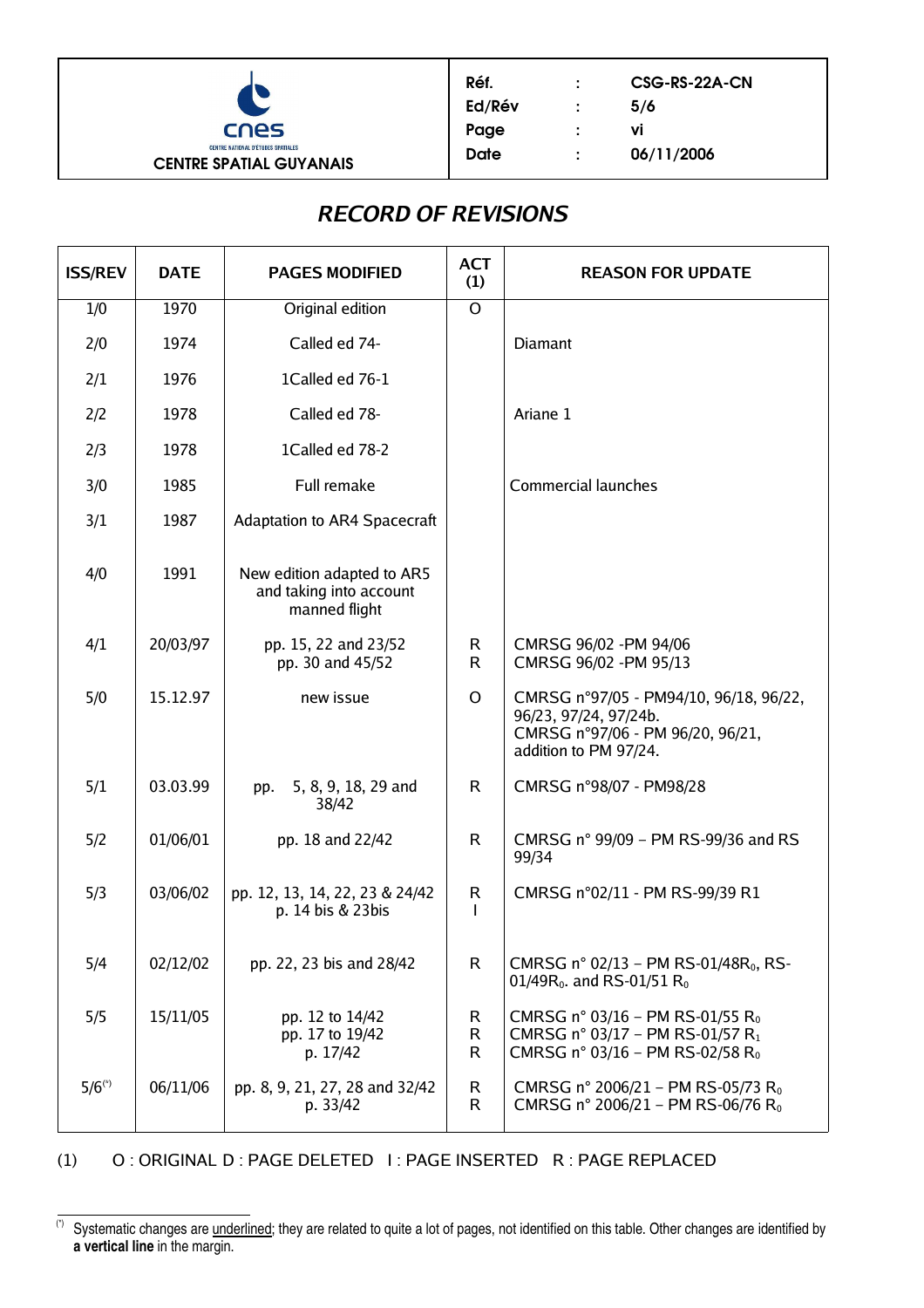

Réf. : CSG-RS-22A-CN Ed/Rév: 5/6 Page : 1/42 Date : 06/11/2006

## **SAFETY REGULATIONS**

## **DOCUMENT ORGANIZATION**

(see document CSG-RS-09A-CN "CSG Safety Regulations – Volumes and parts list")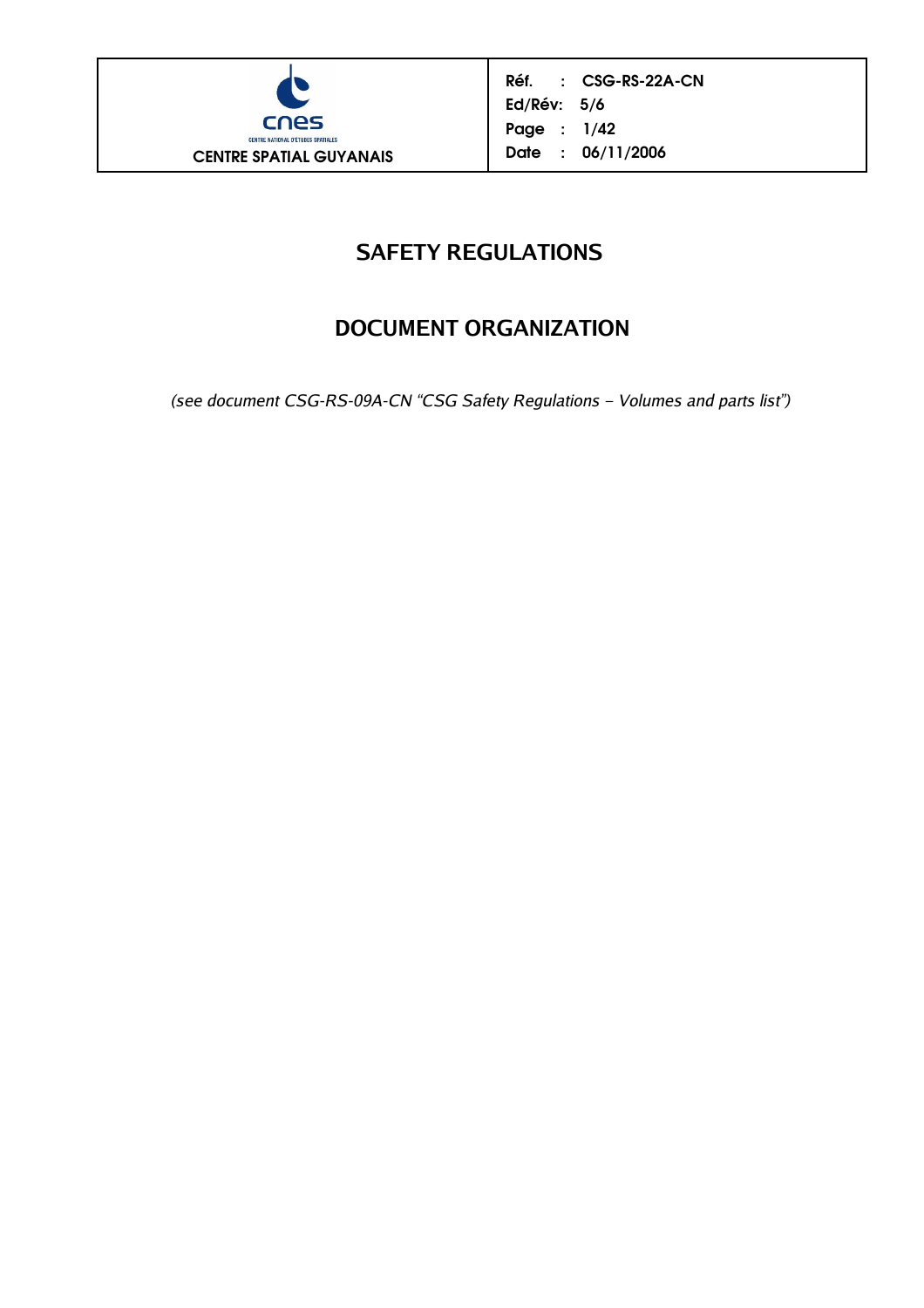

Réf. : CSG-RS-22A-CN Ed/Rév: 5/6 Page : 2/42 Date : 06/11/2006

Page intentionally left blank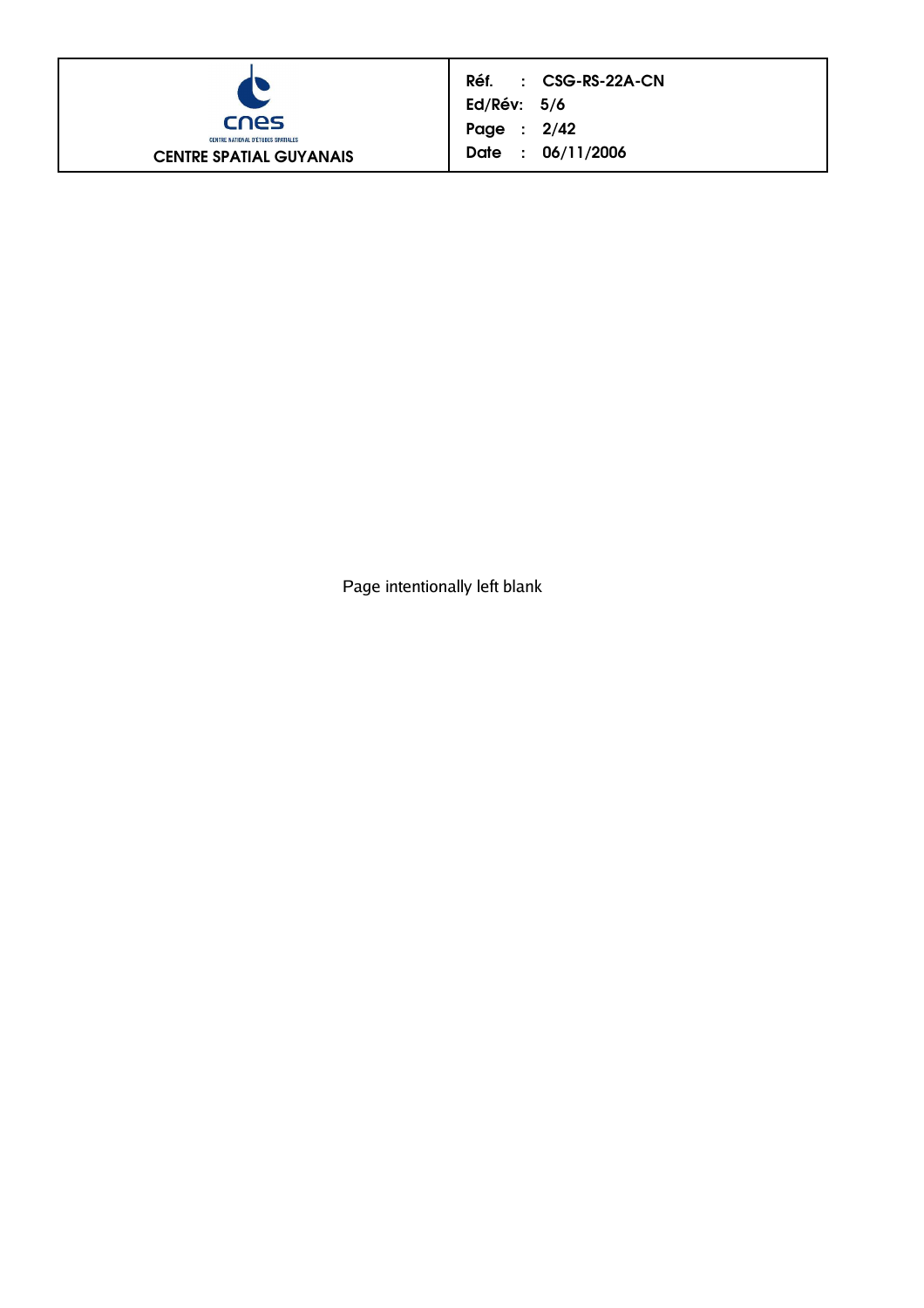

## **CONTENTS**

- **1 INTRODUCTION**
- **1.1 SCOPE OF DOCUMENT**
- **1.2 APPLICABILITY OF DOCUMENT**
- **1.3 REFERENCE DOCUMENTS**
- **1.4 TERMINOLOGY ABBREVIATIONS**
- **1.4.1 TERMINOLOGY**
- **1.4.2 ABBREVIATIONS**

## **2 GENERAL PRINCIPLES**

**2.1 PHILOSOPHY OF THE SAFETY PROCEDURE**

## **2.2 RESPONSIBILITIES**

- **2.2.1 RESPONSIBILITIES OF THE CUSTOMER**
- **2.2.2 RESPONSIBILITIES OF ARIANESPACE**
- **2.2.3 RESPONSIBILITIES OF RANGE SAFETY**

## **3 DESIGN RULES**

**3.1 GENERAL**

## **3.2 SAFETY RULES APPLICABLE TO THE SPACECRAFT ON THE GROUND**

- **3.2.1 APPLICATION OF THE REQUIREMENTS OF VOLUME 1**
- **3.2.2 PARTICULAR DESIGN RULES**

## **3.3 SAFETY RULES APPLICABLE TO THE SPACECRAFT IN FLIGHT**

- **3.3.1 SPACECRAFT CONTAINING LIQUID PROPELLANTS ONLY**
- **3.3.2 SPACECRAFT CONTAINING <sup>A</sup> SOLID PROPELLANT**
- **3.3.3 SPACECRAFT CONTAINING RADIOACTIVE MATERIALS**
- **3.3.4 ELECTROMAGNETIC COMPATIBILITY**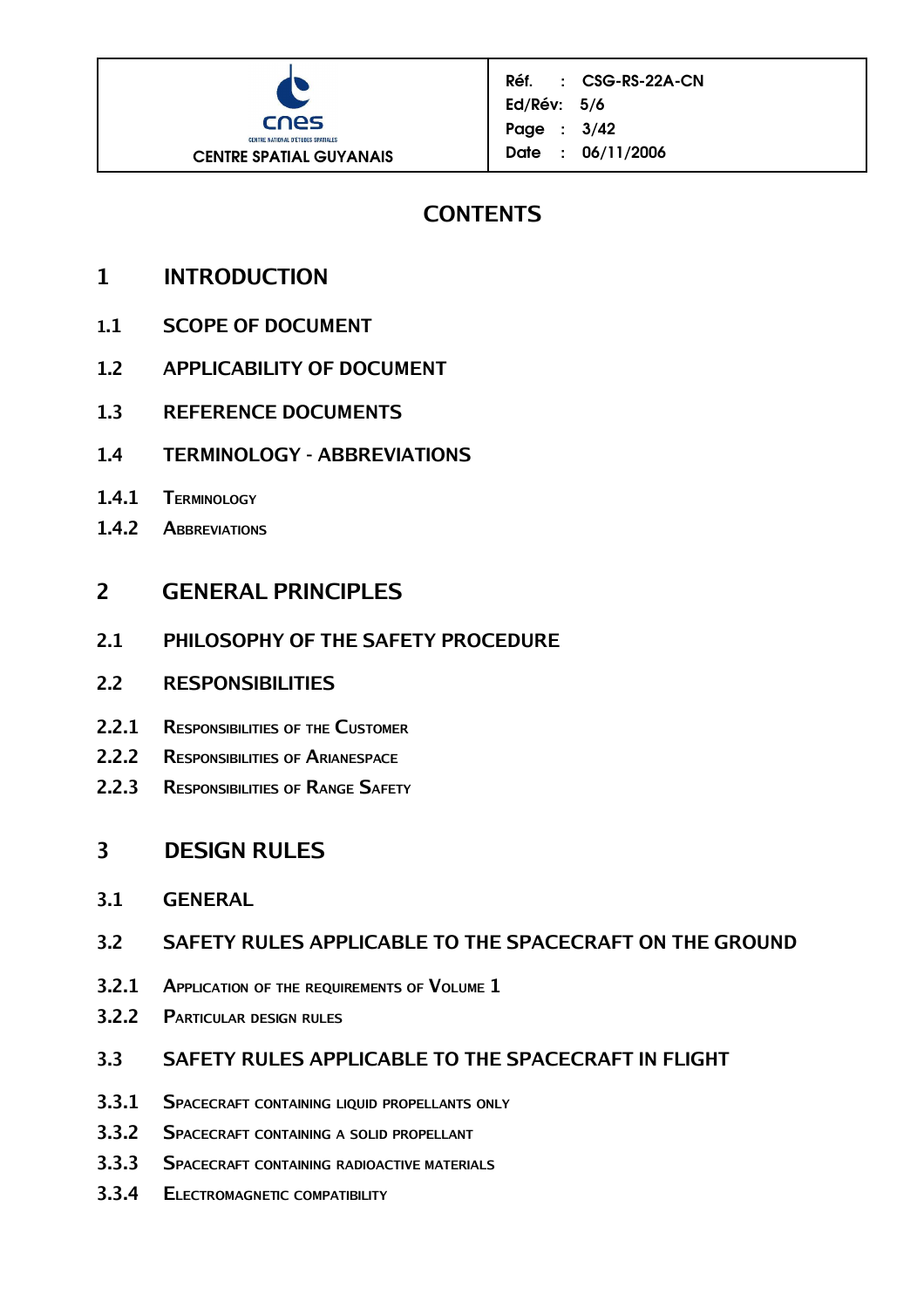

## **4 OPERATIONAL RULES**

- **4.1 APPLICATION OF THE REQUIREMENTS OF VOLUME 1**
- **4.2 SAFETY RULES APPLICABLE TO THE SPACECRAFT ON THE GROUND**
- **4.2.1 GENERAL RULES**
- **4.2.2 PARTICULAR RULES**
- **4.3 SAFETY RULES APPLICABLE TO THE SPACECRAFT IN FLIGHT**
- **4.4 PRINCIPLES FOR DRAWING UP THE PROCEDURES FOR POTENTIALLY HAZARDOUS OPERATIONS**
- **4.5 SPECIFIC RULES APPLICABLE ON THE EPCU**
- **5 SUBMISSION PRINCIPLES**
- **5.1 GENERAL**
- **5.2 PHASES OF SUBMISSION**
- **5.2.1 PHASE 0 - FEASIBILITY**
- **5.2.2 PHASE 1 - DESIGN**
- **5.2.3 PHASE 2 - MANUFACTURING**
- **5.2.4 PHASE 3 - OPERATION**
- **5.3 MANAGEMENT OF SUBMISSION FILES**
- **5.4 REVIEWS / MEETINGS**
- **APPENDIX 1 Reference documents**
- **APPENDIX 2 Terminology**
- **APPENDIX 3 Abbreviations**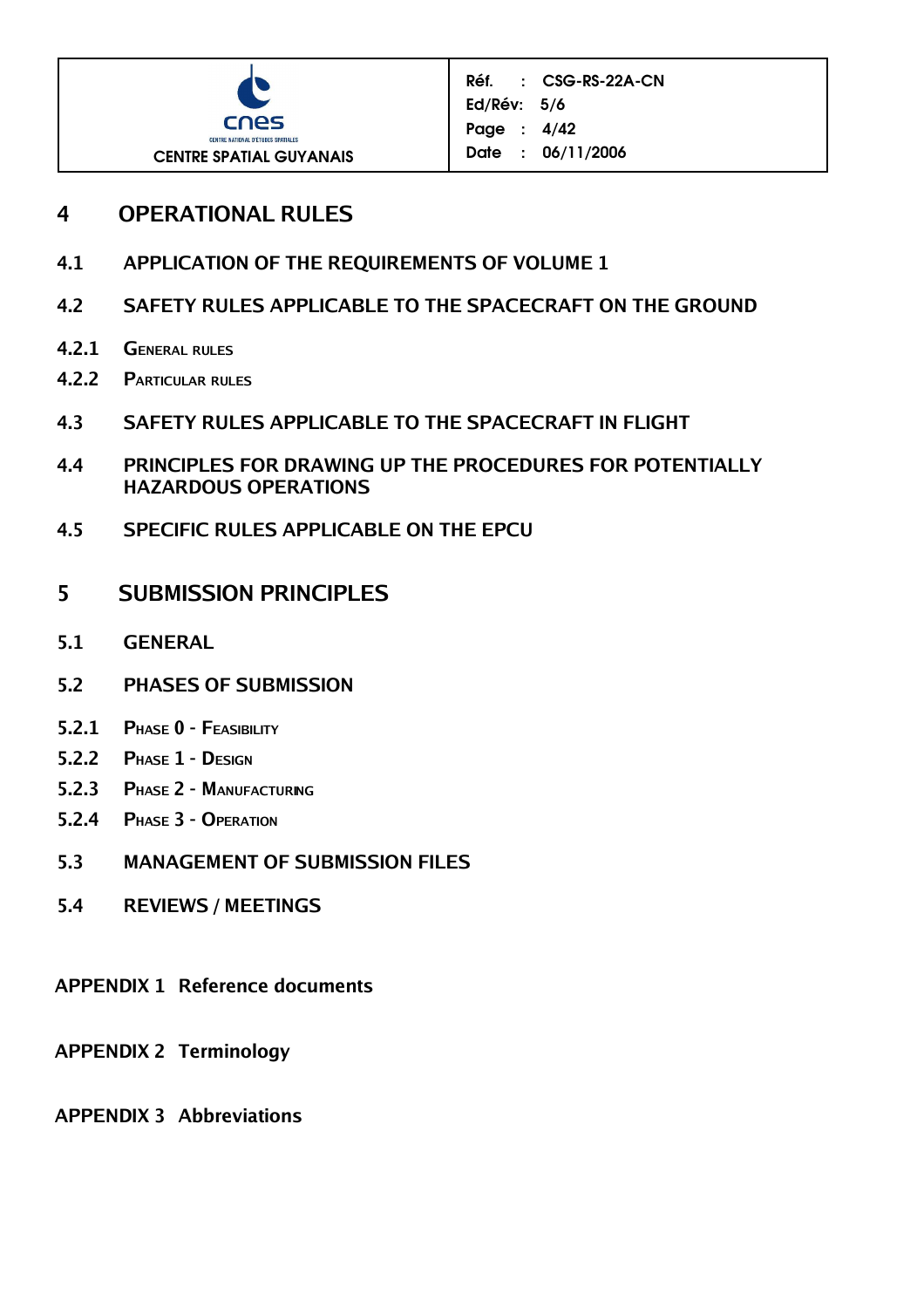

## **1 INTRODUCTION**

## **1.1 SCOPE OF DOCUMENT**

The present document forms part of Volume Two of the Safety Regulations of the Guiana Space Centre.

It defines and brings together the principles and rules applicable to the design and operation of the Spacecraft to be launched in automatic flight from the CSG.

For this purpose, it defines on the safety level :

- the general principles,
- the design rules,
- the operational rules,
- the principles of submission,

to be complied with by these systems.

The present Part supplements the requirements and rules set out in Volume 1 of the Safety Regulations, for the specific case of Spacecraft.

## **1.2 APPLICABILITY OF DOCUMENT**

The present Part, associated with Volume 1, is applicable to all work relating to Spacecraft.

In the event of any divergence of interpretation, the present document shall take precedence over Volume 1 for the specific subjects it deals with.

The specific ground support equipment shall comply with French regulations and those described in Volume 2, Part 1 "Ground installations", except in cases of impossibility as identified hereafter in paragraph 2.2.1, where some equipments may be used through out waiver if they comply with minimum requirements specified for these equipments in the regulations described hereafter.

It covers the entire project life with respect to design and manufacturing rules.

It applies to all operations of Spacecraft preparation and operation carried out on the CSG.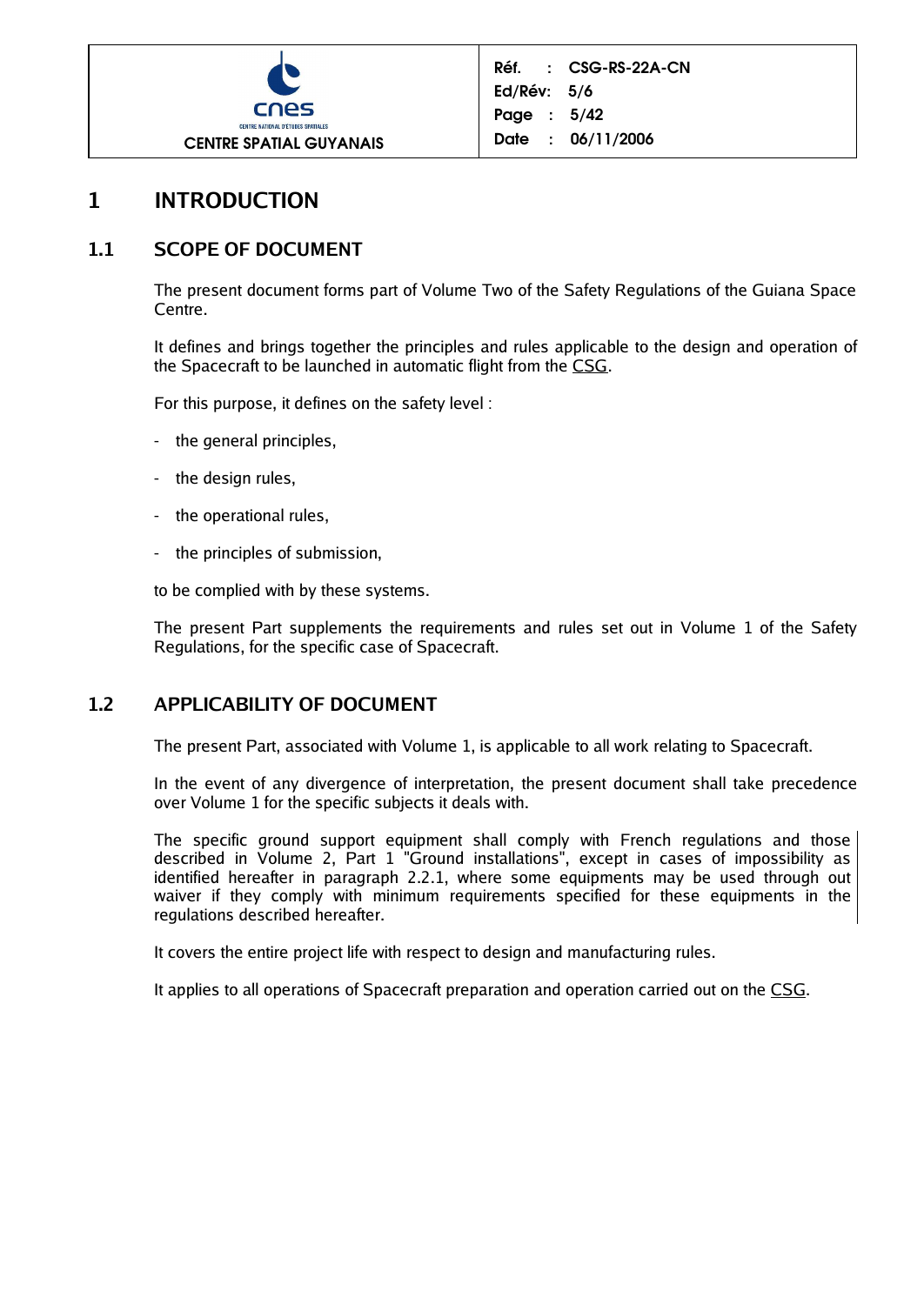

It applies to all the participants involved in the fields of activity defined above. It is therefore applicable by the Programme Management whose role is to have the requirements applied by the manufacturers concerned.

Any non-conformance with these regulations shall be submitted for analysis, by the Programme or Project Management, to CSG Range Safety (cf. section 3.7.3 of Volume 1).

For projects employing systems in completely new fields which might not be covered by the present regulations, the "opening of submission - feasibility" phase allows evaluation of the need for additional analyses or requirements.

## **1.3 REFERENCE DOCUMENTS**

The list of reference documents is given in Appendix 1.

## **1.4 TERMINOLOGY - ABBREVIATIONS**

## **1.4.1 TERMINOLOGY**

The terminology used in this Part is that adopted by the main participants in the space activities :

- European Space Agency,
- Centre National d'Etudes Spatiales,
- CNES/Guiana Space Centre,
- Arianespace.

A number of terms are defined in Appendix 2 to facilitate reading of the present Part.

## **1.4.2 ABBREVIATIONS**

The meaning of the abbreviations used in this Part is given in Appendix 3.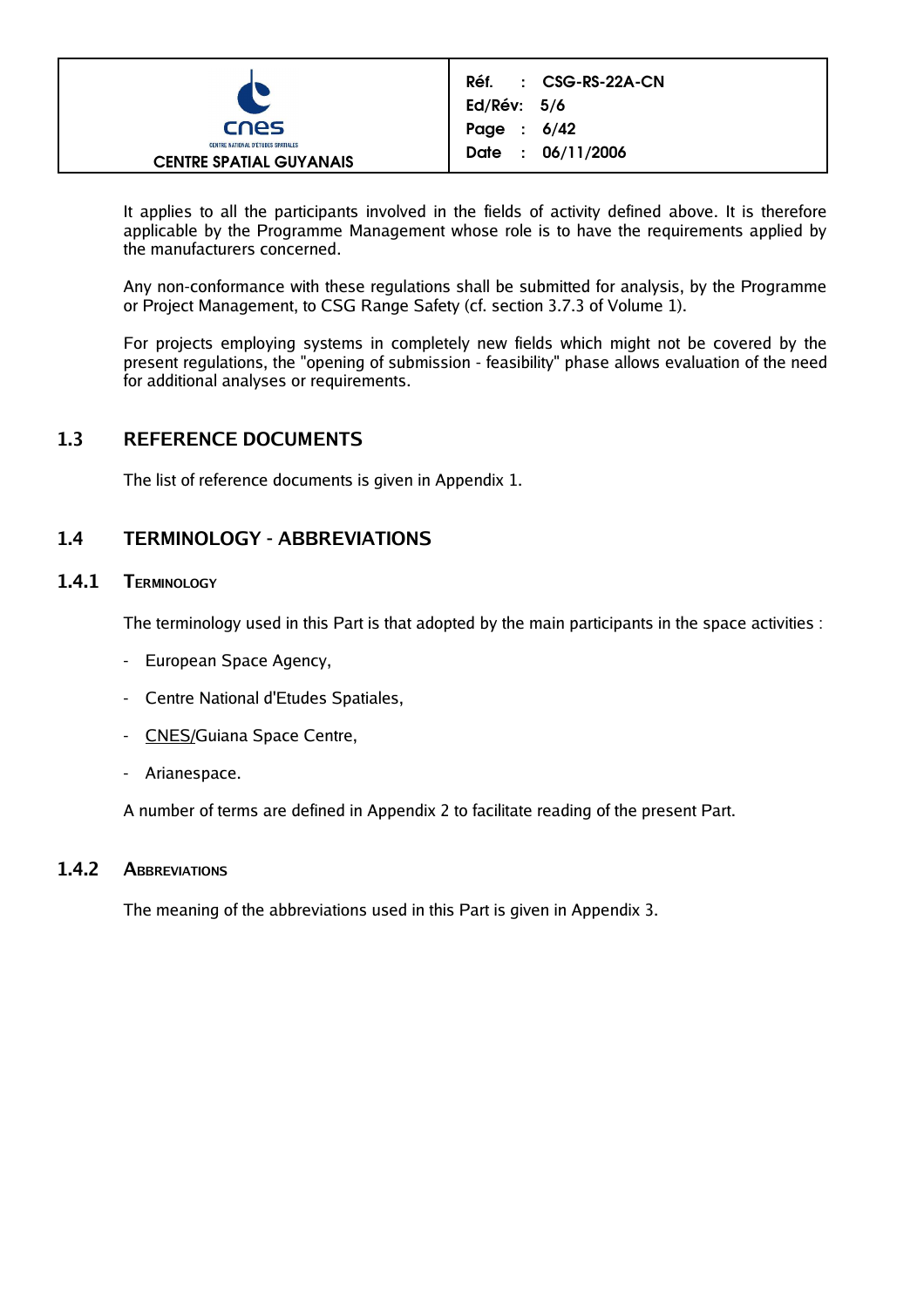

## **2 GENERAL PRINCIPLES**

## **2.1 PHILOSOPHY OF THE SAFETY PROCEDURE**

In compliance with Chapter 3 of Volume 1, the safety procedure is designed to ensure the protection of persons, property and the environment.

This procedure is based on an iterative process initiated at the start of the Spacecraft project.

The general safety objectives are set out in Volume 1, Section 3.3.

In the present Part, a number of design, manufacturing and operation rules are set out. They shall be complied with by the designers, manufacturers and operators.

They should result in control of the risks specific to the operation of a Spacecraft on the CSG and during the powered flight phase of the Launcher.

These specific risks identified during the submission phases are linked, in particular, to :

- the nominal operations of :
	- **.** handling of pyrotechnic items,
	- **.** handling of spacecraft filled with liquid propellant,
	- **.** integration of solid propellant motors,
	- **.** transfer of Spacecraft,
	- **.** pressurisation of tanks or vessels,
	- **.** filling of tanks with toxic or hypergolic propellants,
	- **.** power up of potentially hazardous electrical circuits,
- the phases of :
	- **.** launch campaign,
	- **.** Launcher flight,
- non-nominal situations (aborted launch, etc.) or accidental situations involving the Spacecraft.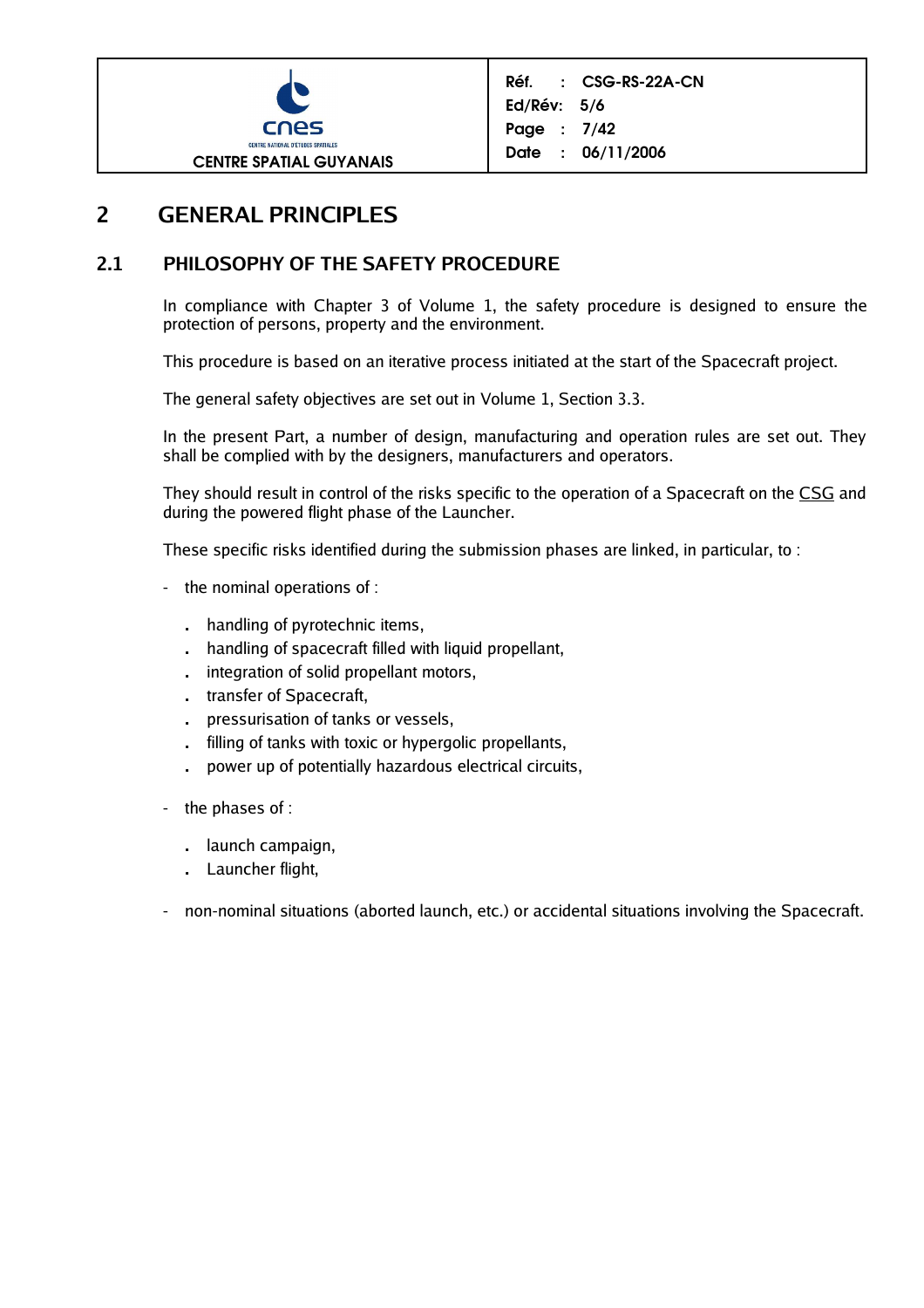

As a consequence, the functional requirements designed to eliminate or reduce these risks concern :

- design of the ground installations, Launcher and Spacecraft so as to reduce to a minimum the number of operators exposed to risks during operations of a nominal or exceptional nature (return to safe configuration),
- remote control of the configuration and characteristics of potentially hazardous systems.

The demonstration of risk control is covered by the submission procedure, which may be simplified depending on whether the Spacecraft is of a completely new type or whether it forms part of a family having extensive similarities.

Moreover, Range Safety is associated with all phases of the project, from its design up to operation on the CSG. Range Safety takes part, in particular, in project reviews and deals with safety matters during meetings with Customers or Manufacturers.

## **2.2 RESPONSIBILITIES**

### **2.2.1 RESPONSIBILITIES OF THE CUSTOMER**

The Customer, as outside contractor, is responsible for :

- application of the rules of the Safety Regulations by the designers and manufacturers of his Spacecraft project,
- exhaustive description of his Spacecraft at submission and in particular of potentially hazardous systems or sub-systems,
- the supply, in due time, of the documents requested by Range Safety,
- compliance with French legislation and the specific safety instructions for the various sites of the CSG,
- execution of potentially hazardous operations within the framework of the operation procedures approved by Range Safety.

If the Customer want to use ground support equipments which do not comply with Safety Regulations requirements described in this document, he shall provide a booked engagement in which he certify :

- that his ground support equipments comply with regulations in force in his country.
- That he shall use his ground support equipments according to the regulations in force in his country and the manufacturer recommandations.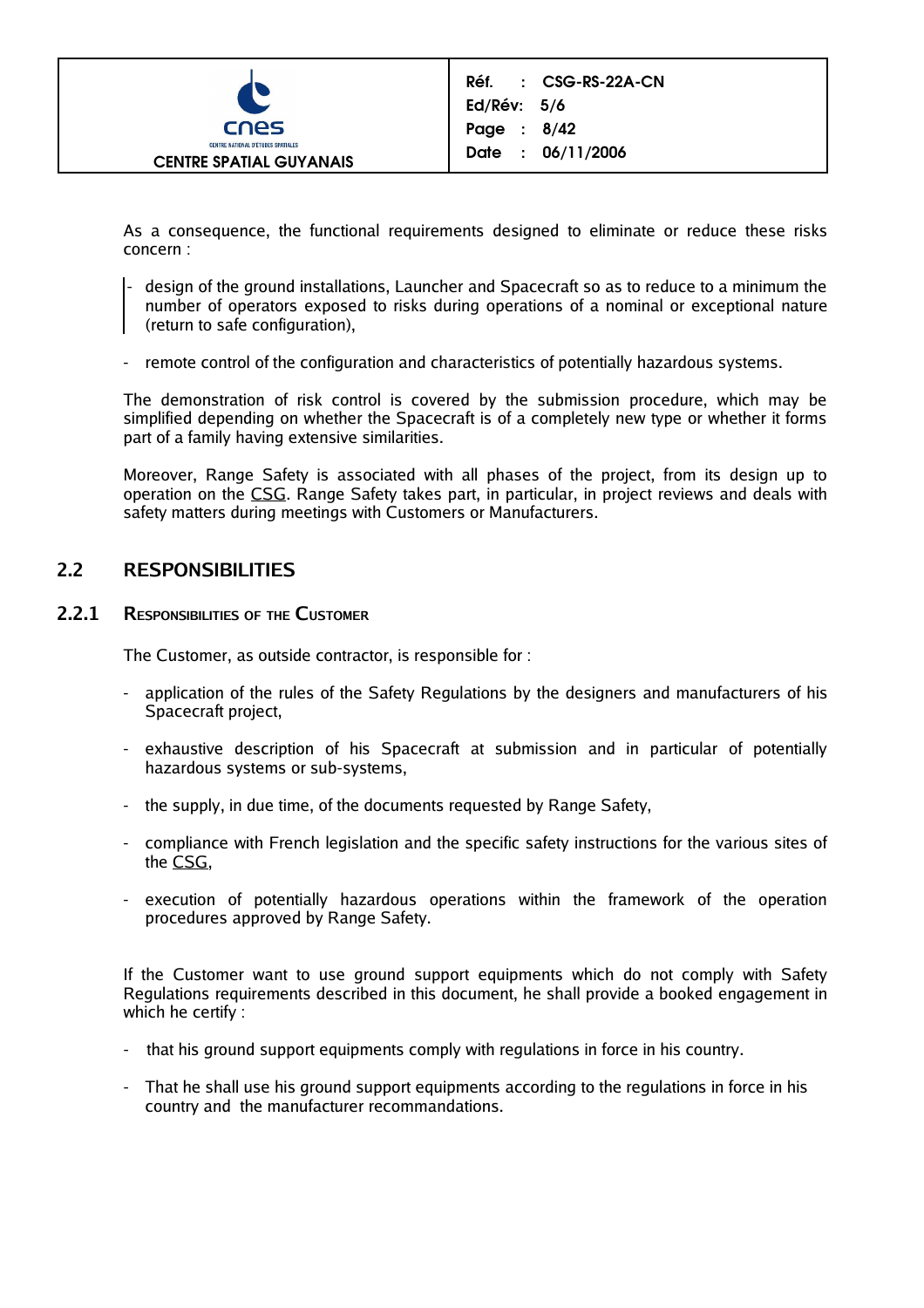

- That he shall use his ground support equipments without any employee other than his own or the one of his sub-contractors.
- That he takes charge of Range Safety tasks which are connected with his ground support equipments.

## **2.2.2 RESPONSIBILITIES OF ARIANESPACE**

Arianespace is the interface between the Customer and Range Safety, and is responsible for checking the fluidity of exchanges and the follow-up of Customer and Range Safety actions.

### **2.2.3 RESPONSIBILITIES OF RANGE SAFETY**

Range Safety is responsible for :

- checking, by means of the submissions supplied by the Customer and in due time, compliance with the requirements of the Safety Regulations,
- the definition of means for  $\cdot$ 
	- **.** monitoring (weather forecast, condition of the environment, etc.),
	- **.** personnel protection (clothing, etc.),
	- **.** intervention (fixed and mobile),
- safety training of Customer staff and development of his safety awareness,
- checking the compliance of the facilities and in particular the correct working order of safety equipment before any potentially hazardous operation,
- operations monitoring :
	- **.** by making sure, through information processing (weather, condition of safety resources), that the external conditions are satisfactory,
	- **.** by making sure that the operations are performed by duly authorised operators and in compliance with the operation procedures approved by it,
	- **.** by making sure that the execution of a potentially hazardous operation is compatible with the other operations in progress (role of co-ordination, see Volume 2, Part 4, "Inter-sites").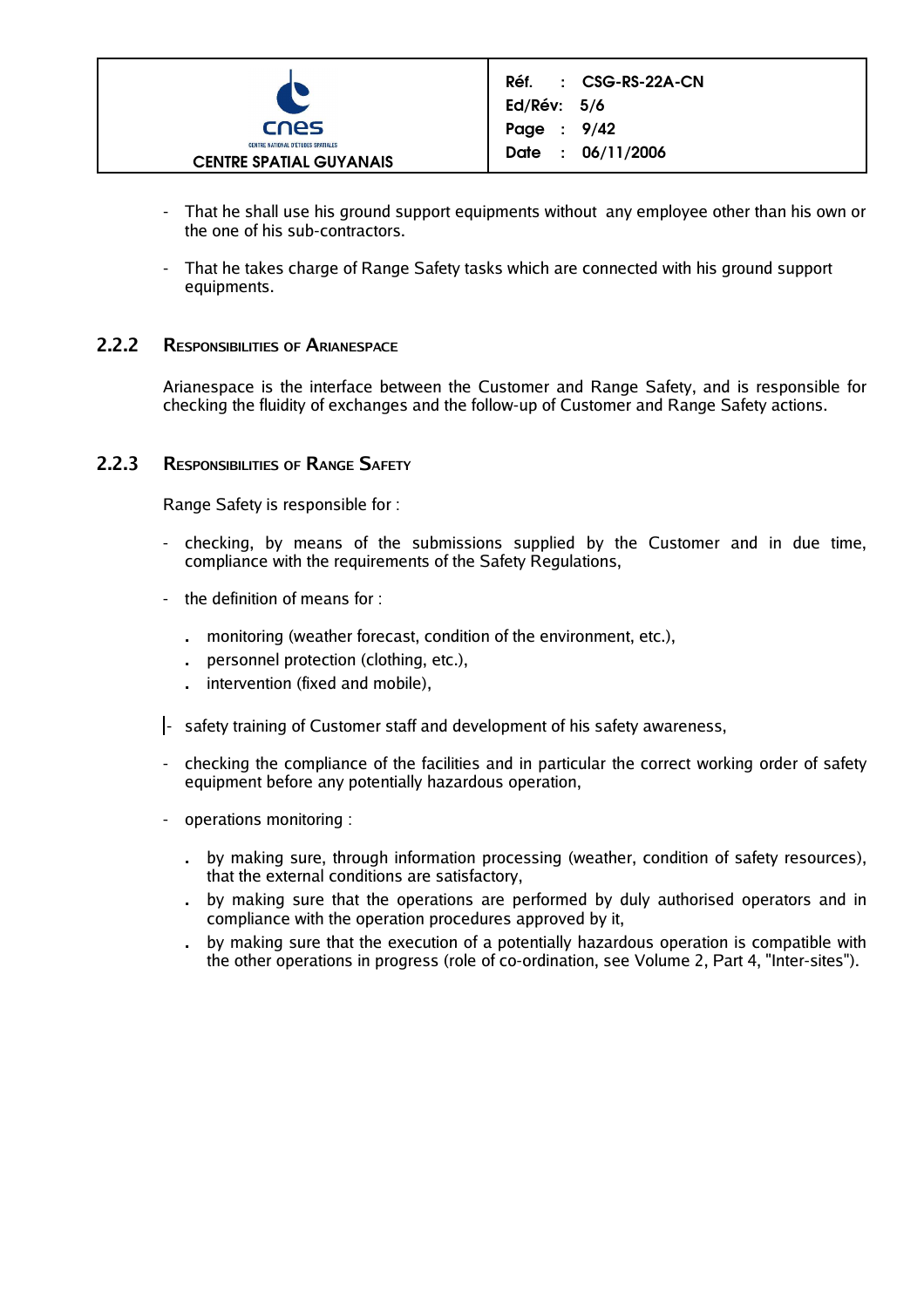

|               | Réf. : CSG-RS-22A-CN |  |  |
|---------------|----------------------|--|--|
| Ed/Rév: $5/6$ |                      |  |  |
|               | Page : 10/42         |  |  |
|               | Date: 06/11/2006     |  |  |

Page intentionally left blank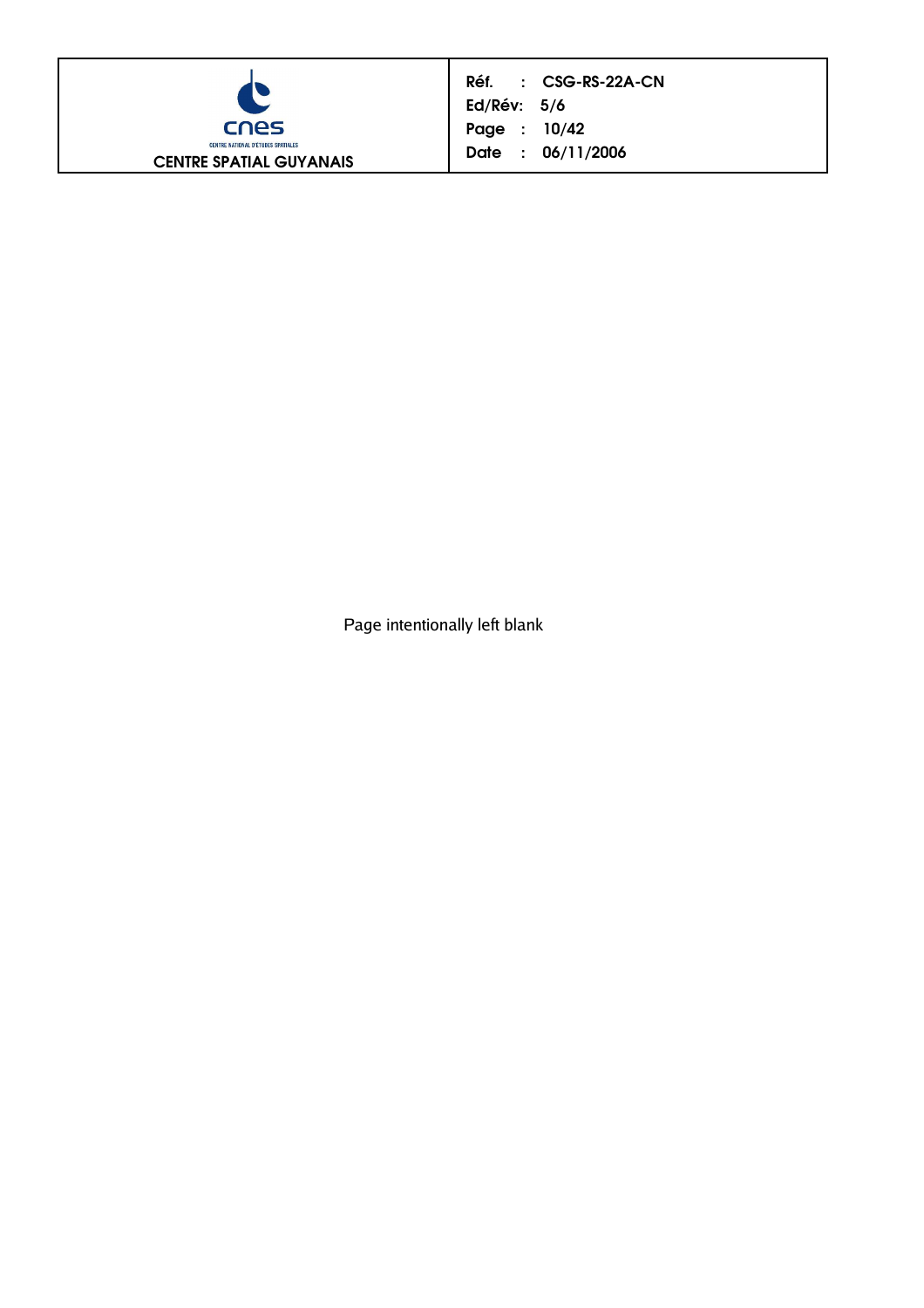

Réf. : CSG-RS-22A-CN Ed/Rév: 5/6 Page : 11/42 Date : 06/11/2006

## **3 DESIGN RULES**

## **3.1 GENERAL**

The safety procedure brings into application the general safety principles, first by studying the systems design, then by supervising the working out of operating procedures, and finally by checking their application in the case of potentially hazardous operations.

If ever compliance with the safety objectives set would result in excessively stringent constraints for system design, operation rules, possibly more stringent, must be sought which would make it possible not to detract from the system performance.

Important contributions to safety are the selection and specific features of ground installations and the procedural constraints : the distance between sites, their specialisation, the prevention and protection means attached to them and the various limitations observed by the operators contribute to the acquisition of the required safety level.

## **3.2 SAFETY RULES APPLICABLE TO THE SPACECRAFT ON THE GROUND**

## **3.2.1 APPLICATION OF THE REQUIREMENTS OF VOLUME 1**

The application of the safety principles laid down by Volume 1 translates, in the case of Spacecraft, for example, into :

- procedures, remote controls and automatic controls making it possible to limit the personnel exposed to hazards,
- safety barriers, disabling devices at the disposal of Range Safety, and status displays or reports on disabling devices, making it possible to check the configuration,
- systems reliability and compliance with safety factors meeting the dependability specifications and the safety objectives.

## **3.2.2 PARTICULAR DESIGN RULES**

## **3.2.2.1 Disabling of potentially hazardous systems**

The general rules relating to the disabling of potentially hazardous systems are given in Volume 1, Section 3.4.2.4.

They shall be supplemented as follows :

- a) A power failure in the circuits of a disabling device must not cause it to change state.
- b) Safety disabling devices cannot be overridden.
- c) Following an enable given by Range Safety and execution of the command by the operator, cancellation of the enable shall have no effect on the system in question.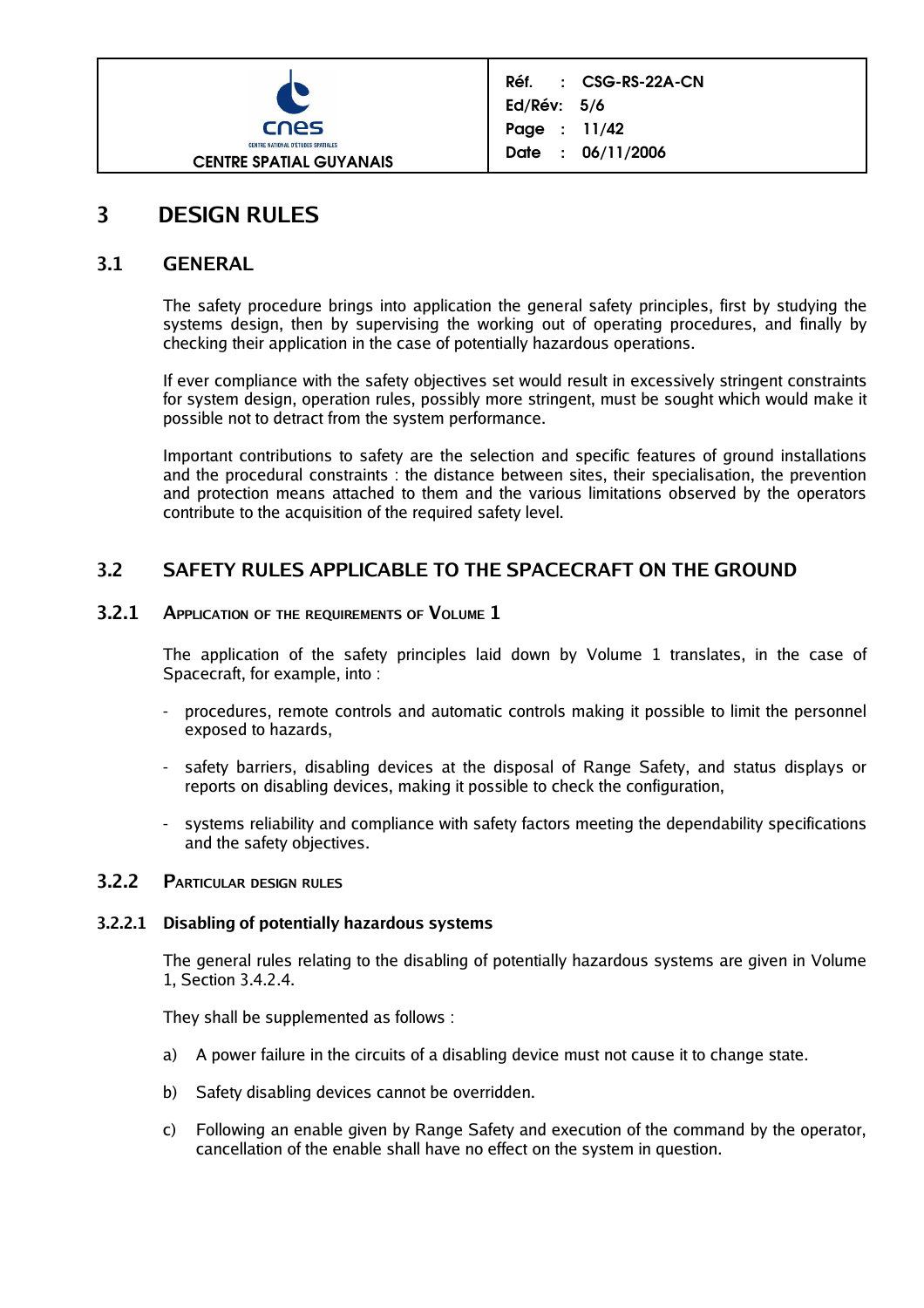

### **3.2.2.2 Electrical systems**

Electrical systems are considered as potentially hazardous systems, no matter what the voltage, current or frequency when one of the following conditions is satisfied:

- The electrical system contains one or more hazardous products.

- The electrical system may, in the event of failure(s), deliver power (electrical, thermal, etc.) or effluents likely to cause direct damage (effect due to electrical origin) or indirect (effect on a potentially hazardous system connected to the electrical system).

An electrical system complying with French regulations on protection of workers in premises using electric current and for which a report certifying compliance with French regulations is delivered by an approved inspection organization is not considered as a potentially hazardous system except if:

- it contains one or more hazardous products.

- it can, in case of failure(s), deliver power or effluents likely to cause indirect damage.

An electrical system non compliant with French regulations is considered potentially hazardous as soon as it can deliver a touch current (risk of electrical shock and burns) greater than or equal to:

- 3,5 mA for direct current and alternating current up to a 10 kHz frequency,

- 350\*f mA (where f is the frequency given in MHz) for AC currents at a frequency varying from 10 kHz to 100 kHz.

- 35 mA for AC currents at a frequency greater than 100 kHz.

- a) All electrical systems of Spacecraft ground support equipements shall include an emergency switching for electrical power supplies making it possible in a single operation to cut off all active conductors under load. Emergency switching shall be easily accessible and easy to identify.
- b) Potentially hazardous electrical systems shall be protected against transient over-voltage and over-current.
- c) Equipment shall be designed so that external metallic parts and shields can be grounded.
- d) The following rules shall apply to cables:
	- Cables shall offer resistance to and be protected from abrasion and twisting.
	- Cables shall be selected according to toxicity, fire resistance, smoke emission criteria and compatibility with adjacent liquids.
	- Cable shield shall not be used as a grounding conductor or as a signal line (except for coaxial cables in the latter case).
- e) Conductors of potentially hazardous electrical circuits shall not run in the same cables or in the same ducts as those used for other circuits.
- f) Redundant leads shall run in different cables and ducts.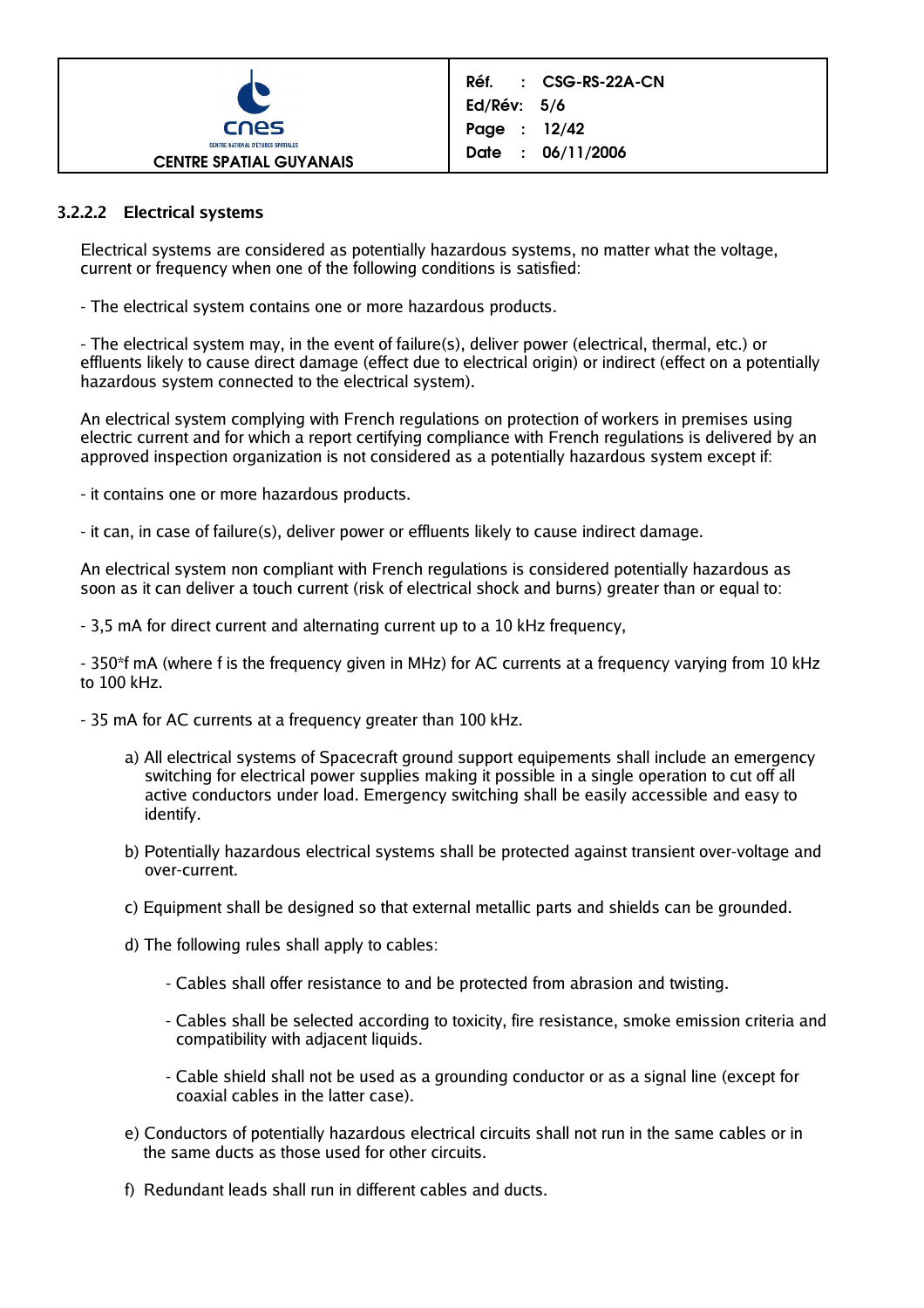

- g) There shall be no sharp edges in structures in areas where cables are installed to avoid any possibility of damaging cables.
- h) The following rules apply to connectors:
- The connectors of potentially hazardous electrical circuits shall be designed in such a way that their connection is unambiguous (connector fool-proofing). Color code may be used but it shall not replace fool-proofing.
- Potentially hazardous electrical connectors shall be appropriately guided when plugged in so that female and male contacts do not undergo any constraint when being connected or disconnected.
- Connectors shall have female contacts on power source supply and male contacts on service side.
- Damage to a connection (connector crushing or contact between two adjacent pins) shall not result in any severe or catastrophic event.
- Connectors used in potentially hazardous electrical circuits shall be lockable.
- The position of pins shall prevent any risk of short-circuiting between two pins and between a pin and the connector.
- The conductors of potentially hazardous electrical circuits shall have specific connectors and sockets which may in no case be common with those of other circuits.
- i) The following rules shall apply to batteries:
- Batteries shall be easy to disconnect and remove.
- Connectors shall comply with the rules indicated above.
- If the battery is not connected, the connection terminals shall be protected to prevent any risk of short-circuiting.
- In case of a short circuit, electrolytic splatters shall be confined.
- Batteries shall be sufficiently vented to ensure that the concentration of discharged vapors is less than 25% of the Lower Explosive Limit (LIE).
- j) The spacecraft and associated equipment shall be designed to:
- Limit the creation and build-up of electrostatic charges by the use of conductive materials.
- Not build up any electrostatic charge. Conductive parts (metallic or non-metallic), fixed or mobile, comprised in the spacecraft and associated equipment shall be interconnected and grounded and can be connected to the grounding network of the ground installations.

Potentially hazardous electrical systems shall be designed so as to be insensitive to an electrostatic discharge, a radiated electromagnetic emission (radar, lightning, radiocommunications, telephones) and an emission conducted by high current, low current networks and other conductive networks (for example fluids) of the ground installations connected to the spacecraft and to its associated equipment.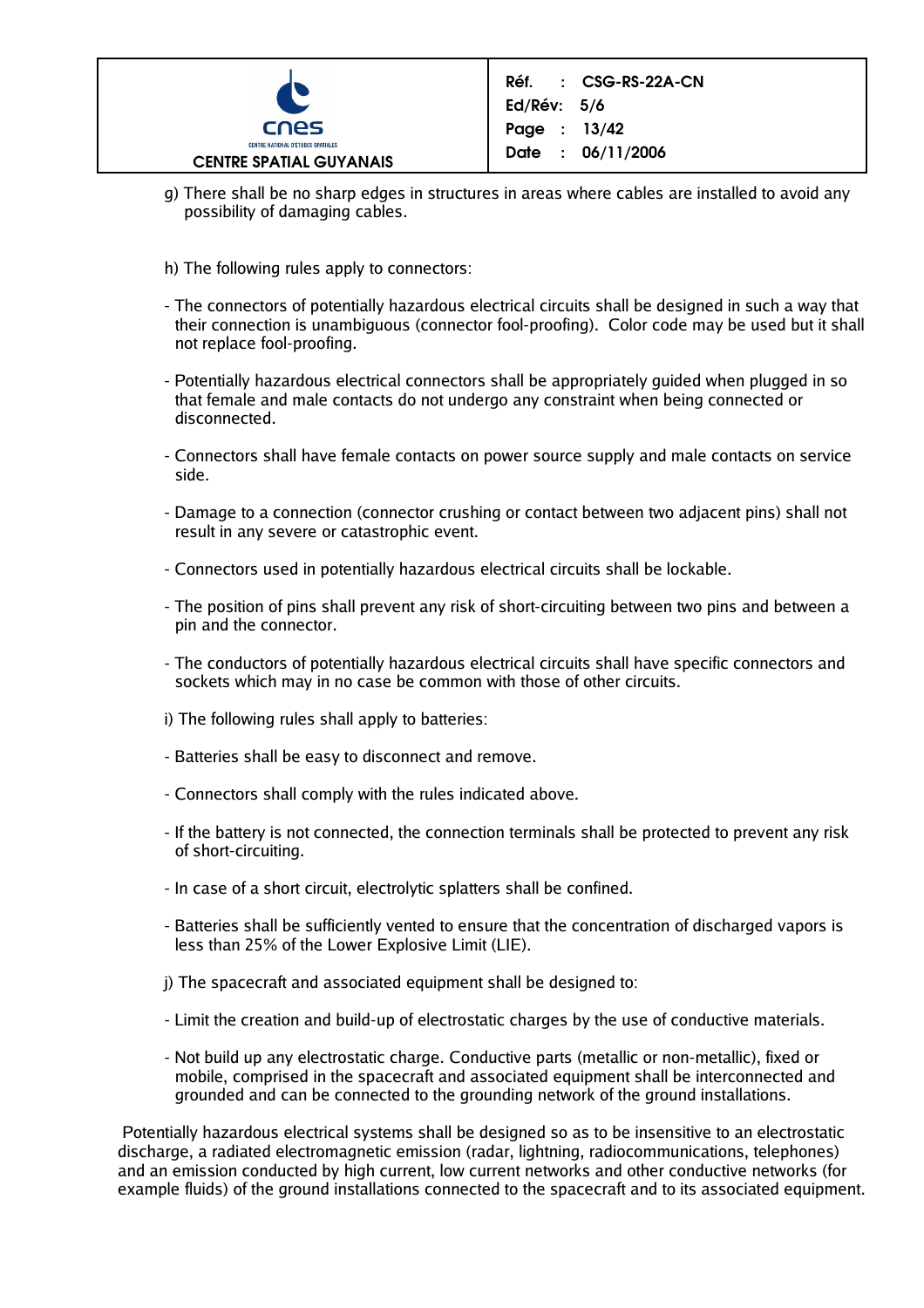

Good works practices shall be observed, especially those concerning:

- the constitution of grounding layout plans,
- equipotential bonding, with regard to high frequency current, in electrical groundings, metallic conductive parts, shieldings and screens,
- wiring and routing of high and low current cables,
- separation of high current devices interfering with low current sensitive devices,
- electrical continuity and continuation of cable/connector, connector/socket and socket/connected equipment shield.

The levels of insensitivity of such circuits to interference shall be specified and shall be checked during development.

## **3.2.2.3 Fluid systems**

## **3.2.2.3.1 Definitions**

- a) A system containing one or more potentially hazardous fluids is classified as a "Potentially hazardous system" (see Appendix 2).
- b) A system containing one or more pressurised fluids, which complies with French regulations concerning pressure vessels, shall not be considered a potentially hazardous system unless at least one of the fluids is a potentially hazardous fluid.
- c) A system containing one or more pressurised fluids which does not comply with French regulations relating to pressure vessels, is classified as a "Potentially hazardous system" (see definition in Appendix 2) in any case where the dimensions and operating pressure of the system are as follows :

| <b>NATURE OF FLUID</b>                                                                                                                          | <b>CONTAINER (CAPACITY)</b>                                                                         | PIPING                                                                          |
|-------------------------------------------------------------------------------------------------------------------------------------------------|-----------------------------------------------------------------------------------------------------|---------------------------------------------------------------------------------|
| GASES or liquids in which the<br>pressure at maximum<br>vapour<br>allowable temperature exceeds<br>normal atmospheric pressure by<br>$0.5$ bar. | $> 0.5$ bar<br>P<br>And<br>$>1$ litre<br>v<br>And<br>$Pxy > 50$ bar x l<br>Qr<br>$> 1,000$ bar<br>P | $> 0.5$ bar<br>P<br><u>And</u><br>> 32<br>DN.<br>And<br>$PxDN > 1,000$ bar      |
| LIQUIDS in which the vapour<br>pressure at maximum allowable<br>temperature is not more than 0.5<br>bar above normal atmospheric<br>pressure.   | $>10$ bar<br>P<br>And<br>$PxV > 10,000$ bar x l<br>Qr<br>$> 1,000$ bar<br>P                         | $>10$ bar<br>P<br><u>And</u><br><b>DN</b><br>> 200<br>And<br>$PxDN > 5,000$ bar |

- V : internal volume of container.
- P : relative pressure.

d) Elements are considered to be separate when a crack in one element cannot spread to another element.

DN : nominal bore – Numerical designation of the nominal bore size common to all components of a piping system, other than elements designated by their outside diameter or thread size. The DN value is rounded for reference purposes, and has no strict relation with manufacturing dimensions. "DN" followed by a number indicates nominal bore size.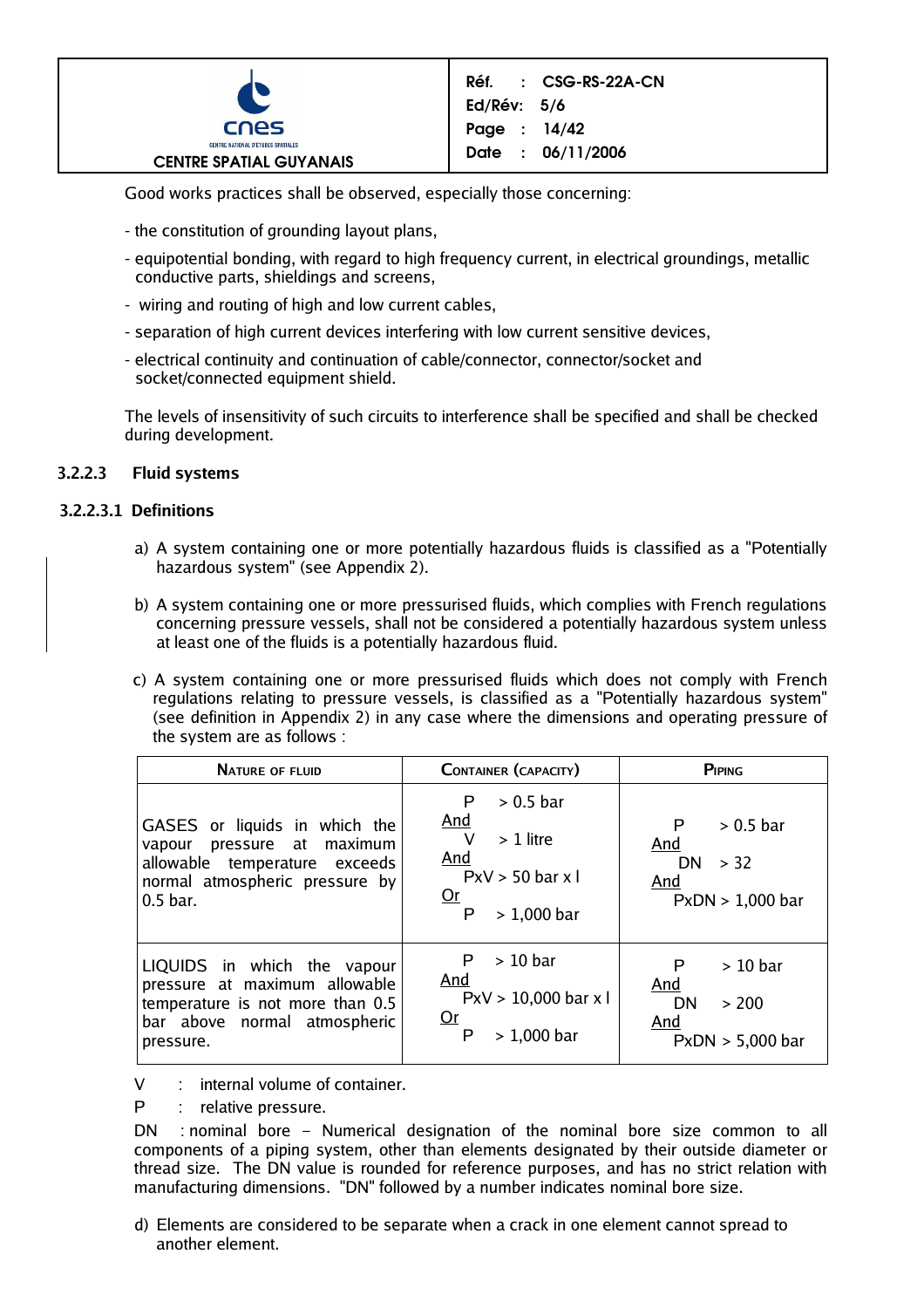

### **3.2.2.3.2 General rules**

a) Pressurised fluid systems in compliance with French regulations relating to pressure vessels are not subject to design requirements relating to safety other than those specified in the regulations.

The customer shall be able to justify the conformity of its system by submitting a folder approved by an inspection authority.

- b) The circuits shall be designed so that mobile connectors shall be made mechanically foolproof (couplings, lengths).
- c) The lubricants used must be compatible with the fluids concerned.
- d) Pressurised system couplings shall be of the "Safe-life" type (see definition in appendix 2).
- e) "Potentially hazardous systems " must be subject to the "safety submission" process in any case where a risk of injury to personnel exists.

#### **3.2.2.3.3 Specific rules for pressurised fluid systems not complying with French regulations**

Pressurised fluid systems not complying with French regulations relating to pressure vessels can be designed in accordance with the specifications of European directive 97/23 or a standard recognised by the Range Safety Department (for example A5-SG-1-X-10 and MIL-STD-1522A).

By default, the rules indicated below represent minimum applicable safety requirements.

a)The pressure vessels of on-board fluid systems shall have a burst safety factor at least equal to  $2<sub>1</sub>$ 

The vessels shall undergo a test programme in order to demonstrate their design and manufacturing quality :

qualification tests on at least one vessel identical to the flight models, including :

- on the one hand :
	- either cycling at at least 1.5 times the maximum ground working pressure required representing, in number and duration, twice the cycles performed throughout the planned life.
	- either cycling at at least the maximum ground working pressure required, for a number of cycles equal to 4 times those performed throughout the planned life,
- on the other hand, a burst pressure qualification test. This test involves increasing the pressure progressively up to at least calculated burst pressure. Actual burst pressure shall be greater than calculated burst pressure.

Proof pressure tests on each of the flight vessels, which shall include at least one test at at least 1.5 times the maximum ground working pressure required. The proof pressure, associated with loads applied during the proof pressure test, shall be withstood within the elastic limit of the material (i.e. yield strengh within 0.2% ) at proof pressure temperature being reached, except in isolated zones.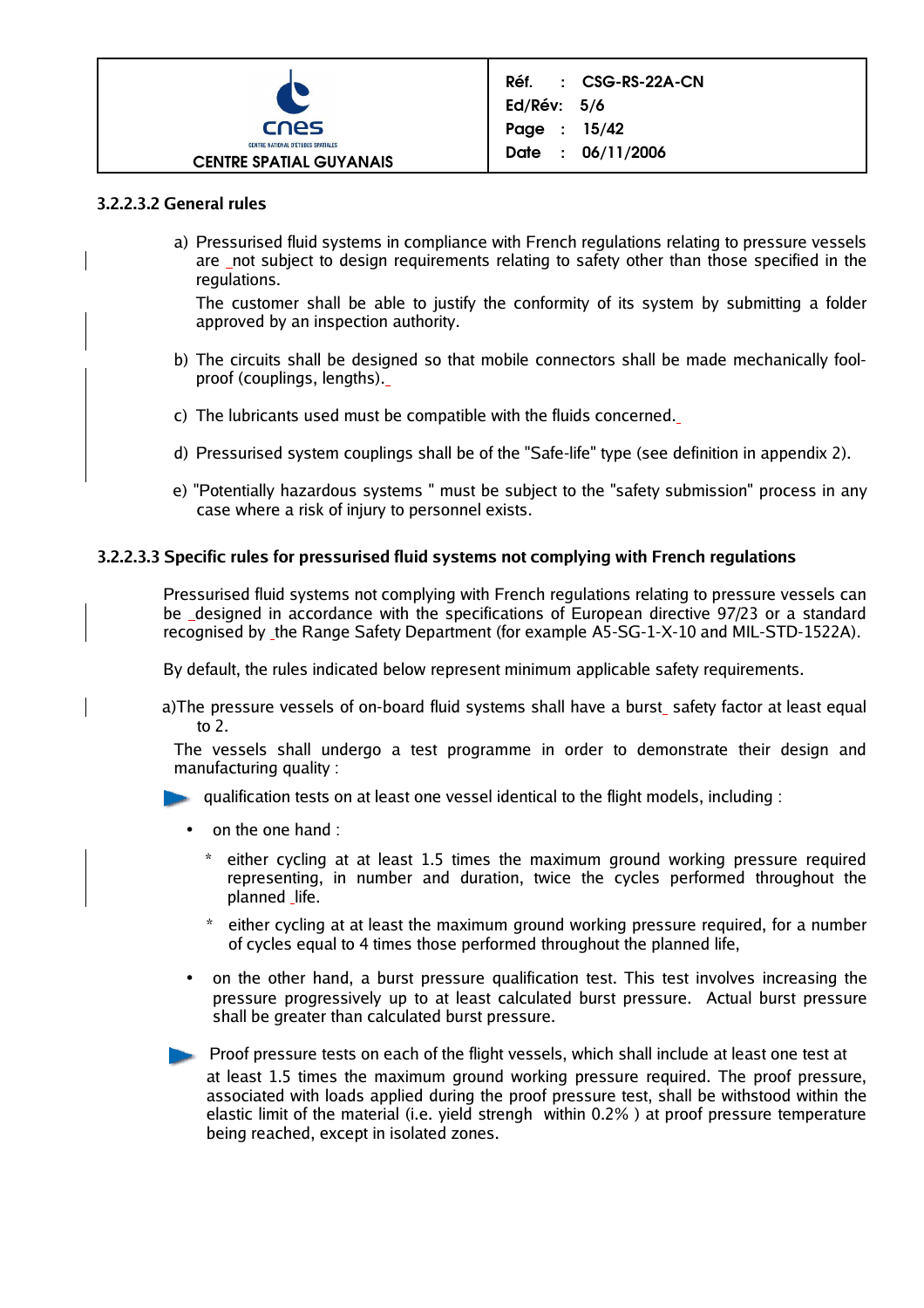

b) The burst safety factor for on-board vessels can be lowered to 1.5 if additional factors of evaluation such as fracture analysis, detection of leaks prior to failure, additional analyses or tests, etc. make it possible to ensure a safety level acceptable to Range Safety (for example, the "Leak Before Burst" (LBB) character with non-dangerous failure mode, demonstrated within the framework of standard MIL-STD-1522A, meets these requirements).

A fracture mechanics file shall be supplied in this case.

In these circumstances, the programmes described above in a) are modified as follows :

- $\triangleright$  the qualification tests shall include :
	- either cycling at at least the maximum ground working pressure required, for a number of cycles equal to 4 times those performed throughout the planned life,
	- a burst pressure qualification test, performed under the same conditions as above in a).
- $\geq$  proof pressure tests are performed at a minimum pressure level of 1+ Ir times the maximum ground working pressure required. 2
- c) The following table summarizes qualification and proof pressure test conditions indicated above under a) and b), for on-board fluid system pressure vessels.

| <b>Safety factor</b> | $1.5 \leq Jr < 2$                               | $Jr \geq 2$                                                                               |
|----------------------|-------------------------------------------------|-------------------------------------------------------------------------------------------|
| Qualification        | Test at at least 1.0 Pmss for $4N -$<br>cycles. | Test at at least 1.5 Pmss for 2N<br>cycles or test at at least 1.0 Pmss<br>for 4N cycles. |
|                      | Test at burst pressure                          | - Test at burst pressure                                                                  |
| Proof pressure       | Test at at least $1 +  r $ Pmss                 | Test at at least 1.5 Pmss                                                                 |

- **Jr :** burst safety factor (see definition in Appendix 2).
- **Pmss :** maximum ground working pressure required at service temperature.
- **N :** number of cycles performed throughout the life of the vessel during the phases of design, testing, transportation, storage, launching and, where applicable, life in orbit.
- d) The ancillary equipment of on-board pressure circuits (pipes, couplings, valves and other components) shall have a burst safety factor at least equal to 2.5.

## **3.2.2.3.4 Specific rules for potentially hazardous fluid systems**

- a) On-board systems designed to contain potentially hazardous fluids shall be designed so as to take into account the product specific properties (corrosion, toxicity, etc.).
- b) Where a system incorporates a cryogenic fluid, the precautions required by the properties of this fluid shall be taken, in addition to compliance with material strength constraints, for the protection of operators (incompatibility of products, corrosion, etc.).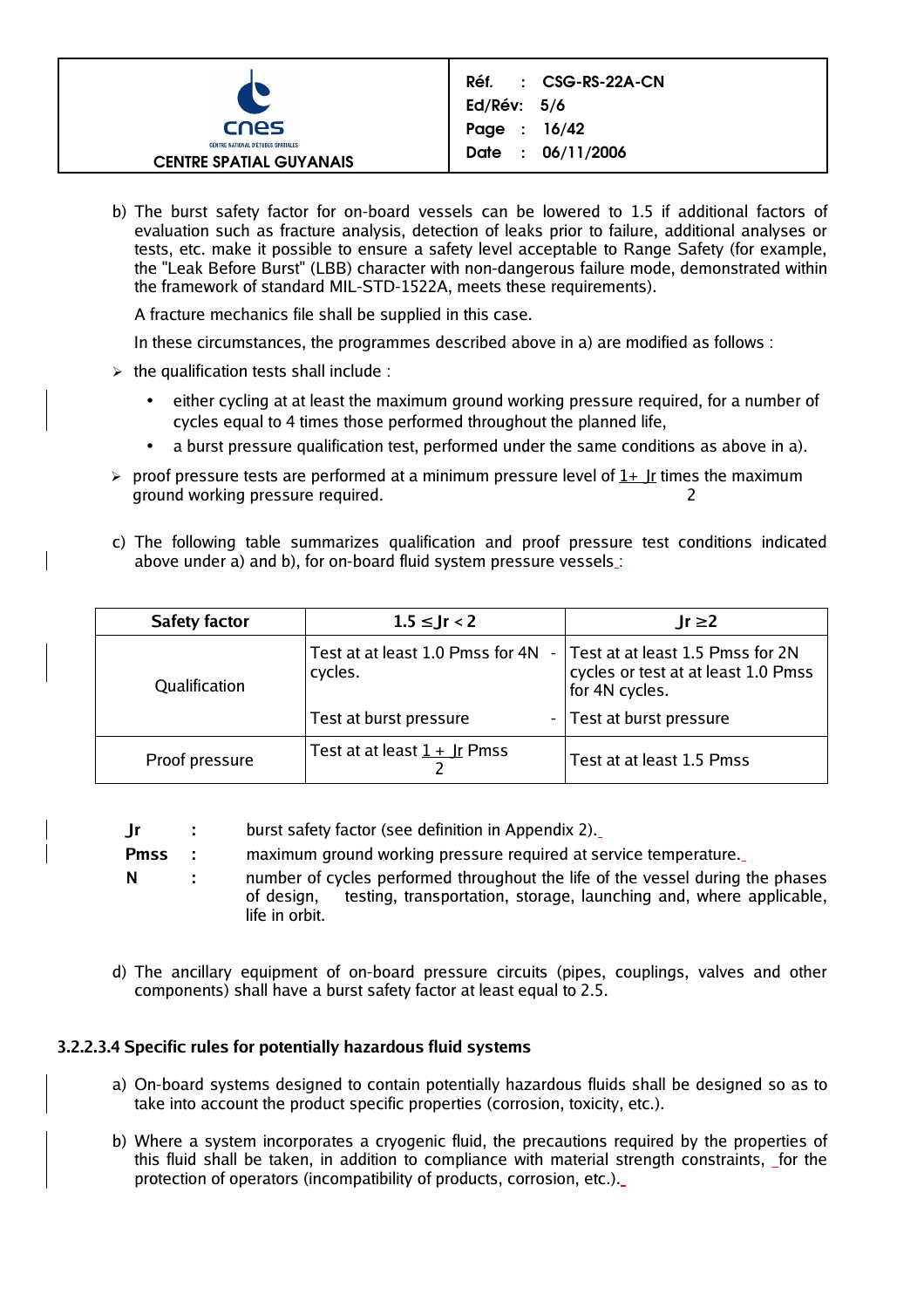

### **3.2.2.4 Pyrotechnic systems**

During phase 0 of the submission process, components of the pyrotechnic circuits as well as the pyrotechnic substances, if stripped during a nominal operation, or if the structure of the article containing them does not protect them, shall be selected according to their low sensitivity to externals stimuli, whether thermal (hot point, fire), mechanical (impact, shock, drop, friction, vibration), and electrical (static electricity, lightning, electromagnetic emission) and possibly chemical aggression.

During phase 0 of the submission process, it shall be proven that, for a given function, there is no article or pyrotechnic substance with a lesser reactivity when subject to an external stimulus.

### **A) Simplified classification**

Apart from the officially regulated classifications for transportation and storage, the CNES/CSG uses a simplified classification based on the consequences of risks in the event of inadvertent actuation of electro-pyrotechnic devices :

- category A : systems which, through their own energy or by the sequences triggered by them, can injure or kill persons or damage property (catastrophic, severe or significant consequences).
- category  $B$  : systems which, through their own energy or by the sequences triggered by them, do not result in injury to persons or damage to property.

The Project shall propose the classification to Range Safety and provide justifications for it. This choice will then be ratified by Range Safety.

The classification of a pyrotechnic device under category A or B may change depending on the level of integration into the Spacecraft.

Any pyrotechnic device for which the user has not provided for Range Safety a demonstration allowing its classification shall be automatically classified under category A.

#### **B "Medium energy" pyrotechnics**

a) Electroexplosive initiators (igniters, initiating-detonators):

Electroexplosive initiators shall provide a level of safety at least equivalent to initiators of the type 1 A, 1 W, 5 minutes "No Fire".

In addition to the specific design rules of the electrical systems of the Spacecraft and its associated equipment, these devices shall comply with the following rules:

● sensitivity to radiated electromagnetic fields

The electrical circuits of pyrotechnic systems shall be designed so as to limit the current induced on the ignition circuit to at least 20 dB below the maximum "No Fire" current, when they are exposed to an electromagnetic field:

- $-$  of a power density equal to 2 W/m<sup>2</sup> from 50 kHz to 50 Mhz,
- $-$  of a power density equal to 100 W/m<sup>2</sup> from 50 MHz to 18 GHz.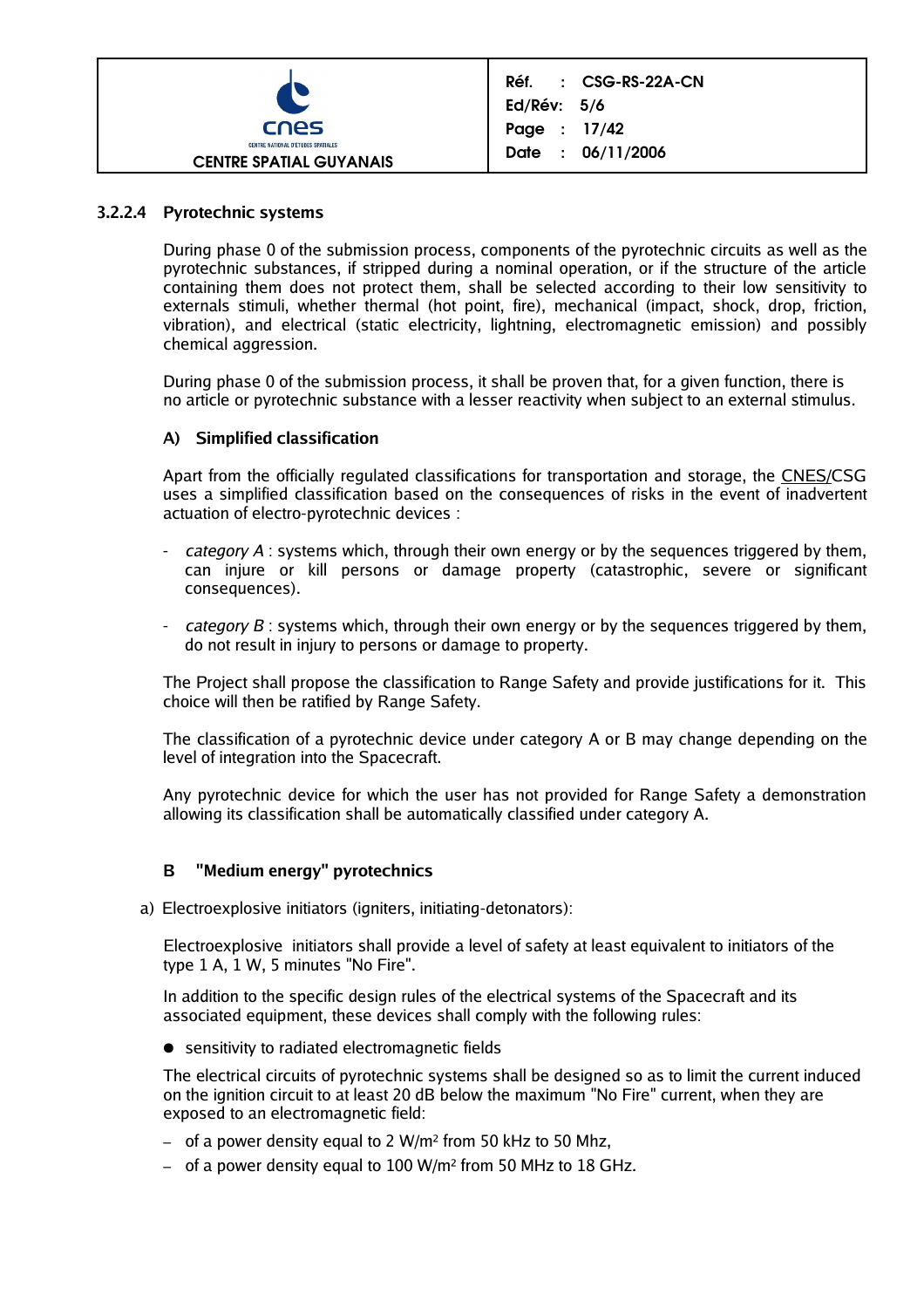

Réf. : CSG-RS-22A-CN Ed/Rév: 5/6 Page : 18/42 Date : 06/11/2006

If the event that a filter is to be associated with the systems, it shall be installed closest to the initiator to protect, and the length of circuits located between the filter and the initiator shall be shielded.

In the event where the Spacecraft should be submitted to electromagnetic source frequency higher than 18 Ghz, electromagnetic compatibility of this source regarding the Spacecraft shall be analysed in addition.

● sensitivity to conducted electromagnetic emissions:

Electrical equipment (control, measurement, firing) connected to the electric pyrotechnic devices shall be designed so as to limit the current induced on the ignition circuit to at least 20 dB below the maximum "No Fire" current. If the event that a filter is to be associated with the circuit, it shall be installed closest to the initiator to protect, and the length of circuits located between the filter and the initiator shall be shielded.

● sensitivity to electrostatic discharges:

The components shall be capable of withstanding without igniting or deterioration a discharge of:

- $-25,000$  V supplied by a 500 pF capacitor via a pure 5000 Ω resistor, the voltage being applied between pins of the components,
- 25,000 V supplied by a 500 pF capacitor, without resistor, the voltage being applied between the short-circuited pins of the component and its case.
- b) The electric power supply source of pyrotechnic devices circuits shall be preferably a direct current source.

Otherwise, it shall be proven that the electric power supply source complies with the electromagnetic compatibility requirements.

- c) Electroexplosive initiators ignition circuits
	- The current supplied by the control equipment of electroexplosive devices shall be such that no unplanned initiation or phlegmatization of the initiator may occur. The checking current must be limited to at least 20 dB below the maximum "No Fire" current.
	- An ignition circuit must not be able to build up any electrostatic charge.
- d) The components of a pyrotechnic chain, initiator, safe and arm device, transmission and distribution components, functional devices (destruction bars, cutting charges, separation thruster, valves, pistons, etc.) shall be designed so that external conductive parts (metallic or non-metallic) and shielding can be equipotential and grounded to the Spacecraft.
- e) For pyrotechnic circuits involving a potentially catastrophic risk, the barrier close to the source of risk shall mandatorily be a mechanical barrier capable of preventing the unintentional ignition of the system. The disabling function is performed on this barrier.
- f) The Safe and Arm Devices.

These devices shall be designed in such a way that:

- the barrier, once set to one of the states "armed" or "safe", may not leave that state in the absence of a command or under the effect of external interference (impacts, vibrations, electrostatic phenomenon, etc.);
- the setting status report is representative of the real state, "armed" or "safe", and may be remote;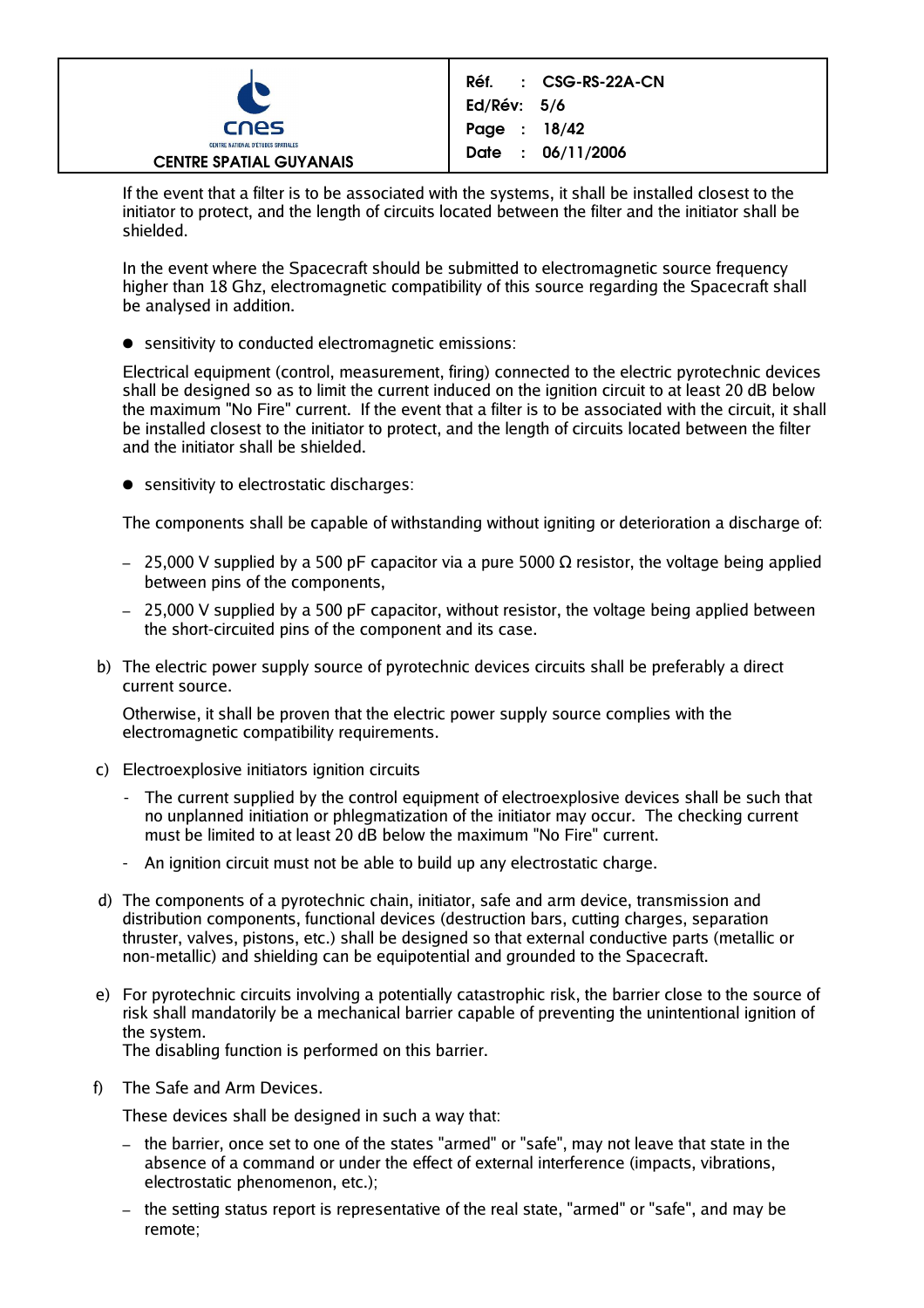

- the "armed" or "safe" state is displayed by an indicator physically linked to the disabling device;
- they may be remotely controlled, but manual disarming is always possible;
- assembly of the initiator is physically impossible if the device is not in "safe" position.
- g) The location of the Safe and Arm devices shall provide easy access for assembly and connection of initiators, and manual disarming.

## **C "High energy" pyrotechnics**

High energy pyrotechnic devices shall be studied case by case in the relevant submission procedure.

## **D Solid propellant motor**

The ignition command for this motor is disabled from the Console of the Safety Representative (PRS). The ignition line shall include a Safe and Arm device for which the arming command is disabled by a specific relay activated from the PRS. A schematic diagram for disabling of the arming command for a solid propellant motor is given on the following page.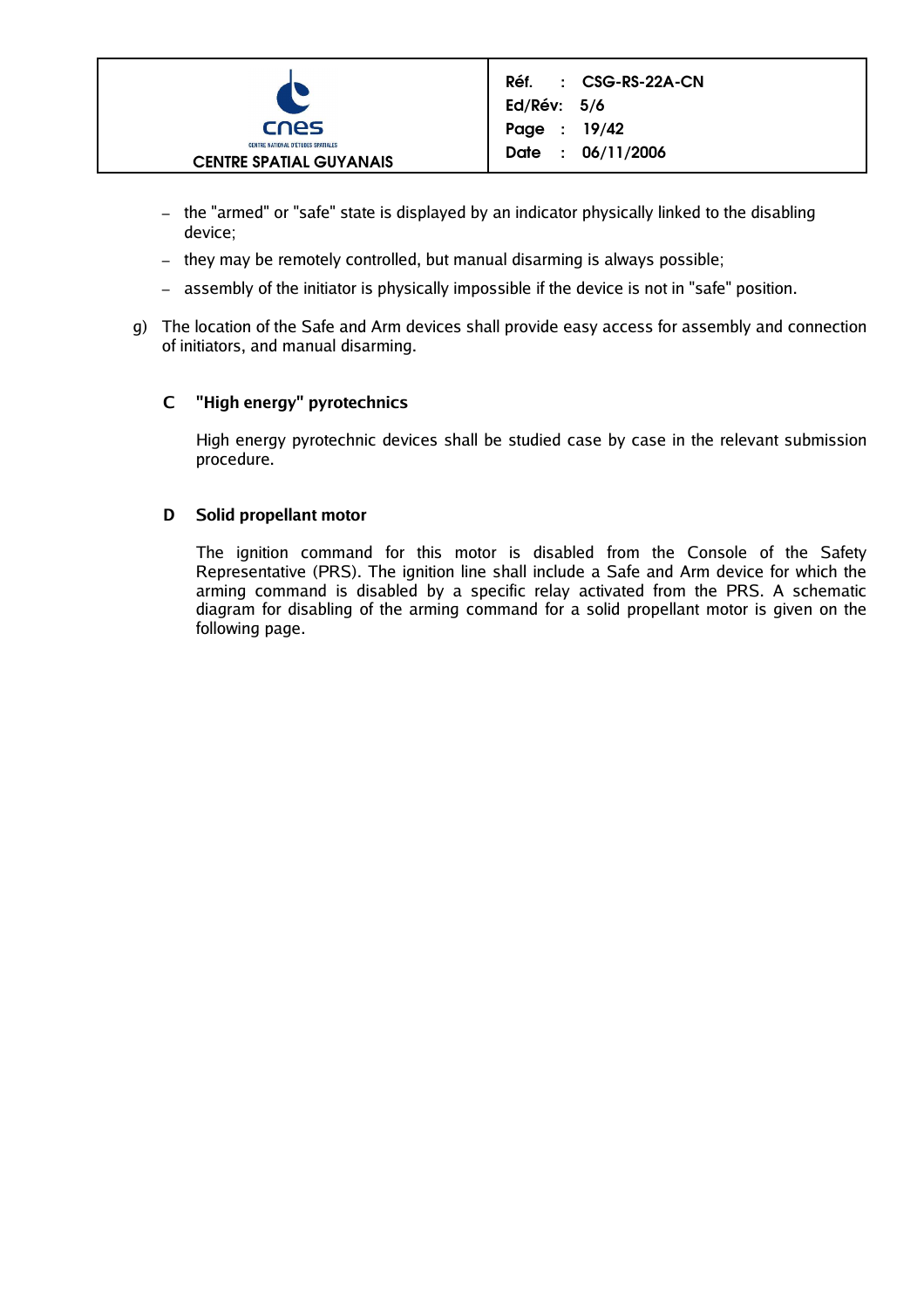

Réf. : CSG-RS-22A-CN Ed/Rév: 5/6 Page : 20/42 Date : 06/11/2006

### **SCHEMATIC DIAGRAM FOR DISABLING OF THE ARMING COMMAND FOR A SOLID PROPELLANT MOTOR**

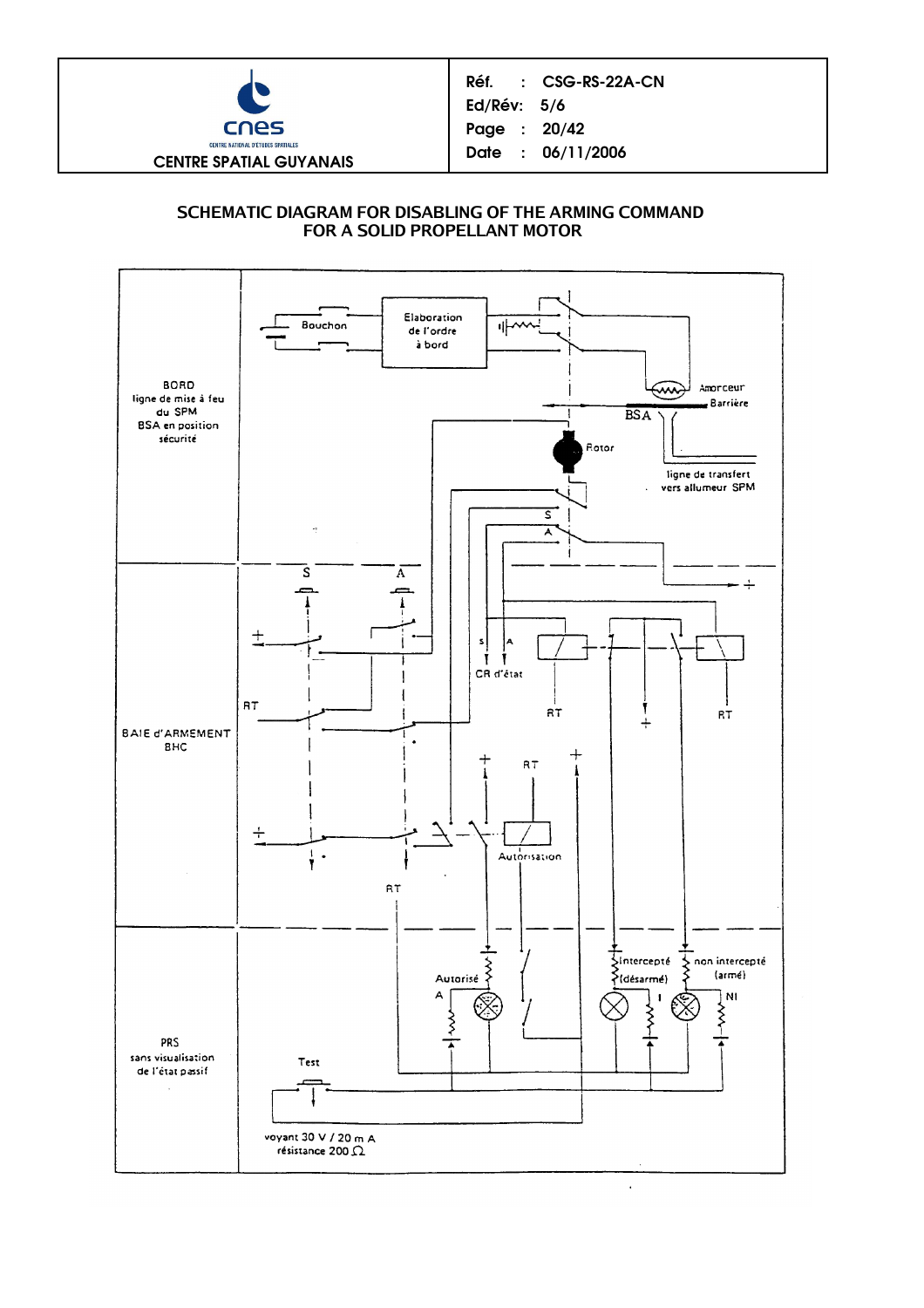

## **3.2.2.5 Mechanical and electromechanical systems**

For Spacecraft mechanical and electromechanical systems (systems for deployment, separation, etc.), a risk study must show that the risks induced by these systems are of an acceptable probability level in compliance with safety objectives (cf. Volume 1, section 3.3). Particularly, the spacecraft lifting points ultimate safety factor must be > 2.

## **3.2.2.6 Environment-related aggression**

- Explosive atmospheres

The payload devices shall be designed as to generate hazardous areas n°2, at most (see the definition in Volume 1 - appendix 2 : explosive atmosphere).

In such areas, electric onboard equipment shall perform the following minimum characteristics :

- \* equipment not generating electric arc or sparks during regular operating mode,
- \* equipment not creating in regular operating mode, any hot surface of a temperature equal or higher than the auto-igniting temperature of the used product vapours (hydrazin : 270°C - méthylhydrazin : 194°C - UH25 : 235°C - hydrogen : 560°C).

A safety submission shall be performed to define the operating conditions.

- Ionising radiation

The applicable rules are described in detail in the texts mentioned in the references (Appendix 1, B). They are supplemented by the following dispositions :

- a) The submission for ionising radiation devices shall be presented to Range Safety as soon as possible. The CNES/CSG has six months to answer.
- b) The effective dose for exposed workers is limited, depending on categories of workers. These limits are detailed in the documents in reference (appendix 1, B).
- c) Radioactive elements must remain completely confined whatever the normal or accidental situation liable to be encountered : destruction of the Launcher, crash on the ground in the event of interruption of flight, atmospheric re-entry, etc.

## **3.2.2.7 Other Ground support equipments**

 Other ground support equipments of a Customer for which it is impossible to comply with these Range Safety requirements must comply with safety regulations in force in the Country of the Customer.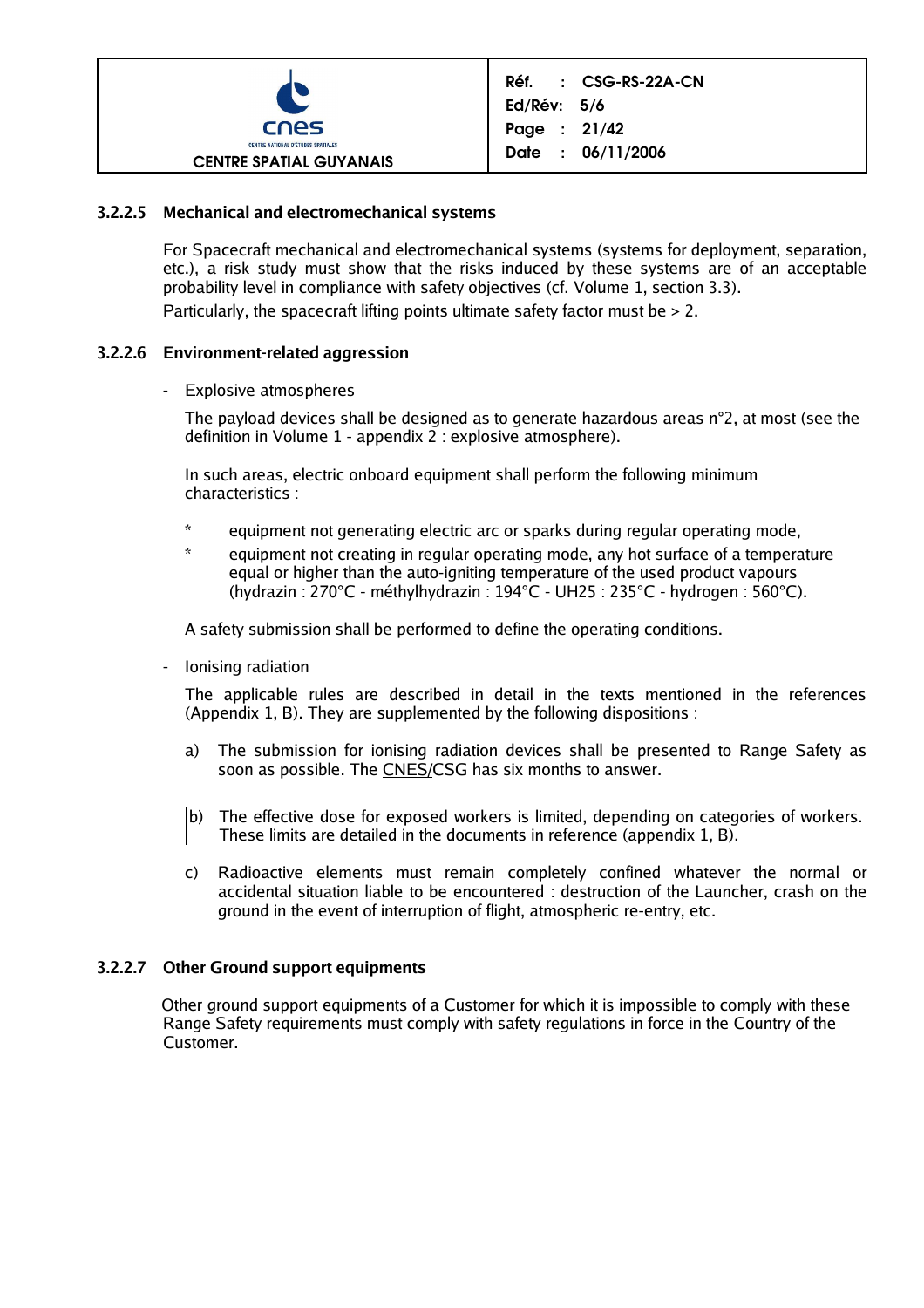

## **3.3 SAFETY RULES APPLICABLE TO THE SPACECRAFT IN FLIGHT**

### **3.3.1 SPACECRAFT CONTAINING LIQUID PROPELLANT ONLY**

Only the toxicity due to on-board propellants in the event of a ground crash or in-flight explosion is to be taken into account.

When each propellant tank contains a mass of less than 500kg, protection against toxicity can be obtained by adjusting the launching azimuth.

Otherwise, a specific analysis shall be made as part of the submission process.

### **3.3.2 SPACECRAFT CONTAINING <sup>A</sup> SOLID PROPELLANT**

The following rules shall be applied :

- a) A source of abnormal energy coming from the Launcher, such as an explosion, fire or impact, must not result in motor ignition.
- b) Any impact against the motor must not result in detonation of the propellant grain.

## **3.3.3 SPACECRAFT CONTAINING RADIOACTIVE MATERIALS**

Rule c). of section 3.2.2.6 shall be applied.

## **3.3.4 ELECTROMAGNETIC COMPATIBILITY**

Electromagnetic compatibility between the various elements (Launcher/Spacecraft unit, ground installations) and protection of electro-pyrotechnic devices shall be ensured.

For this purpose, Range Safety can, in particular, impose restrictions on the level of electromagnetic radiation in Spacecraft.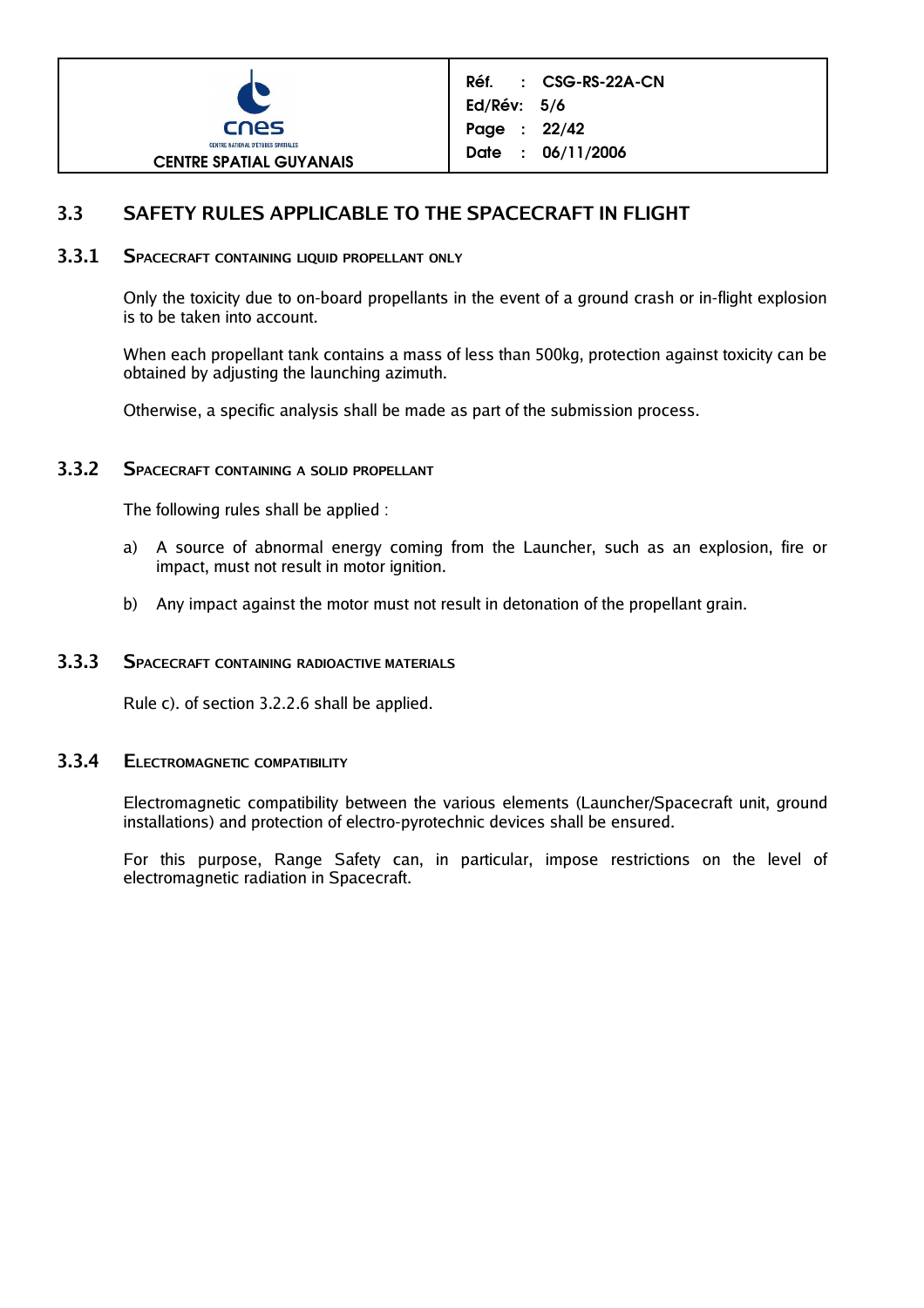

## **4 OPERATIONAL RULES**

## **4.1 APPLICATION OF THE REQUIREMENTS OF VOLUME 1**

The operational principles set out in Volume 1 are applicable to Spacecraft.

## **4.2 SAFETY RULES APPLICABLE TO THE SPACECRAFT ON THE GROUND**

## **4.2.1 GENERAL RULES**

a) For all potentially hazardous operations, it shall be possible, from certain key points, to restore the system to safe condition (depressurisation, drainage of propellants or toxic products, circuit disarming, etc.).

The operators shall have corresponding emergency procedures and safing procedures, before the start of any potentially hazardous operation.

The safety instructions specific to an operation shall appear in the corresponding procedure.

b) Any operating trouble, even transient, shall be recorded in a non-conformance report which shall lead to an investigation. The configuration in which the trouble appeared shall be recorded to allow effective analysis.

Any incident, during the whole of the Spacecraft's life, concerning a potentially hazardous circuit or part, shall undergo an analysis of which Range Safety shall be kept informed.

- c) Range Safety shall be organised to perform monitoring of the potentially hazardous configurations for which it is responsible.
- d) Range Safety shall be informed in real time of the Spacecraft configuration for all aspects relating to security, safety and environment.

In particular, any modification to a potentially hazardous system shall be authorised by the Safety representative.

## **4.2.2 PARTICULAR RULES**

Only the essential rules recommended by Range Safety are described below. Other rules relating to labour safety are brought together in the collection of CNES/CSG "industrial safety instructions", document mentioned in the references (Appendix 1, K).

## **4.2.2.1 Electrical systems**

(See also "Explosive atmospheres" in § 4.2.2.5 hereafter).

The usual accident prevention rules applied during operations on electrical systems shall be complied with. They are described in detail in the texts mentioned in the references (Appendix 1, C).

Before a system can be placed in a hazard configuration, its circuits shall be tested to check its configuration and satisfactory working order.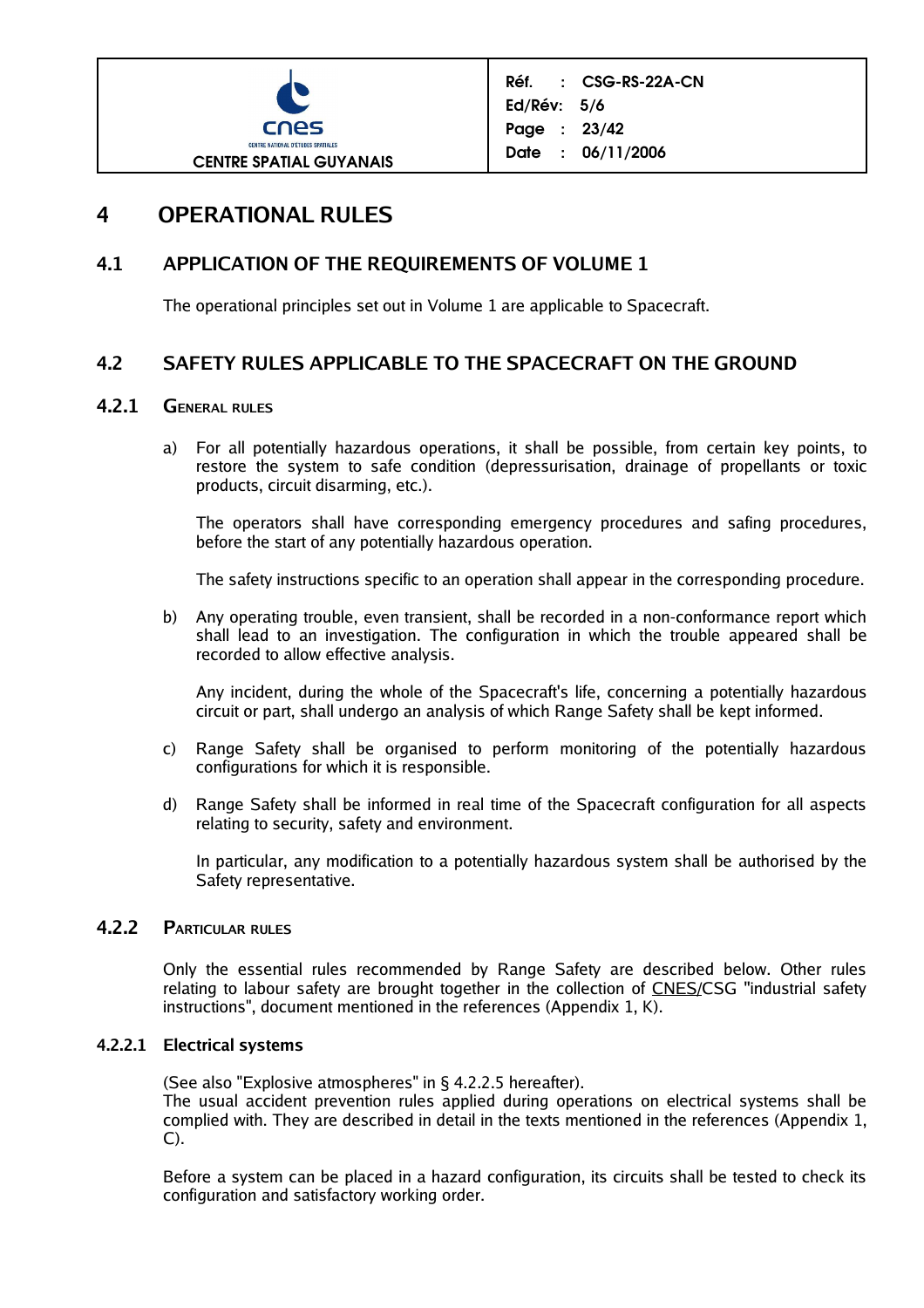

Special attention shall be paid to the following points :

a) The various components of the Spacecraft, the associated equipment and ground systems must not build up any electrostatic charge during spacecraft or stage integration operations as well as during transfer operations.

In all these operations, the fixed or mobile conducting elements (metallic or non-metallic) comprised in these systems must be interconnected by means of equipotential bonding and grounded.

Bonding must be checked electrically.

The recommended maximum value for electrical bonding and grounding resistance is 10  $\Omega$ for metallic parts and  $10^6 \Omega$  for non-metallic conductive parts.

- b) Before any transfer of the Spacecraft, make sure that potentially hazardous electrical circuits are in safe configuration and that they cannot change configuration during transfer.
- c) It is requested of the users that check the umbilical cords allocated to them, by an active test before connection to the Spacecraft, using a satellite simulator, at least for those controls involving a risk.
- d) The Safe and Arm device must be in safe position in attendance of personnel ; this safe position must be checked.

## **4.2.2.2 Fluid systems**

#### **4.2.2.2.1 General rules**

- a) Fluid systems shall undergo pressure tests before their arrival at CSG.
- b) After the system has been tested, the maximum expected operating pressure required must never be exceeded.
- c) In the event of repair or maintenance, a representative seal-tightness test is required prior to return to service. Furthermore, if the operation is not limited to disassembly/reassembly but includes more extensive work (welding, forming, etc.), the pressure system shall be inspected and tested after this work by an improved inspection authority.
- d) Any non-compliance with pressure system operating specifications shall be submitted for approval by the Range Safety Department.
- e) The pressurisation and depressurisation rates shall not create any uncontrollable potentially hazardous situations (temperature gradient, surge, etc.).
- f) Relative pressure (expressed in mbar) applied to equipment on which manual intervention (disassembly, repair, tightening or slackening of couplings, etc.) occurs, shall be such that the product of said pressure by the surface area of the section of the orifice opened (expressed in cm²) is less than 1,000.

The safety of operators shall be ensured by the number of barriers left in place and, where necessary, by individual protection appropriate for potentially hazardous fluids.

g) A pressurised fluid system not complying with the requirements of French regulations concerning pressure vessels intrinsically creates an hazardous area (see definition in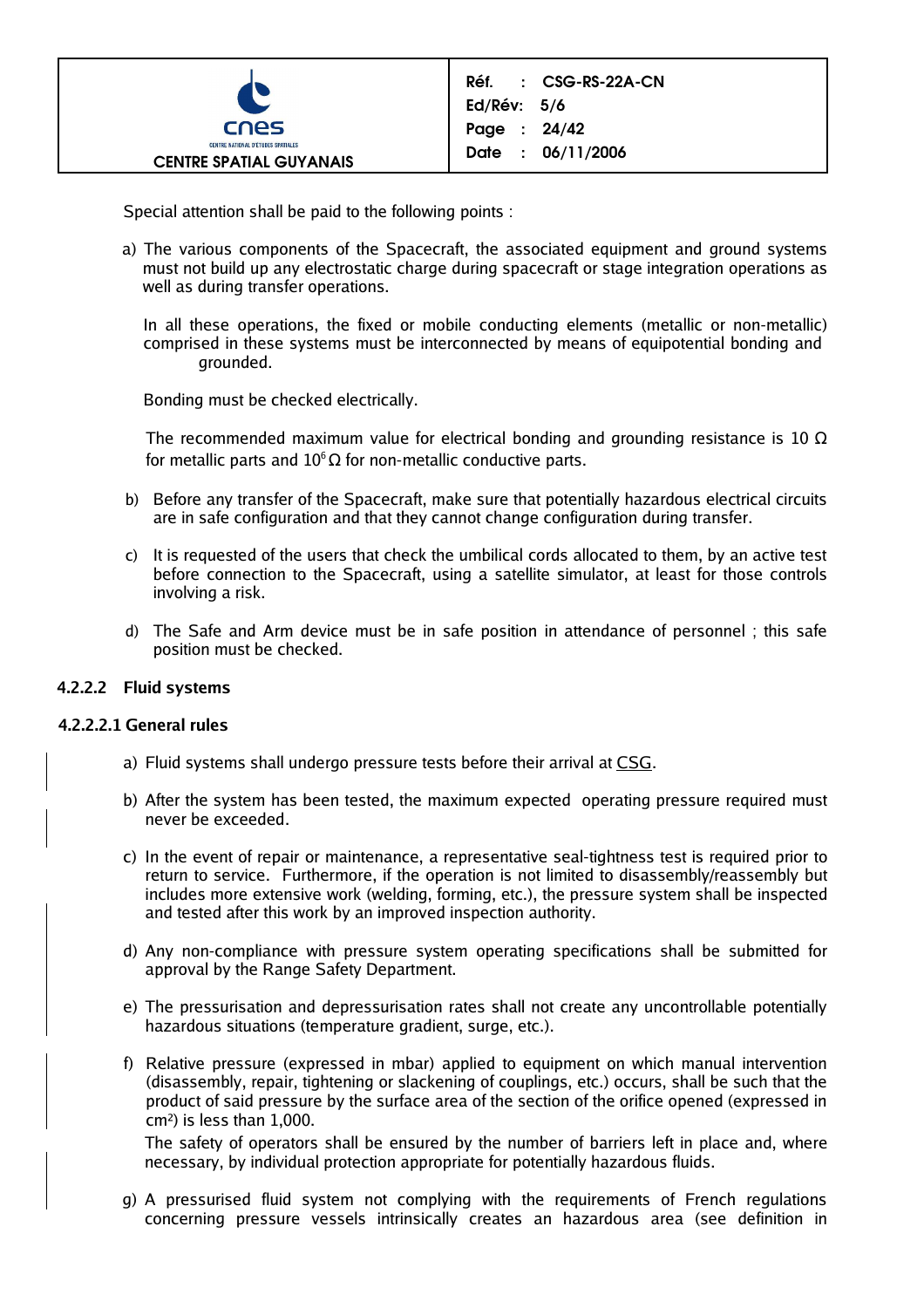

Appendix 2). Access to the hazardous area shall be subject to specific conditions or prohibited.

h) A LBB type pressure vessel, used in the requisite pressure domain to obtain LBB classification, only creates an hazardous area insofar as there is the risk of possible leakage of the fluid contained.

#### **4.2.2.2.2 Specific rules for pressurised fluid systems not complying with French regulations concerning pressure vessels.**

a) Special case of a welded system

The system shall have undergone testing at 1.5 times the maximum pressure in the presence of personnel prior to its arrival at the CSG, where the burst safety factor is  $\geq 2$ . Otherwise listing is required at  $1 +$  Jr times the above pressure.

 2 (Jr: burst safety factor defined in Appendix 2).

- b) Operational constraints relating to vessels
- Nominal pressure resistance characteristics shall be validated by demonstration that the vessel used operationally has not been subjected to any attack (mechanical, thermal, electrical, etc.) which may have impaired its characteristics.
- During the dynamic pressurisation and depressurisation phases and under static conditions, operational constraints are set by reference to safety factor J, defined as the ratio of admissible burst pressure to the relative pressure reached by the system in question at the instant concerned :

*J*= Admissible burst pressure Instantaneous relative pressure taken into account

Variable factor J is also such that  $J \geq Jr$ .

The presence of personnel in the hazardous area (to be specified case by case) is governed by the following rule :

| Safety factor J                | Access in static phase | Access in dynamic phase (6) |
|--------------------------------|------------------------|-----------------------------|
| $1 \geq 4$                     | No constraint          | No constraint               |
| $3 \leq J < 4$                 | No constraint          | Controlled access (4)       |
| $J_{\text{min}} \le J < 3$ (5) | Controlled access (4)  | Limited access (7)          |

- (4) Only personnel directly concerned with the operations for which their presence in the hazardous area is essential are admitted. These operations can concern any part of the payload other than the vessel in question.
- (5) In the general case, the lower limit value Jmin for  $J$  is  $Jr = 2$ . Under the conditions indicated in § 3.2.2.3.3 b), this value can be reduced to Jr = 1.5.
- (6) The dynamic phase includes the movement of fluid(s) and handling of pressure vessel(s), but excludes the dwell times to be complied with for balancing temperatures after pressurisation.
- (7) Only those personnel concerned with the pressurisation/depressurisation operation are admitted, in the case where the operation cannot be conducted from a remote position.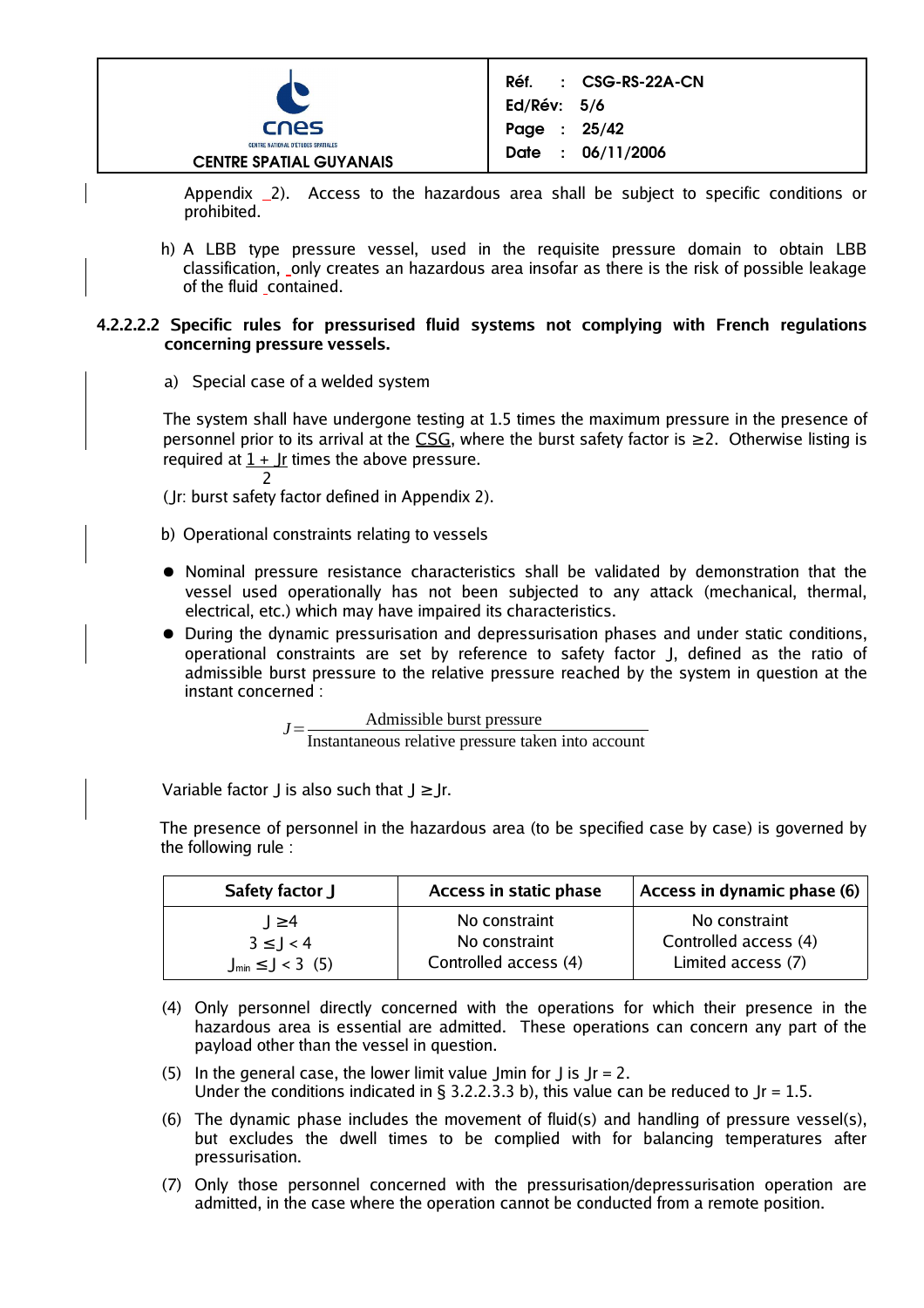

#### **4.2.2.2.3 Specific rules for potentially hazardous fluid systems**

- a) Systems receiving potentially hazardous fluids shall systematically undergo a leak test at CSG before filling. This test should be conducted at or above the maximum operating pressure expected for the presence of personnel.
- b) Compliance with restricted access for operators in an hazardous area, and the utilisation of remote control, are defined according to the aggressivity of the potentially hazardous fluids, and the risks that they generate. However, for any operation on a system containing potentially hazardous fluids, a team of at least two operators, or more if justified, is required (see Volume 1, § 4.2.2.5).
- c) In the case of an operation involving a toxic fluid, toxicity measurements shall be taken before, during and after the operation.
- d) Where personnel are required to intervene during the transfer of potentially hazardous fluids, all personnel involved must wear appropriate safety equipment.
- e) Before any work or interventions requiring the opening up of parts that have contained toxic fluids, the system shall be drained and personnel involved shall be protected if the elements have not been decontaminated.
- f) For any intentional discharge of liquid or gaseous effluents involving a hazard for persons, property or the environment, the approval of Range Safety shall be obtained and the work shall be performed in accordance with an approved procedure.
- g) All conductive parts whether metallic or non-metallic, fixed or mobile, of tanks, transfer circuits or associated devices (valves, filters, etc.) must be interconnected by equipotential bonding and grounded before and during filling or draining it with propellant.

## **4.2.2.3 (Blank)**

#### **4.2.2.4 Pyrotechnic systems**

The French regulations applicable to pyrotechnic systems, mentioned in appendix, give in detail the rules to be complied with for the operation of pyrotechnic systems. Only the particular rules specific to the CSG are mentioned below.

- a) Prior notification shall be given of the arrival of pyrotechnic equipment on the CSG. The safety data sheet for new equipment shall specify the proposed pyrotechnic classification and the test results (impact, temperature, etc.).
- b) Electrical test equipment shall be of a model accepted by Range Safety.
- c) Electropyrotechnic components shall be in a safe configuration during storage and handling operations and after assembly. Allowance shall be made for the possibility of external aggression.

Before connecting these components, a check shall be made to ensure the system is deenergised (stray voltage test).

Any periods of radio silence and switching inhibition which may be required shall be indicated on the procedures.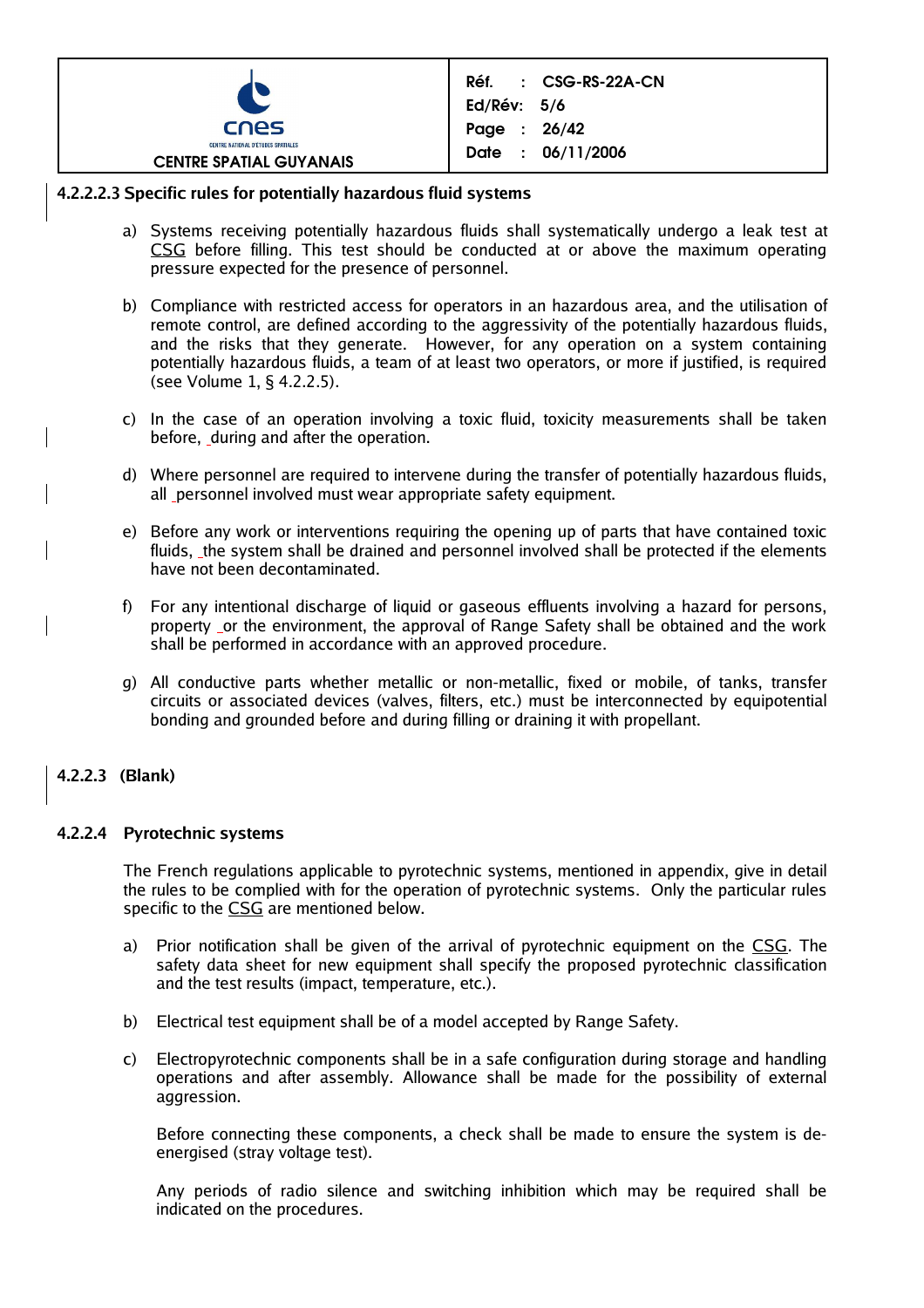

d) The connection of potentially hazardous electro-pyrotechnic circuits shall be performed as late as possible in the sequence of Spacecraft preparation.

As soon as these circuits have been connected, the Safety representative shall be able to have access, at any time, to check the condition of the pyrotechnic circuit.

- e) The operating procedure shall provide for the raising of barriers close to potentially hazardous parts before the raising of barriers located in the vicinity of the energy source.
- f) Arming of the Spacecraft shall be performed in the launch zone, after evacuating the personnel.
- g) Pyrotechnic components which are unused or have reached their time limit shall be recovered by their owner or destroyed under the control of Range Safety.

#### **4.2.2.5 Rules concerning environment-related aggression**

#### **- Explosive atmospheres**

It is forbidden to operate unprotected electric equipment in an explosion hazardous area.

Electric equipment must not be operated in an explosion hazardous area, when not in conformance with the rules set out in § 3.2.2.6 hereabove.

The mobile electric equipment (portable equipment, electric automotive trucks) which are not in conformance with these rules shall be subjected to a safety submission to define its operating conditions.

#### **- Confined atmospheres**

The following rules shall be applied :

- a) Before personnel enters a confined atmosphere, the oxygen level shall be checked.
- b) Personnel required to enter a confined atmosphere shall become acquainted with and apply the particular safety instructions stipulating the required conduct to avoid the risk of asphyxiation.
- $|c\rangle$  Any work in a confined atmosphere with under-oxygenated air risk requires the presence of a at least two independant detectors, one of them being stationary, each of them provided with a low level alarm monitoring the atmosphere continuously. The low level alarm to take into account for detection is of 19% oxygen (percentage by volume).
- d) All personnel shall have at their disposal a breathing mask or airtight clothing supplied with breathable air.
- e) Toxicity measurements shall be performed if necessary.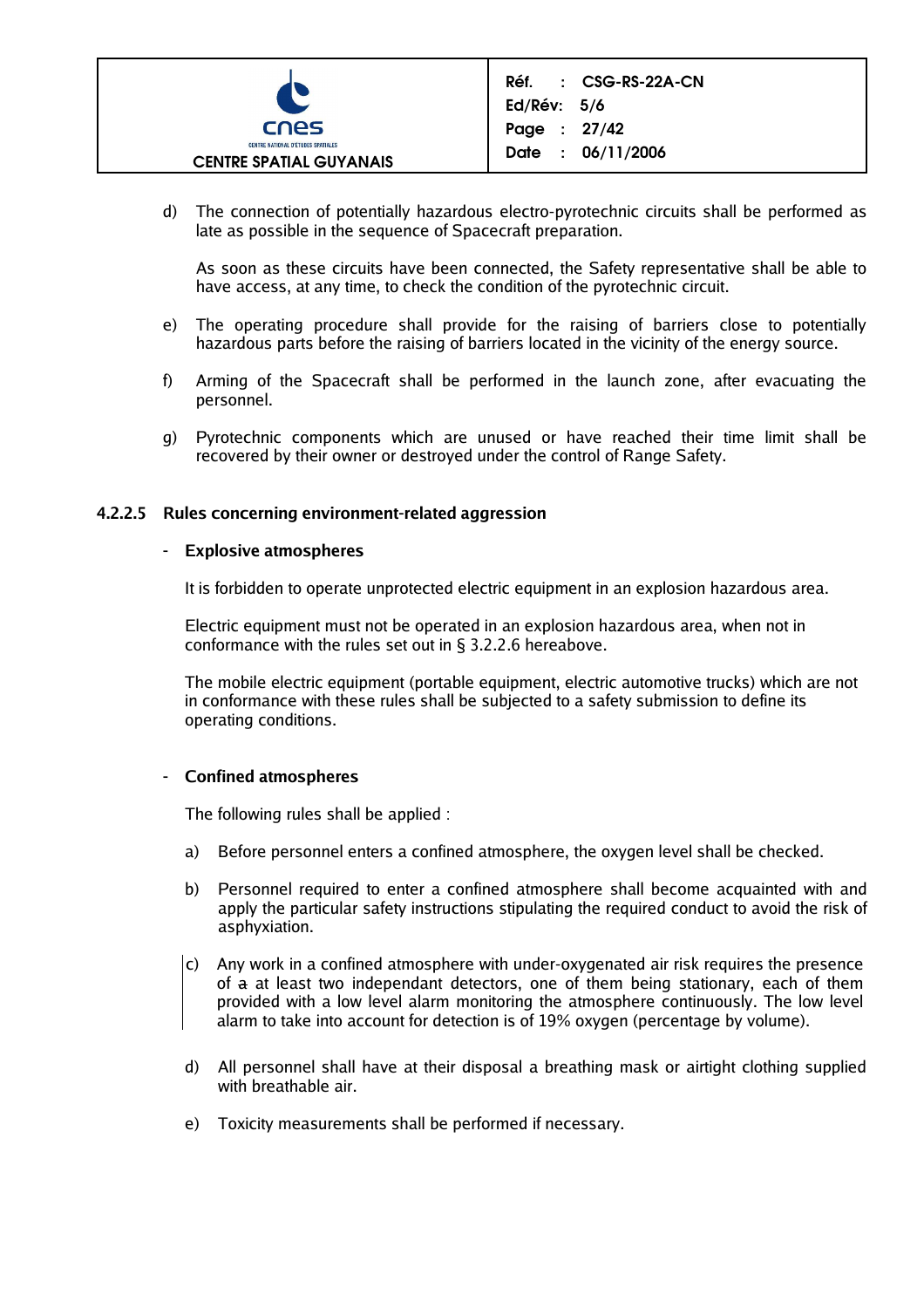

#### **- Toxic atmospheres**

- a) Devices for detecting toxic substances shall be set so that the alarms are triggered when the concentration of toxic substance in the atmosphere of the workplace is equal to 90% of the Limit Exposure Value (VLE).
- b) Personnel required to enter an atmosphere which is liable to be toxic shall become acquainted with and apply the instructions laid down to prevent the risk of inhalation of toxic substances.
- c) Any work in an area where there exists a risk of toxic atmosphere requires the presence of a detector monitoring the atmosphere continuously. The detector shall be provided with an alarm.
- d) All personnel shall have at their disposal a breathing mask or airtight clothing supplied with breathable air.

#### **- Ionising radiation**

The applicable rules are described in detail in the texts mentioned in the references (Appendix 1, B). These rules are supplemented by the following provisions :

- a) Range Safety shall be informed of any source of ionising radiation before it is introduced onto the CSG.
- b) Devices containing radioactive substances, or devices generating ionizing radiation are submitted to authorization for possession by DGSNR (French general directorate for nuclear safety and protection from ionizing radiation).
- c) Radioactive sources shall be stored in rooms approved by Range Safety. Access to these rooms shall be prohibited:
	- to unqualified personnel;
	- outside authorised periods of use.
- d) When using radioactive sources or ionising generators on areas where the CNES/CSG is in charge of the safety function, the following measures shall be taken :
	- Installation of the access control facilities required by Range Safety. The number of persons taking part in the operations shall be as small as possible, although not less than two.
	- Wearing of the supplied dosimetric badges (monthly dosimeter and operational dosimeter) and where applicable individual means of protection required by Range Safety.
	- Use of sources of ionising radiation in accordance with procedures approved by the CNES/CSG.
- e) Operations involving the use of sources of ionising radiation may be carried out only by qualified personnel which has passed a medical inspection entitling it to perform such work. This medical inspection may be passed in French Guiana, but the personnel concerned may produce a fitness certificate from their country of origin, provided that its period of validity covers the date of the operations.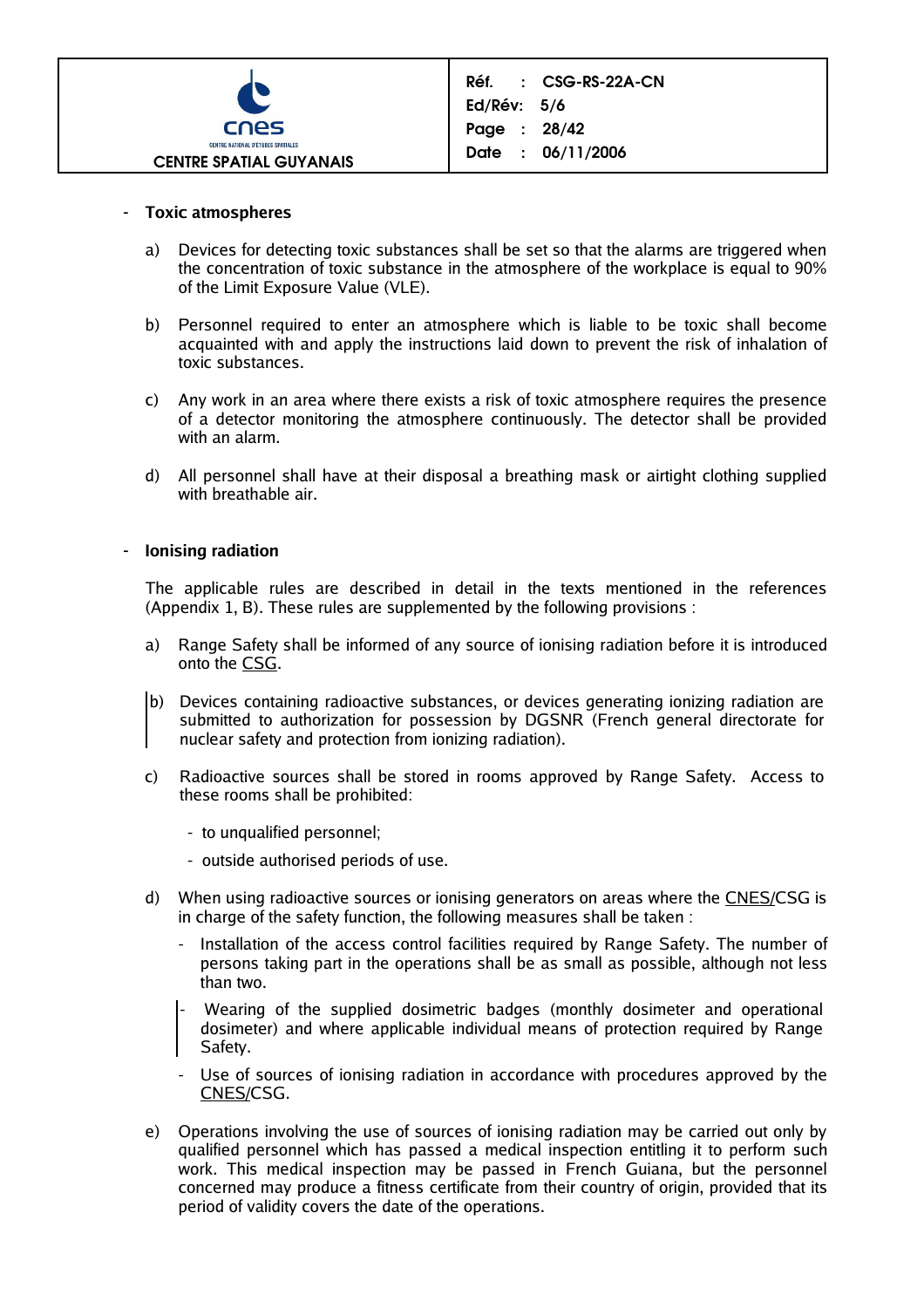

### **- Non-ionising radiation**

For frequencies from 10kHz to 300 GHz, zones must be defined according to the category of persons, characteristics of the electromagnetic broadcast and the duration of the broadcasting. These zones are computed in conformance to the standard C 18-610 (ENV 50166-2) referenced in appendix 1, B-7.

### **- Laser radiation**

The laser radiation devices used in industry are not covered by French regulations. However, they must be classified in accordance with the categories of French Standard NF EN 60 825- 1, cf. appendix 1, B).

Their use on the sites where the **CNES/CSG** is in charge of the safety function, shall be subject to the following rules :

- a) The use of lasers shall be subject to the approval of Range Safety, which will confirm the device's class.
- b) They shall be used in a room or a place reserved for that application, enclosed or bounded, and with entrances posted with a danger warning panel (French Standard NF X 08-003, cf. appendix 1, B). A special signal shall warn of the existence of emission.
- c) The entrances and openings to these rooms shall not be in the axis of direct or derived radiation. The ground shall be free of obstacles.
- d) The causes of accidental reflection and diffusion of laser beams shall be eliminated (polished surfaces, non-matt paints or coatings).
- e) The path of foreseeable potentially hazardous radiation (normal or abnormal) shall if possible be completely caged in by suitable screens.

When the beam is not completely enclosed, its path shall be determined, together with its normal or accidental deviations, reflections or diffusion.

- f) During emission, it must not be possible to change the orientation of a laser emitter and of the optical elements placed in the beam.
- g) Potentially hazardous laser radiation shall be absorbed at its termination. The points of beam arrival shall be protected from reflections (energy absorbers or traps) and shall not contain easily flammable materials.
- h) The control of class 3 and 4 lasers will require the use of a control key, which will be removed when the device is not in use, and will be kept by an authorised person.
- i) Class 3 and 4 lasers shall have an emergency stoppage control.
- j) Access to areas in which laser radiation is potentially hazardous shall be restricted to authorised persons.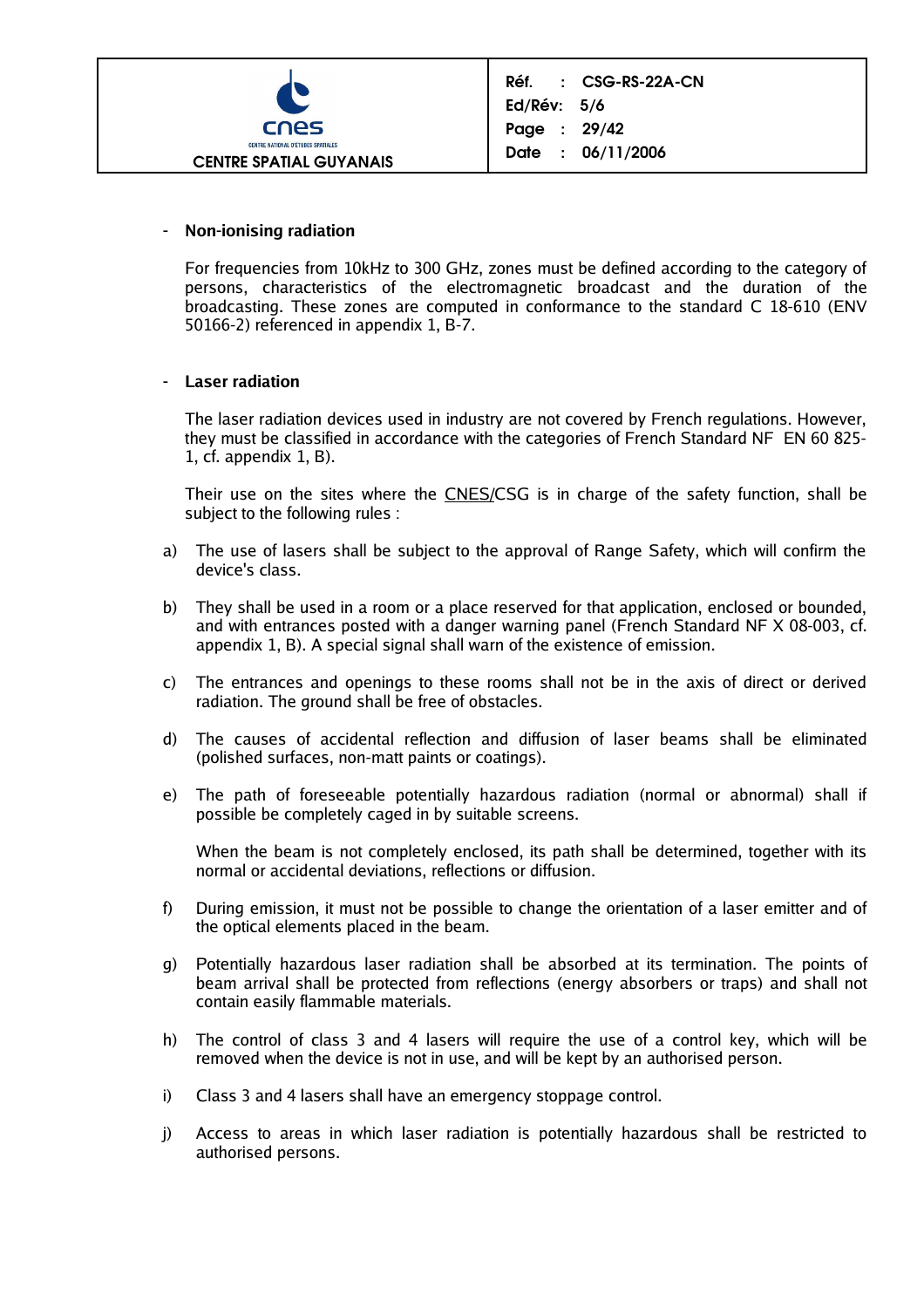

- k) The persons present shall not carry any reflecting objects.
- l) The alignment and adjustment operations required prior to powerful laser emissions shall be carried out, insofar as possible, with reduced power.

### **- Lightning and electrical storms**

Systems where lightning may be a potential hazard with catastrophic or severe consequences must be protected against the effects of direct or indirect lightning strokes in compliance with the regulations in force and good works practice (see documents mentioned in appendix  $1, E$ ).

An active lightning protection system (detection and lightning warning) providing a lightning forecast compatible with the time required to restore the involved system to a safe configuration, as defined in the procedure, must be implemented for operations involving a potential hazard with catastrophic or severe consequences:

- outside any installation

- inside any installation during docking (or undocking) operations involving articles, if the grounding of these articles to be docked (or to be undocked) is not possible (for exemple : hooking (or unhooking) of an article to hoisting equipment).

#### **- Handling operations and hoisting equipment**

The main hoisting and handling equipment consists of trolleys and accessories used for load support (slings, lifting beams, hooks, fastening rings, lifting points integral with the Spacecraft structures, etc.).

- a) Handling and hoisting equipment shall be operated only by authorised and qualified personnel which has received appropriate training on the CSG.
- b) This equipment and its accessories shall be checked annually by an approved organisation and the results shall be made available to Range Safety.

In the event that such checks are not feasible (e.g., for Spacecraft structural elements), the quantity and characteristics of handling of this element (impacts, thresholds exceeded, etc.) shall be made available to Range Safety.

#### **4.2.2.6 Other ground support equipments**

 Other ground support equipments of a Customer that cannot meet requirements of these Range Safety regulations must be used and operated only by the Customer, must comply with safety regulations of the Customer country and with manufacturer recommandations.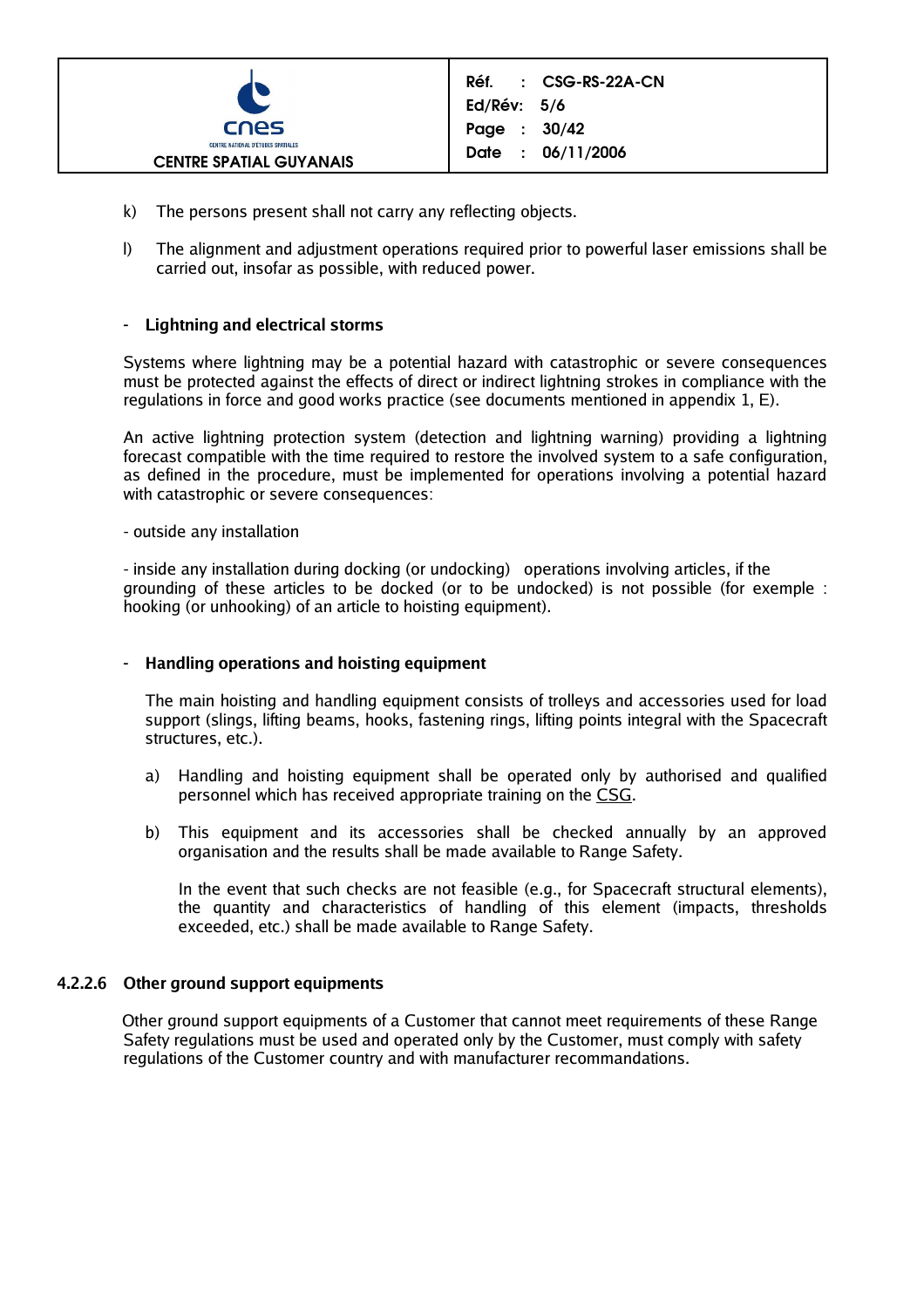

Réf. : CSG-RS-22A-CN Ed/Rév: 5/6 Page : 31/42 Date : 06/11/2006

## **4.3 SAFETY RULES APPLICABLE TO THE SPACECRAFT IN FLIGHT**

In-flight arming (removal of the last safety barrier) and the final ignition command shall be authorised only after separation of the Spacecraft from the structure of the Launcher carrying it.

## **4.4 PRINCIPLES FOR DRAWING UP THE PROCEDURES FOR POTENTIALLY HAZARDOUS OPERATIONS**

The Customer's representative and the Safety representative shall have copies of the procedure for the operation in question, which shall have been approved beforehand. This procedure shall be established by the Customer and submitted for approval to Range Safety in phase 3 of the submission process.

A procedure relating to a potentially hazardous operation shall contain the following information, drawn up in clear, precise language easily understandable by all involved :

- identification of the procedure, including its edition number,
- identification of the operation and its title (reference user procedure),
- estimated duration of the operation,
- quantity and qualifications of operators,
- step-by-step description of the operation, with a clear indication of potentially hazardous phases,
- description of specific hazards to which the operators are exposed,
- description of tooling, products used and individual means of protection,
- identification of the services set up for operational support,
- special measures and reference to procedures for restoring the system to safe condition in the event of degraded operation.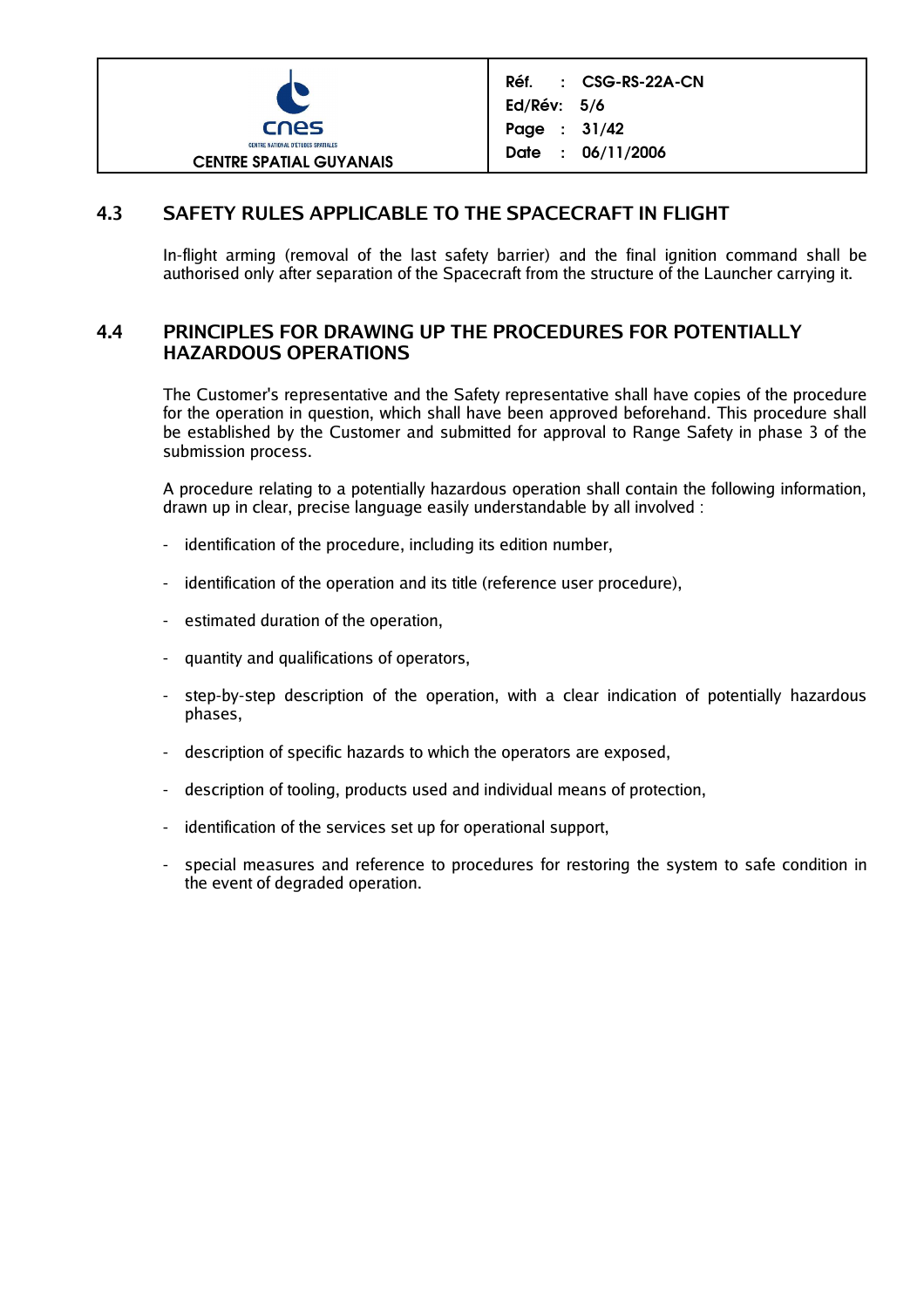

## **4.5 SPECIFIC RULES APPLICABLE ON THE EPCU**

The sites, their equipment, and the protection and intervention facilities are described in the EPCU Manual.

 $\mathsf{I}$ 

The general rules relating to the qualification, training and physical fitness of the operators are to be found in Section 3.9 of Volume 1.

With respect to Spacecraft projects, the documents which must be supplied by the Spacecraft Customer to Range Safety are as follows :

- medical certificate of physical fitness of fuelmen and personnel responsible for radiographic examination of solid-propellant motors,
- certificate of qualification of personnel responsible for the handling, installation and inspection of pyrotechnic substances,
- certificate of fitness for handling radioactive substances.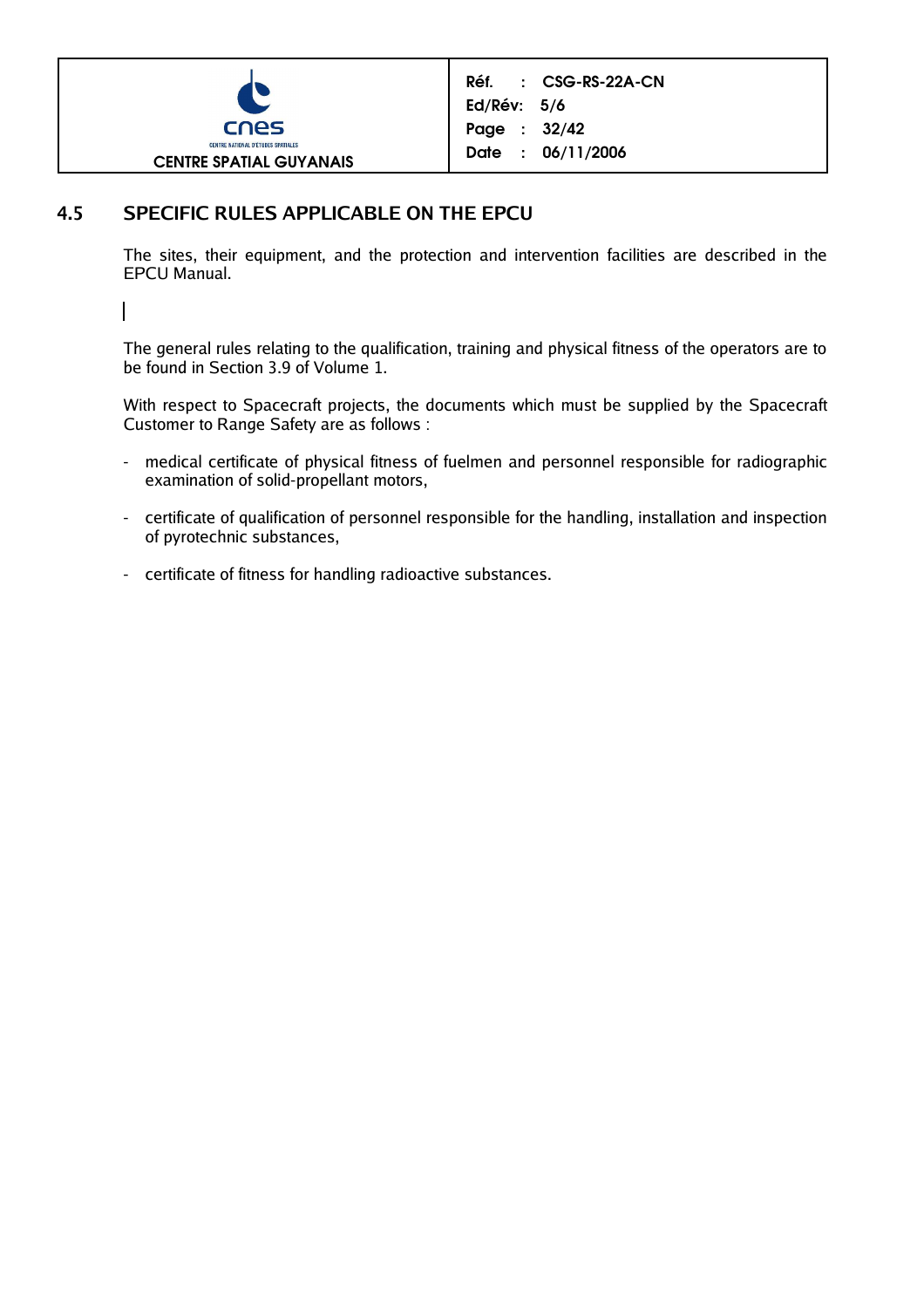

## **5 SUBMISSION PRINCIPLES**

## **5.1 GENERAL**

The principle of Safety submissions is described in Volume 1, Section 3.7.

In the case of payloads, if the submitted system is a derivative of a system already submitted to CNES/CSG Range Safety, the submission can be performed by difference with the system already submitted. In this case, the number of systems submitted by difference refering to synthetic file of the reference submission is limited to two, within a no more than three years period.

For a Spacecraft already developed, qualified on the ground and launched from other launch bases, the formal submission procedure may be shortened.

The present chapter gives, for each phase :

- the scope of the phase,
- the non-exhaustive list of the main documents which will be requested by Range Safety from the Spacecraft Customer (via Arianespace, unless otherwise stated),
- the contents of the submission file established by Range Safety (classification/approval sheets).

The list, as exhaustive as possible, of all information, documents and certificates which will be requested of the Customer during the various phases of safety submission for the project (safety check-list) is given in Volume 3.

The forms making up the Spacecraft submission file and the list of submission sheet codes are also given in Volume 3.

All documents or qualification reports shall be supplied as soon as possible, even if the submission phase for which the document is to be supplied is not yet open.

Throughout the submission process, additional documents may be requested by Range Safety to obtain a better understanding of safety questions (safety, labour safety and environment).

The documents submitted to Range Safety shall be written in French or English (see Volume 1).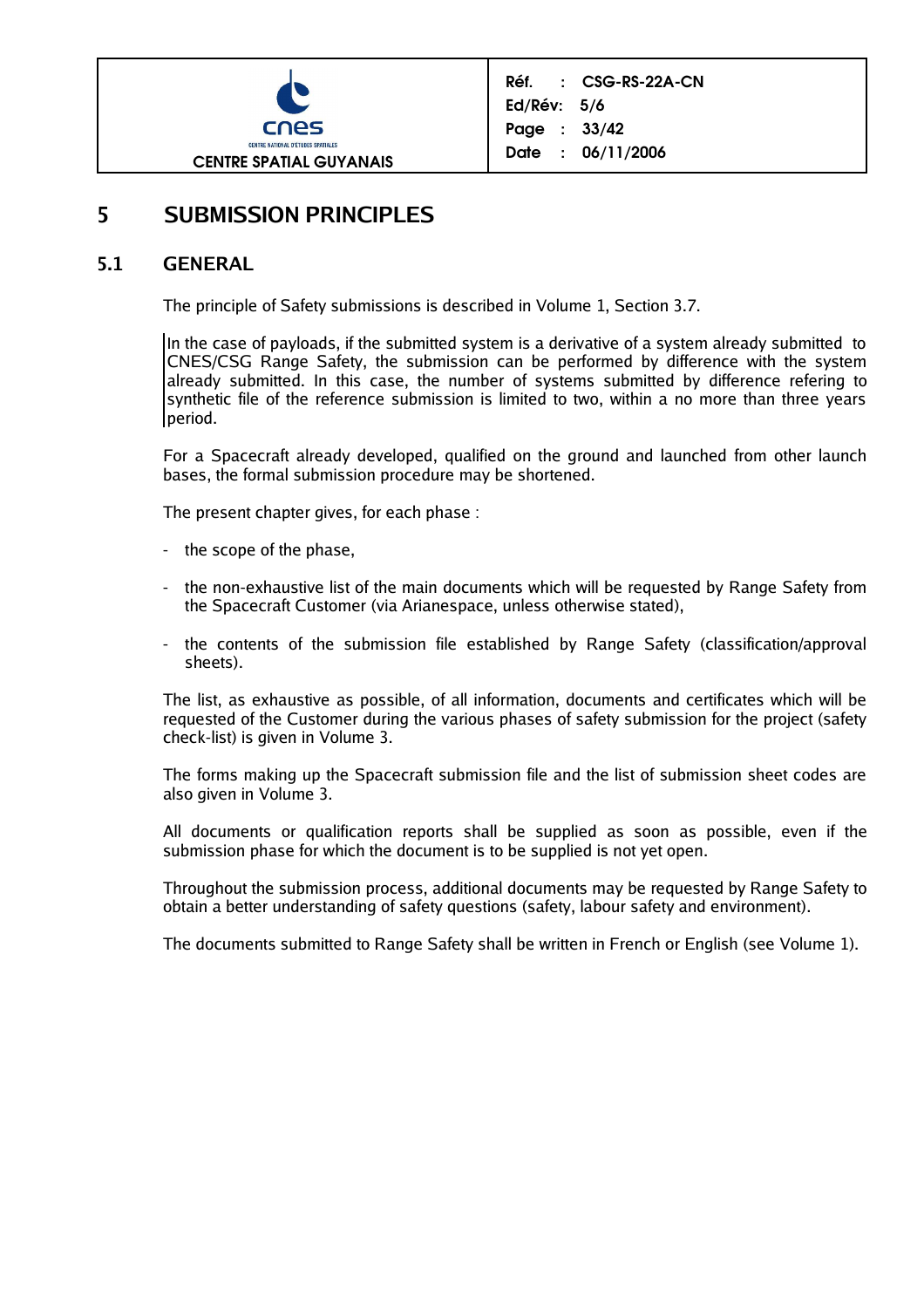

## **5.2 PHASES OF SUBMISSION**

Phases 1, 2 and 3 can be carried out simultaneously, since the opening of one phase does not require that the preceding phase be closed.

A submission phase is declared closed when all the documents to be established by Range Safety have been issued and all comments have been taken into account.

**5.2.1 PHASE 0 - FEASIBILITY**

#### **5.2.1.1 Scope**

This phase is systematically performed for each new platform.

It shall be closed before signature of the contracts between the Customer and Arianespace, since it is a necessary condition for Spacecraft operation at the CSG.

#### **5.2.1.2 Documents to be supplied to Range Safety**

The Spacecraft Customer shall supply a file containing :

- a description of the potentially hazardous system(s),
- an overview of the technical options considered,
- a list of risks associated with the on-board system and specific ground support equipment,
- where applicable, the list of standards and regulations proposed for application to the project.

#### **5.2.1.3 Documents to be drawn up by Range Safety**

After analysing the solutions considered, Range Safety will give its opinion via the submission file which will contain either an approval of the file submitted by the Customer, or the amendments to be made to the project to make it acceptable.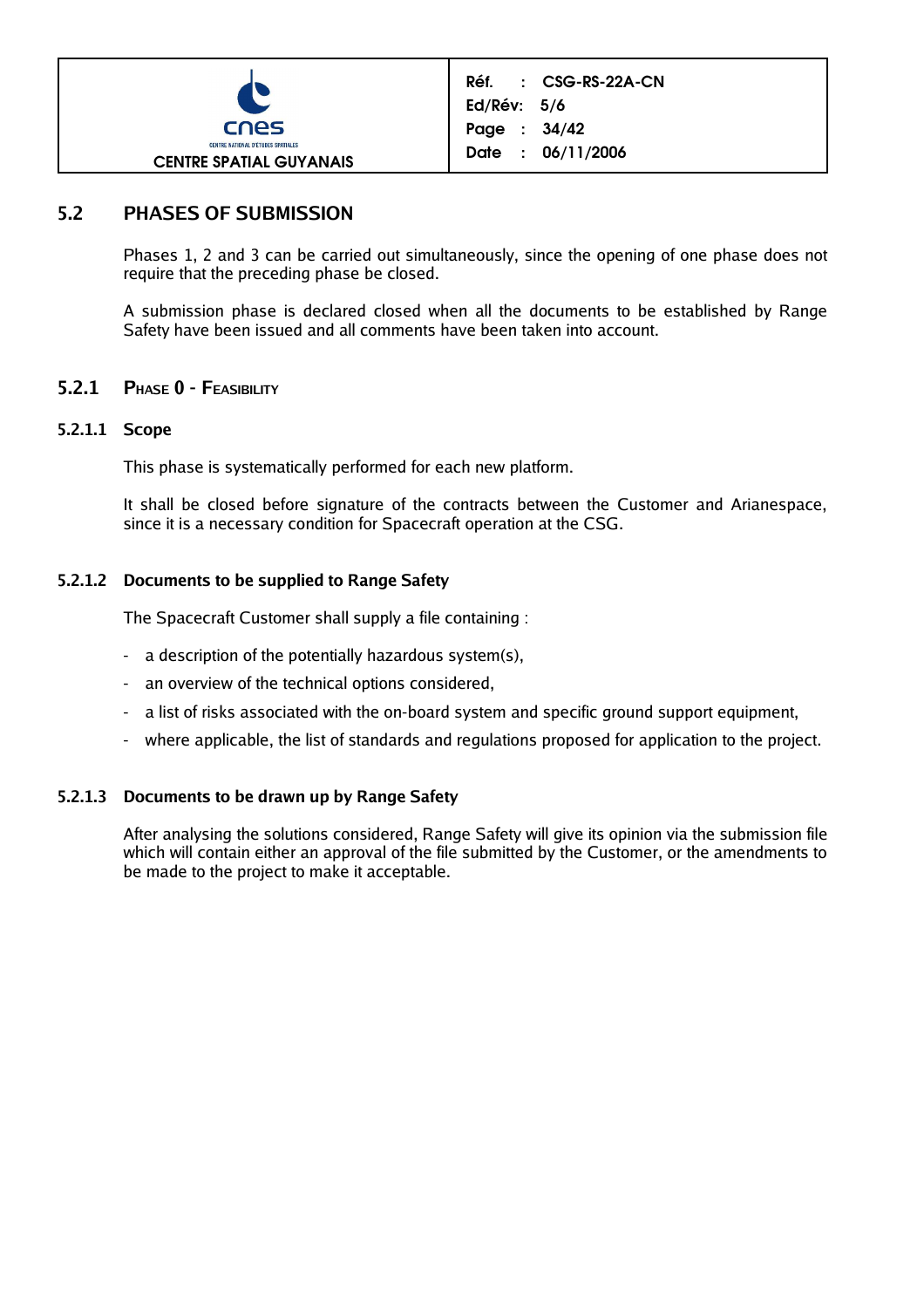

## **5.2.2 PHASE 1 - DESIGN**

#### **5.2.2.1 Scope**

This phase shall be opened in all cases.

During this phase, Range Safety will :

- check that the design of potentially hazardous systems of the Spacecraft and ground support equipment comply with the Safety regulations,
- express, where applicable, particular requirements, notably for the disabling of potentially hazardous circuits involving hazards which may have catastrophic or severe consequences and/or for their display.

This phase shall be opened as soon as possible after signature of the launch contract between the Spacecraft Customer and Arianespace.

It begins with the submission to Range Safety of the Application for Launcher Use, which usually takes place 29 months prior to launching. Insofar as possible, this phase shall be closed for the Preliminary Design Review of the satellite.

### **5.2.2.2 Documents to be supplied to Range Safety**

- Compulsory documents

The Customer shall supply a file containing, in particular :

- **.** the detailed description of potentially hazardous systems, their monitoring and control circuits and their ground support equipment,
- **.** the planned frequency pattern for transmitters and receivers with the transmission characteristics (spectrum, power, modulation, encoding, etc.),
- **.** the preliminary hazard analysis, even partial,
- **.** the qualification plans for important components of potentially hazardous systems,
- **.** all information relating to potentially hazardous systems (including, in particular, reliability data) allowing estimation of the level of risk.
- Recommended documents
	- **.** The "Product Assurance" or "Dependability" document.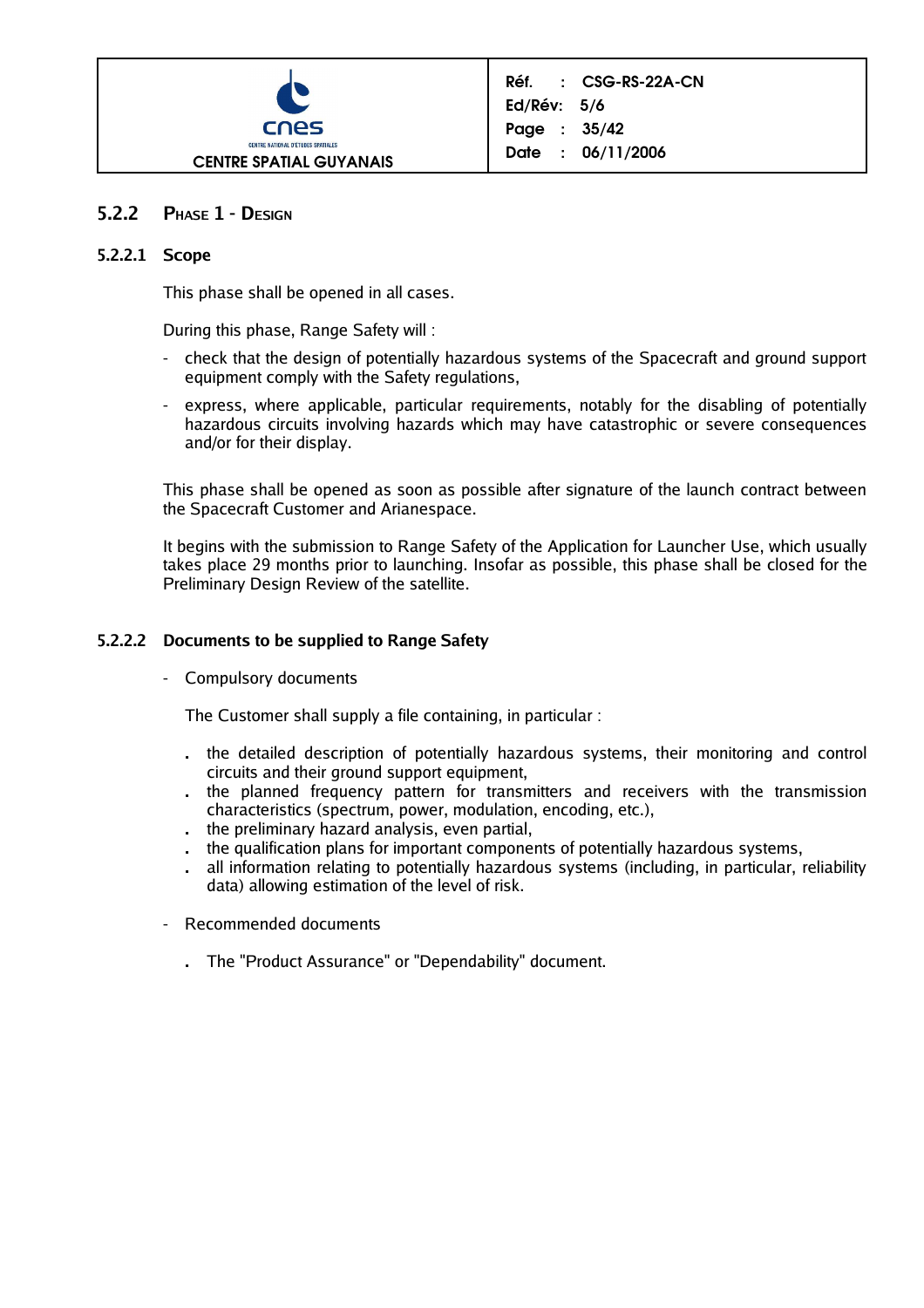

## **5.2.2.3 Documents to be drawn up by Range Safety**

After examining the file presented, Range Safety shall draw up the submission file which :

- lists the system's potentially hazardous circuits with their classification,
- gives its approval of the principles adopted for potentially hazardous circuits or, otherwise, expresses its requirements,
- presents a list of components for which a more thorough examination is required : detailed characteristics, special tests, additional studies.

Via the submission sheets, Range Safety gives its opinion concerning the documentation supplied in phase 1 and recalls its requirements for phase 2.

### **5.2.3 PHASE 2 - MANUFACTURING**

#### **5.2.3.1 Scope**

During this phase, Range Safety checks that the manufacturing and qualification of the Spacecraft and ground support equipment comply with the requirements expressed during submission phase 1.

Also during this phase, the specific characteristics of interfaces between the Spacecraft, the ground support equipment and the various facilities of the CSG are given.

This phase shall start with the supply to Range Safety of the Interface Control document or as soon as the documents to be supplied in phase 2 have reached Range Safety. Insofar as possible, it shall be closed before the Critical Design Review of the satellite.

#### **5.2.3.2 Documents to be supplied to Range Safety**

The Customer shall supply a file containing, in particular :

- the results of partial or complete qualification tests on potentially hazardous systems,
- the plan of partial or complete acceptance tests on the potentially hazardous systems,
- any particular study or design calculation sheet allowing assessment of system characteristics (fracture analysis, etc.),
- the Interface Control Document (DCI) to be supplied by Arianespace,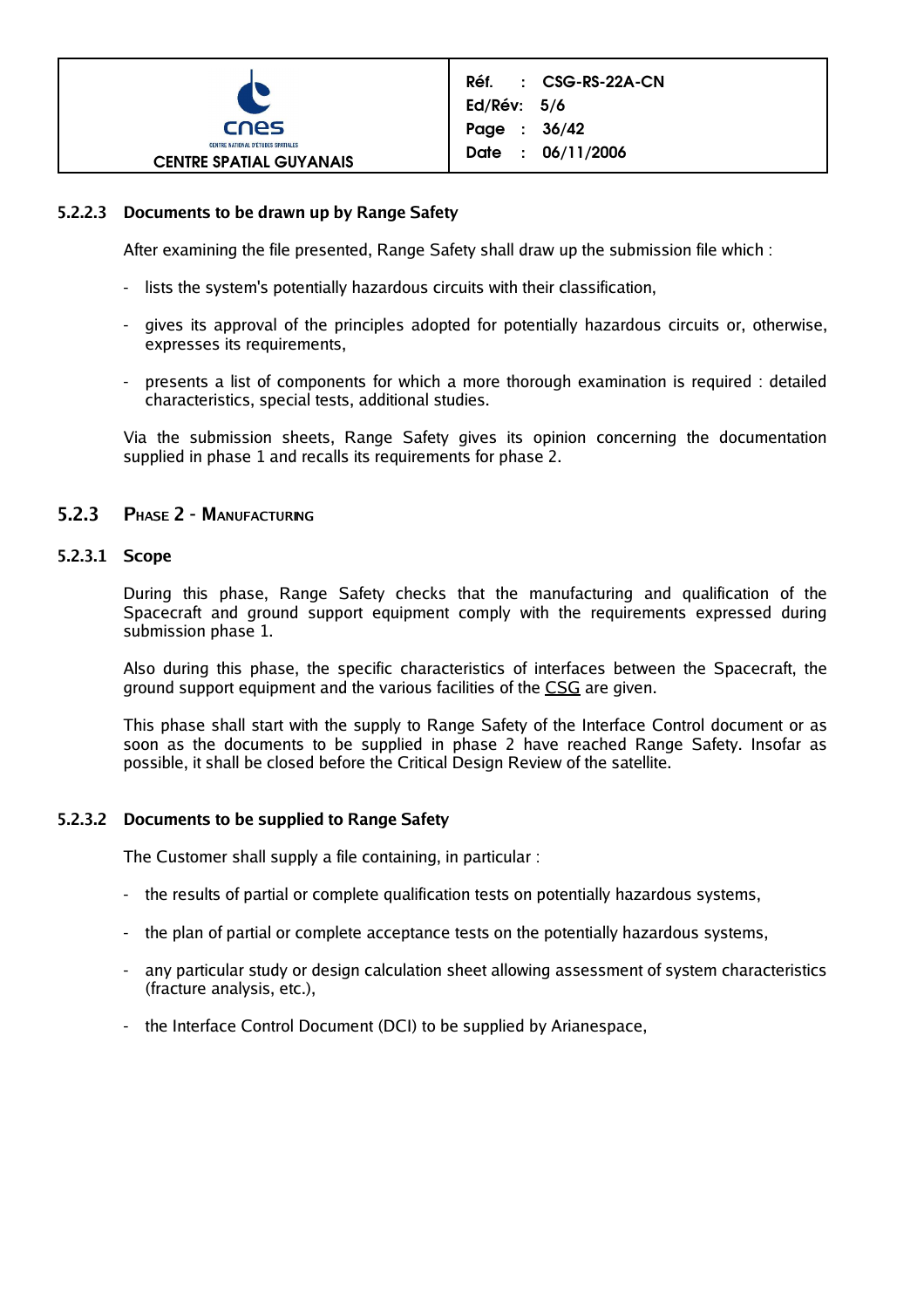

- the preliminary hazard analysis enriched by data from the current phase,
- where applicable, amendments to the plan of transmission frequencies and characteristics.

The following documents may be received during this phase :

- the Satellite Operations Plan in a preliminary version,
- the list of CSG operation procedures, in particular the list of procedures relating to potentially hazardous operations.

## **5.2.3.3 Documents to be drawn up by Range Safety**

Via the submission sheets, Range Safety gives its opinion concerning the documentation supplied in phase 2 and recalls its requirements for phase 3.

## **5.2.4 PHASE 3 - OPERATION**

### **5.2.4.1 Scope**

During this phase, Range Safety checks that operation on the CSG meets the requirements of the Safety Regulations.

This phase shall start at the latest 6 months prior to launching, so as to allow Range Safety to make comments prior to the Spacecraft Pre-Shipment Review.

## **5.2.4.2 Documents to be supplied to Range Safety**

- The CSG operation procedures requested by Range Safety, including safing procedures and the emergency procedures in the event of an incident ; these procedures shall comply with the following rules :
	- **.** identify elementary potentially hazardous operations by a special sign,
	- **.** take into account the specific features of the CSG (sites, means, designations, etc.),
	- **.** specify, for each elementary step, the quantity and functions of persons whose presence in hazardous areas is essential,
	- **.** define the list of resources and products used,
	- **.** specify, step by step, the procedure for restoring safe conditions,
	- **.** indicate the duration of operations, including those for restoring safe conditions, and any pauses.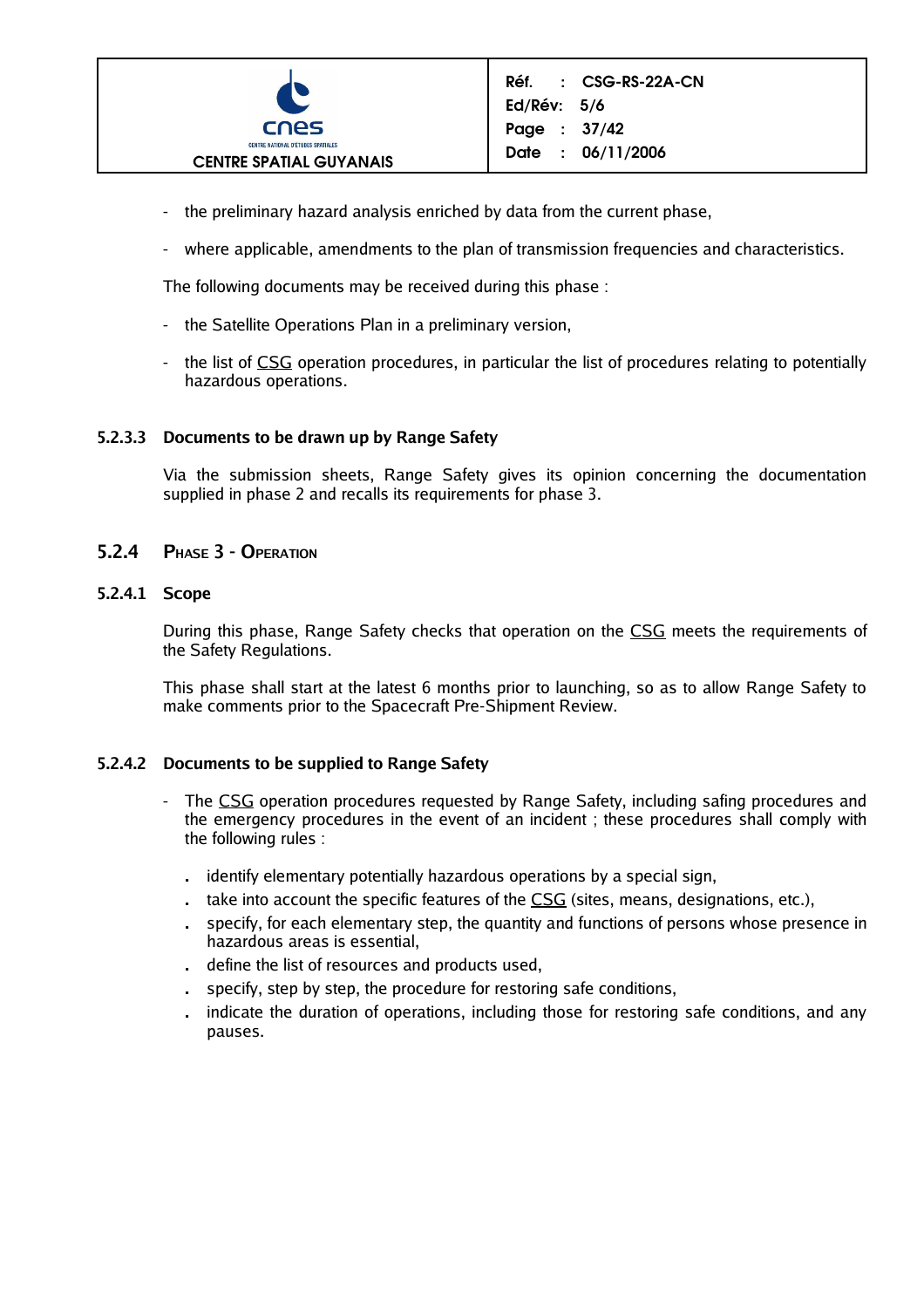

- The results of acceptance tests on certain components of potentially hazardous systems, in particular the test certificates for pressurised vessels ; these documents may be supplied upon equipment arrival at CSG.
- The authorisations to keep and use certain potentially hazardous products (such as radioactive materials).
- a booked engagement of the Customer certifying :
	- that his ground support equipments comply with safety regulations in force in his own country,
	- that he use his ground support equipments according to the safety regulations in force in his own country and the manufacter recommmandations,
	- that he operates his ground support equipments only whith his own employees or his subcontractor ones,
	- that he takes charge of Range Safety tasks which are connected with his ground support equipments.
- The certificates of medical fitness for operators working on certain potentially hazardous systems, e.g., which emit ionising radiation or contain toxic substances. These documents may be supplied upon arrival at CSG.
- The certificates authorising operators for the handling of pyrotechnic items.
- The Spacecraft Operations Plan in its final version, containing, in particular, the final list of procedures, the operation sheets, and the schedule of operations.
- The Combined Operations Plan with the Launcher,

to be supplied by Arianespace,

- the Interleaved Operations Plan,

to be supplied by the Operations Division of the CNES/CSG.

Note : At the specific request of Range Safety, a safety analysis of the most critical phases of potentially hazardous operations may be requested from the project.

#### **5.2.4.3 Documents to be drawn up by Range Safety**

The Safety submission file shall contain, in particular, the following documents :

- the sheets of approval or comments on Operation Plans,
- the sheets of approval or comments on procedures relating to potentially hazardous operations,
- the approval sheets of equipment and products used.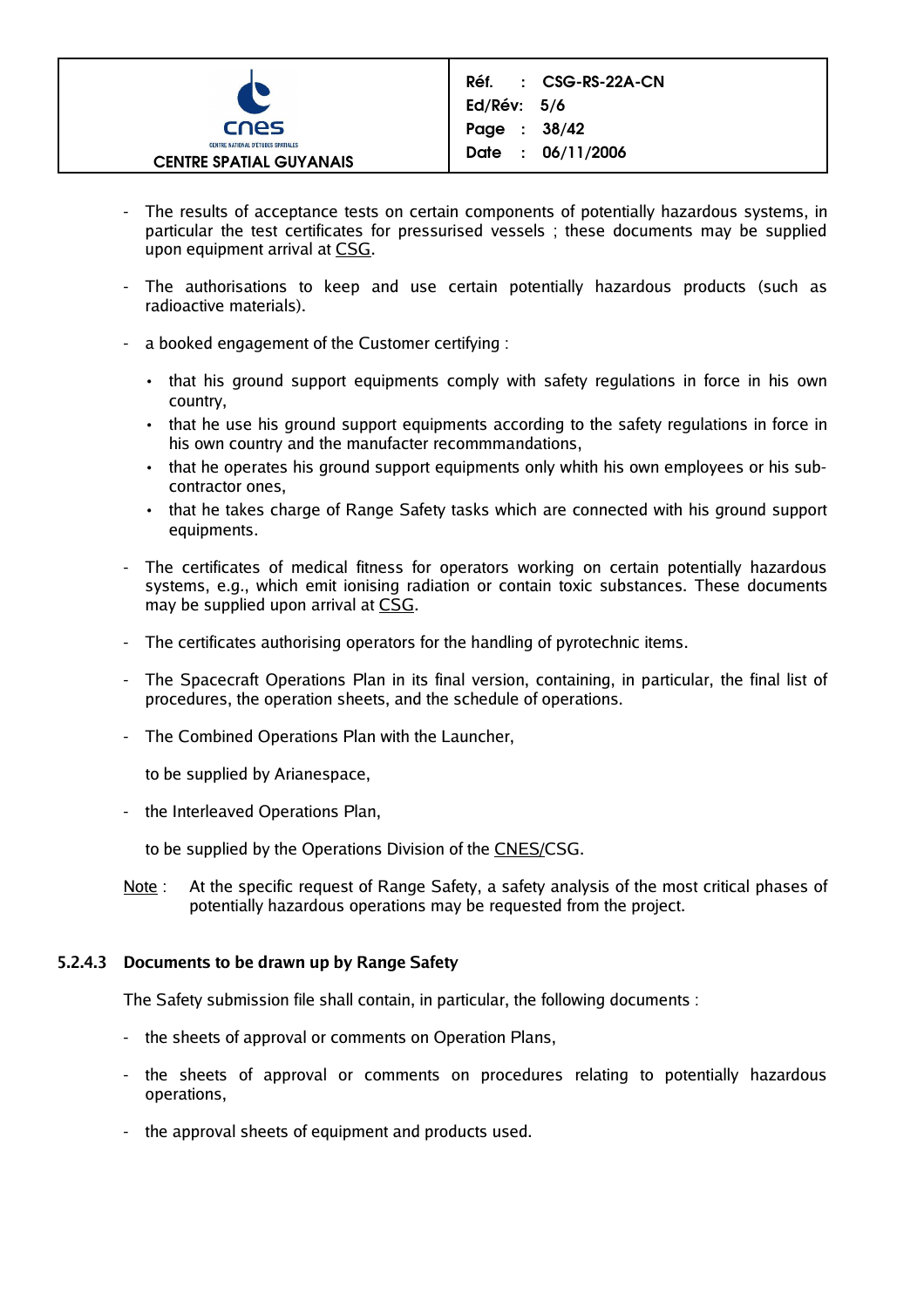

## **5.3 MANAGEMENT OF SUBMISSION FILES**

For each project, Range Safety opens a "Safety File" containing :

- a description of the Spacecraft,
- the documents issued by Arianespace (DCI, etc.),
- the documents relating to operations (Spacecraft Operations Plan, operation sheets, etc.),
- the documents relating to phases 0, 1, 2 and 3 transmitted by the Customer (qualification and acceptance certificates, etc.),
- the procedures for potentially hazardous operations,
- campaign documents.

This file is archived by Range Safety.

## **5.4 REVIEWS / MEETINGS**

Range Safety takes part in the ordinary meetings provided for between Arianespace and the Customer to deal with specific safety problems.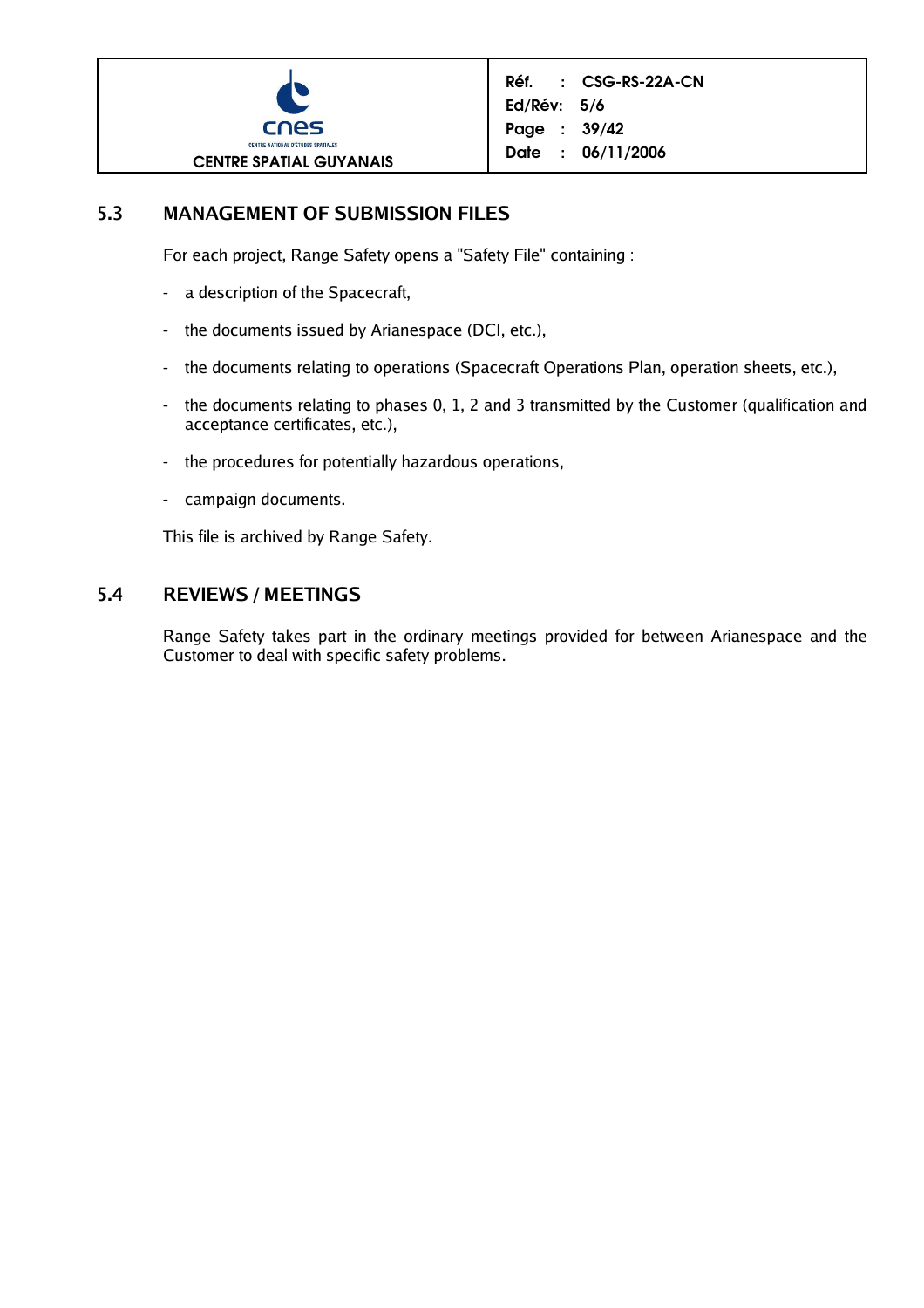

|              | Réf. : CSG-RS-22A-CN |
|--------------|----------------------|
| Ed/Rév: 5/6  |                      |
| Page : 40/42 |                      |
|              | Date : 06/11/2006    |

Page intentionally left blank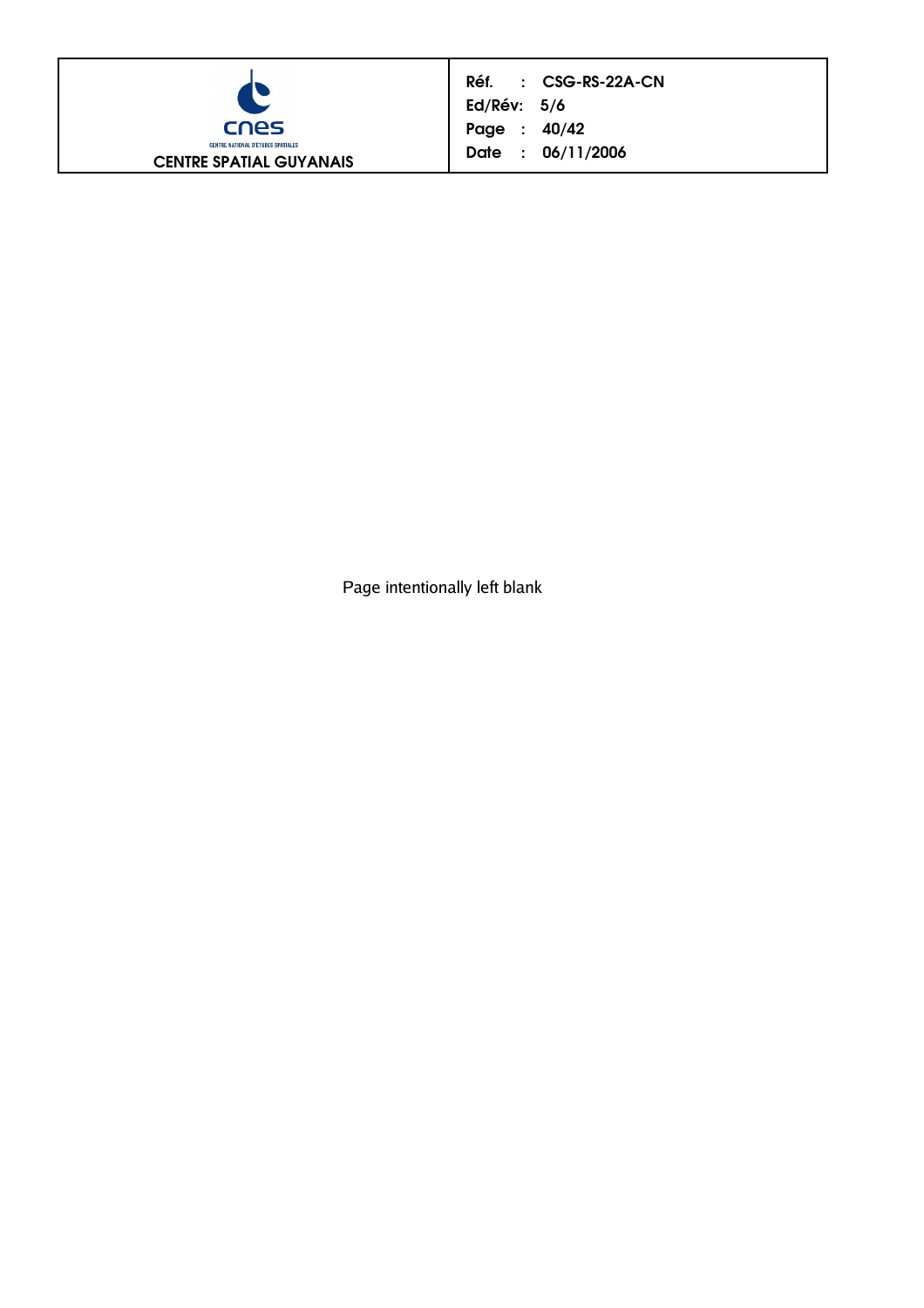

## **APPENDIX 1**

## **REFERENCE DOCUMENTS**

## **APPENDIX 2**

## **TERMINOLOGY**

## **APPENDIX 3**

## **ABREVIATIONS**

See the corresponding appendices in Volume 1.